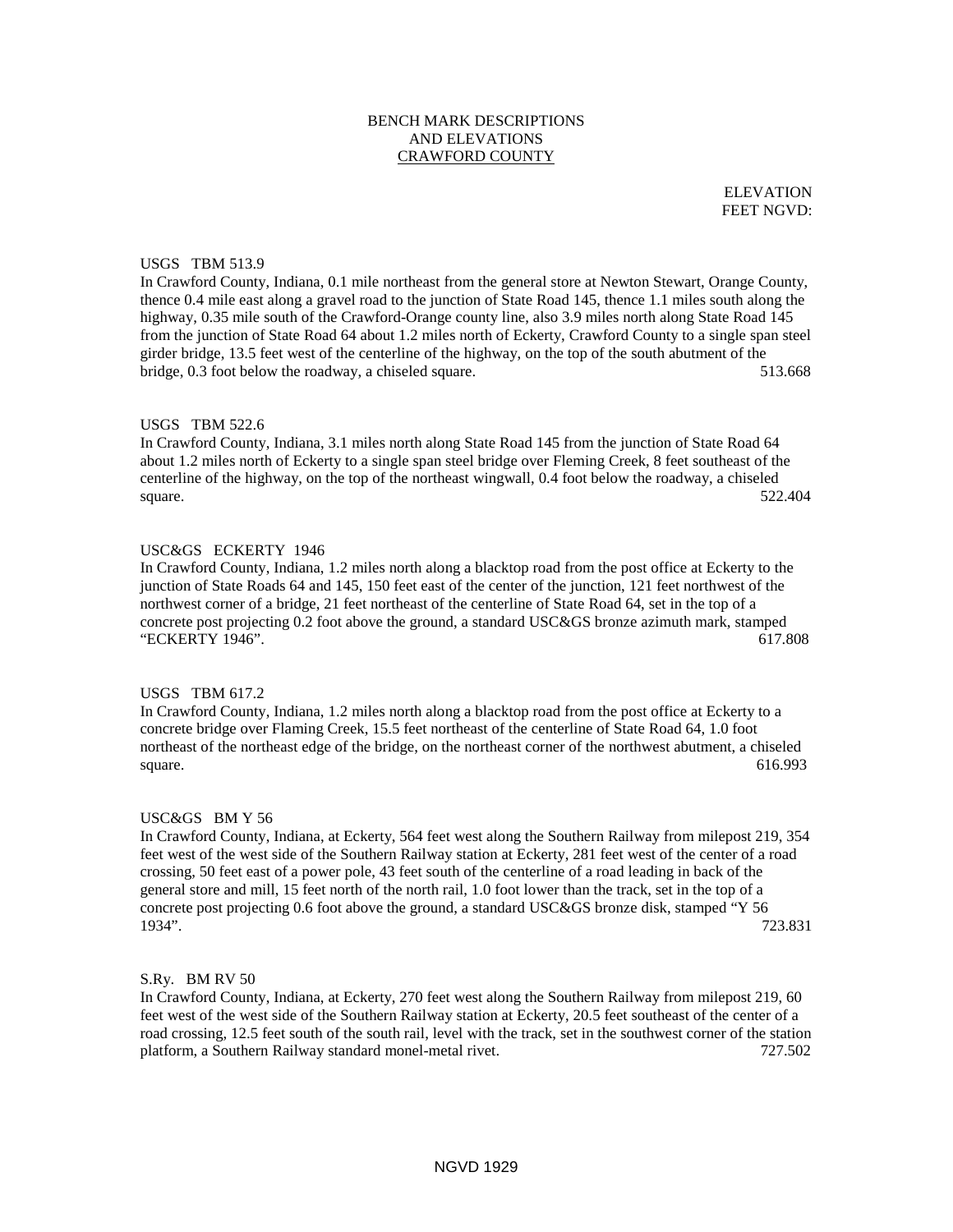### LITTLE BLUE RIVER

#### USC&GS 1018 (USED) RM No. 1

In Crawford County, in  $S\frac{1}{2}$  Sec. 6, T. 4 S., R. 2 E., at Leavenworth, at the intersection of Wood and Front Streets, set in the top of a concrete post, 82 feet northeast of the center line of the Front Street, 80 feet north of the west corner of a porch of the two-story house, 79.5 feet north of the triangulation station 1018 (USED), 23 feet northwest of the center line of Wood Street, 0.1 foot above the ground, at the level with the roadway, a standard USC&GS bronze bench mark disk, stamped "BM 1018 USED No. 1 1947". 419.126

#### USC&GS BM W 55

In Crawford County, in  $S \frac{1}{2}$  Sec. 6, T. 4 S., R. 2 E., at Leavenworth, in the yard of destroyed Presbyterian Church (only steps remain), set in the top of a concrete post, 125 feet east of the center line of North and upper end of Nelson Streets, 29 feet north of the center line of the Old State Road 62, 12 feet northwest of a power pole, 7 feet east of the southeast corner of the church steps, 1.4 feet north of the north edge of a concrete walk, 3 feet above the level of the roadways, 0.5 foot below the surface of the ground, a standard USC&GS bronze bench mark disk, stamped "W 55 1934". 431.659

# TBM LBRO 1

In Crawford County, in  $E\frac{1}{2}$  Sec. 1, T. 4 S., R. 1 E., about 0.6 mile west of Leavenworth, 0.7 mile west along Old State Road 66 from its junction with the Nelson Street at Leavenworth, set in the north side of a 13-inch gate post, 24.5 feet south of the telephone pole #2, 17 feet west of another round wooden gate post, 11.5 feet south of the center line of the road, 0.8 foot above the ground, a railroad spike driven through an aluminum tag, stamped "TBM LBRO 1 1963". 427.613

#### BM CRA 3

In Crawford County, in <u>Sec. 1, T. 4 S., R. 1 E.</u>, about 1 mile west of <u>Leavenworth,</u> 1.15 miles west along the Old State Road 62 from its junction with Nelson Street at Leavenworth to an Ohio River navigational light signal, set in the top of a concrete post, 82 feet northeast of the light signal, 19 feet north of the center line of the road, 3 feet north of a telephone pole #7962, 0.2 foot above the ground, a standard Indiana Flood Control and Water Resources Commission bronze bench mark tablet, stamped "CRA 3 1963".

414.998

### TBM LBRO 2

In Crawford County, in Sec. 1, T. 4 S., R. E., about 1 mile west of Leavenworth, 1.3 miles west along the Old State Road 62 from its junction with Nelson Street at Leavenworth of a 12-inch pipe culvert, set in the top of the north headwall of the culvert, 0.1 mile along gravel road (Old State Road 62) from the range light, 8 feet northeast of the center line of the road, 6 feet southwest of a 10-inch tree, 0.8 foot southeast of the northwest end and 0.2 foot southwest of the northeast edge of the headwall, level with the roadway, a chiseled triangle. 432.668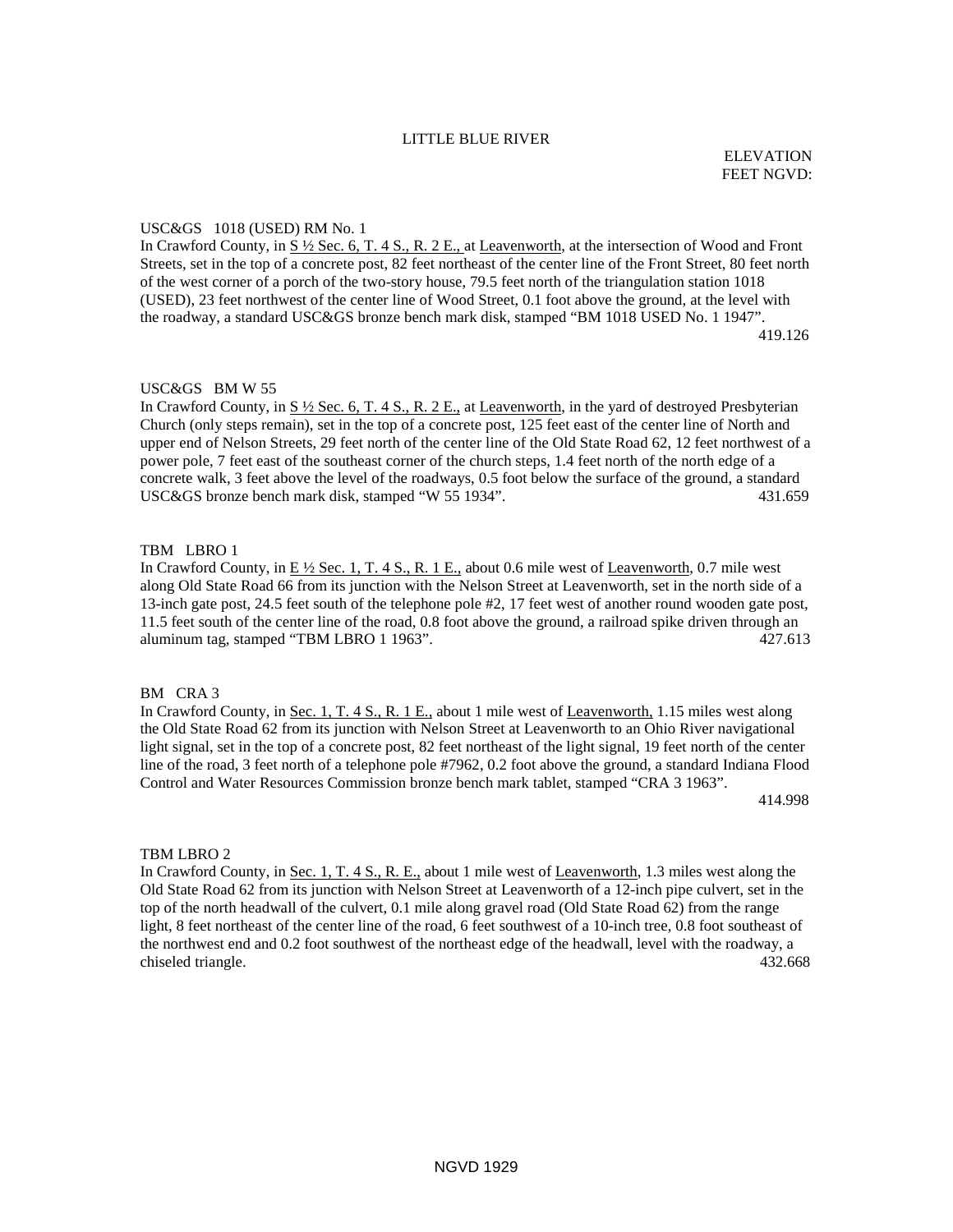#### BM CRA 4

In Crawford County, in Sec. 2, T. 4 S., R. 1 E., about 1.6 miles north of Fredonia, 1.7 miles north along a paved road from the post office at Fredonia to a gravel road intersection, 0.1 mile south of State Road 62 intersection, set in the top of an 12-inch pipe culvert under the gravel road, 20 feet east of the center line of north-south road, 8 feet north of the center line of the east-west road, 1 foot east of the west edge of the headwall, 0.3 foot above the level of the roadway, a standard Indiana Flood Control and Water Resources Commission bronze bench mark tablet, stamped "CRA 4 1963". 678.095

## TBM LBRO 3

In Crawford County, in Sec. 2, T. 4 S., R. 1 E., about 1.5 miles north of Fredonia, 1.6 miles north along a paved road from the post office at Fredonia, 1.6 miles north along a paved road from the post office at Fredonia, set in the east side of a 13-inch double forked walnut tree, 35 feet south of the center line of a driveway east to a barn, 17 feet west of the center line of the road, 15 feet south of the south post for a gate, 3 feet above the level of the roadway, 1 foot above the ground, a railroad spike driven through an aluminum tag, stamped "TBM LBRO 3 1963". 676.573

### BM CRA 5

In Crawford County, in  $N \frac{1}{2}$  Sec. 11, T. 4 S., R. 1 E., about 0.8 mile north of Fredonia, 0.9 mile north along a paved road from the post office at Fredonia, set in the top of a concrete post, 86 feet south from the southeast corner of a white house, 14.5 feet west from the center line of the paved road, 2 feet west of the power pole #D 4-143, at the level of the ground, a standard Indiana Flood Control and Water Resources Commission bronze bench mark tablet, stamped "CRA 5 1963". 669.234

### TBM LBRO 4

In Crawford County, in  $N \frac{1}{2}$  Sec. 11, T. 4 S., R. 1 E., about 0.8 mile north of Fredonia, 0.9 mile north along a paved road from the post office at Fredonia, set in the west side of a 15-inch maple tree, 211 feet south of the southeast corner of a white house, 15 feet east of the center line of the road, 1.5 feet above the level of the roadway, 0.8 foot above the ground, a railroad spike driven through an aluminum tag, stamped "TBM LBRO 4 1963". 669.851

### TBM LBRO 5

In Crawford County, in S  $\frac{1}{2}$  Sec. 11, T. 4 S., R. 1 E., about 0.2 mile north of Fredonia, 0.2 mile north along a paved road from the post office at Fredonia to a right angle turn east, set in the southeast side of a 24-inch ash tree, 102 feet west of the west side of a wooden storage shed at the south side of the road, 75 feet southwest of the southwest corner of a barn, 26 feet south of the center line of the road, 1.7 feet above the ground level, a railroad spike driven through an aluminum tag, stamped "TBM LBRO 5 1963".

679.011

## USGS TT 30 T

In Crawford County, in S ½ Sec 11, T. 4 S., R. 1 E., at Fredonia, in the front yard of the vacated Methodist Church, set in the top of a concrete post, 276 feet east of the center line of the north-south road, 42 feet north of the center line of the east-west road, 3 feet south and 3 feet east from the southeast corner of the church, 0.5 foot above the level of the ground, a standard USG bronze disk, stamped "TT 30 T 1943 670". 670.134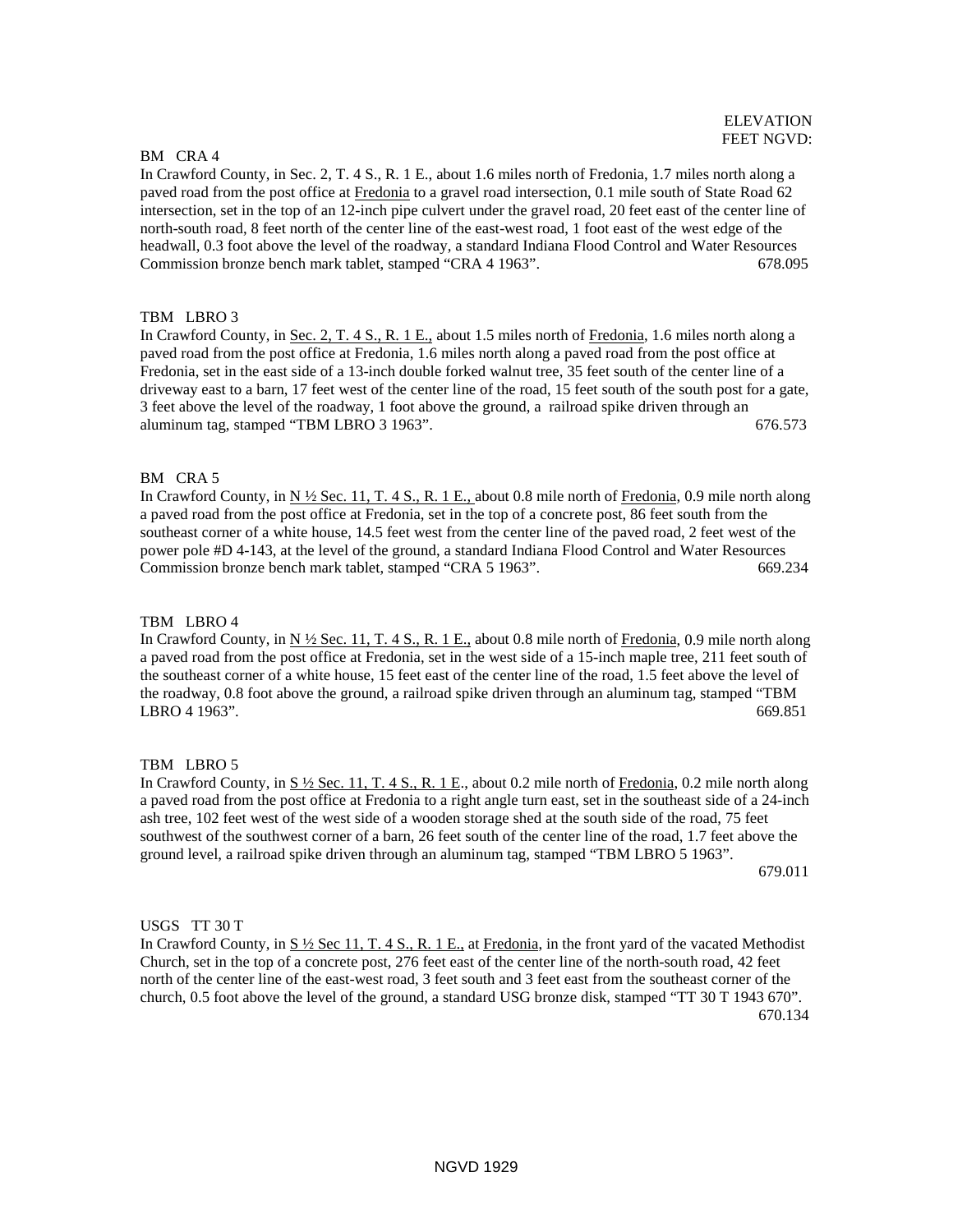### TBM LBRO 6

In Crawford County, in S ½ Sec. 14, T. 4 S., R. 1 E., about 0.8 mile south of Fredonia, 0.85 miles south along a paved road from the post office at Fredonia, set in the west side of an 18-inch oak tree, 20.5 feet south of a 12-inch pipe culvert, 18 feet east of the center line of the road, 1.1 feet above the level of the ground, a railroad spike driven through an aluminum tag, stamped "TBM LBRO 1963".

666.109

### BM CRA 6

In Crawford County, in S ½ Sec. 14, T. 4 S., R. 1 E., about 0.8 mile south of Fredonia, 0.9 mile south along a paved road from the post office at Fredonia to a 12-inch pipe culvert under the road, set in the top of the northwest end of the southwest headwall of the culvert, 102 feet east of the east corner of a white house, 12 feet southwest of the center line of the road, 1.3 feet southeast of the northwest end of the headwall, 1 foot above the level of the roadway, a standard Indiana Flood Control and Water Resources Commission bronze bench mark tablet, stamped "CRA 6 1963". 672.455

#### TBM LBRO 7

In Crawford County, in S ½ Sec. 14, T. 4 S., R. 1 E., about 1.2 miles southeast of Fredonia, 1.1 miles south along a paved road from the post office at Fredonia to a right angle turn east, thence 0.2 mile east, set in the south side of a 12-inch ash tree, 350 feet east along road from old saw mill, 38.5 feet northeast of the center line of the road, at a pull-off clearing, 0.7 foot above the ground, a railroad spike driven through an aluminum tag, stamped "TBM LBRO 7 1963". 597.383

#### USGS BM TT 31 T

In Crawford County, in N  $\frac{1}{2}$  Sec. 24, T. 4 S., R. 1 E., about 1.9 miles southeast of Fredonia, 1.1 miles south along a paved road from the post office at Fredonia to a right angle turn east, thence 1 mile east to a T-road south, set in the top of a concrete post, 20 feet south of the east-west road, 11 feet east of the north-south road, 2 feet above the level of the roadway, 1.5 feet above the ground, a standard USGS bronze disk, stamped "TT 31 T 1943 740". 739.531

### TBM LBRO 8

In Crawford County, in  $N \frac{1}{2}$  Sec. 24, T. 4 S., R. 1 E., about 1.9 miles southeast of Fredonia, 1.1 miles south along a paved road from the post office at Fredonia to a right angle turn east, thence 1 mile east to a T-road south, set in the east side of a 15-inch poplar tree, 225 feet south of the center line of the east-west road, 15 feet west of the center line of the north-south road, at a north-south fence line, 0.8 foot above the level of the ground, a railroad spike driven through an aluminum tag, stamped "TBM LBRO 8 1963". 745.441

#### TBM LBRO 9

In Crawford County, in SW 14 Sec. 24, T. 4 S., R. 1 E., about 2 miles southeast of Fredonia, at Cape Sandy, at the junction of a gravel T-road west and a farm lane east, set in the west side of a 16-inch black walnut tree, 69 feet east of the center line of the paved road, 6.5 feet north of the center line of the farm lane, 2.2 feet south of the fence line, 0.5 foot above the ground, a railroad spike driven through an aluminum tag, stamped "TBM LBRO 9 1963". 737.036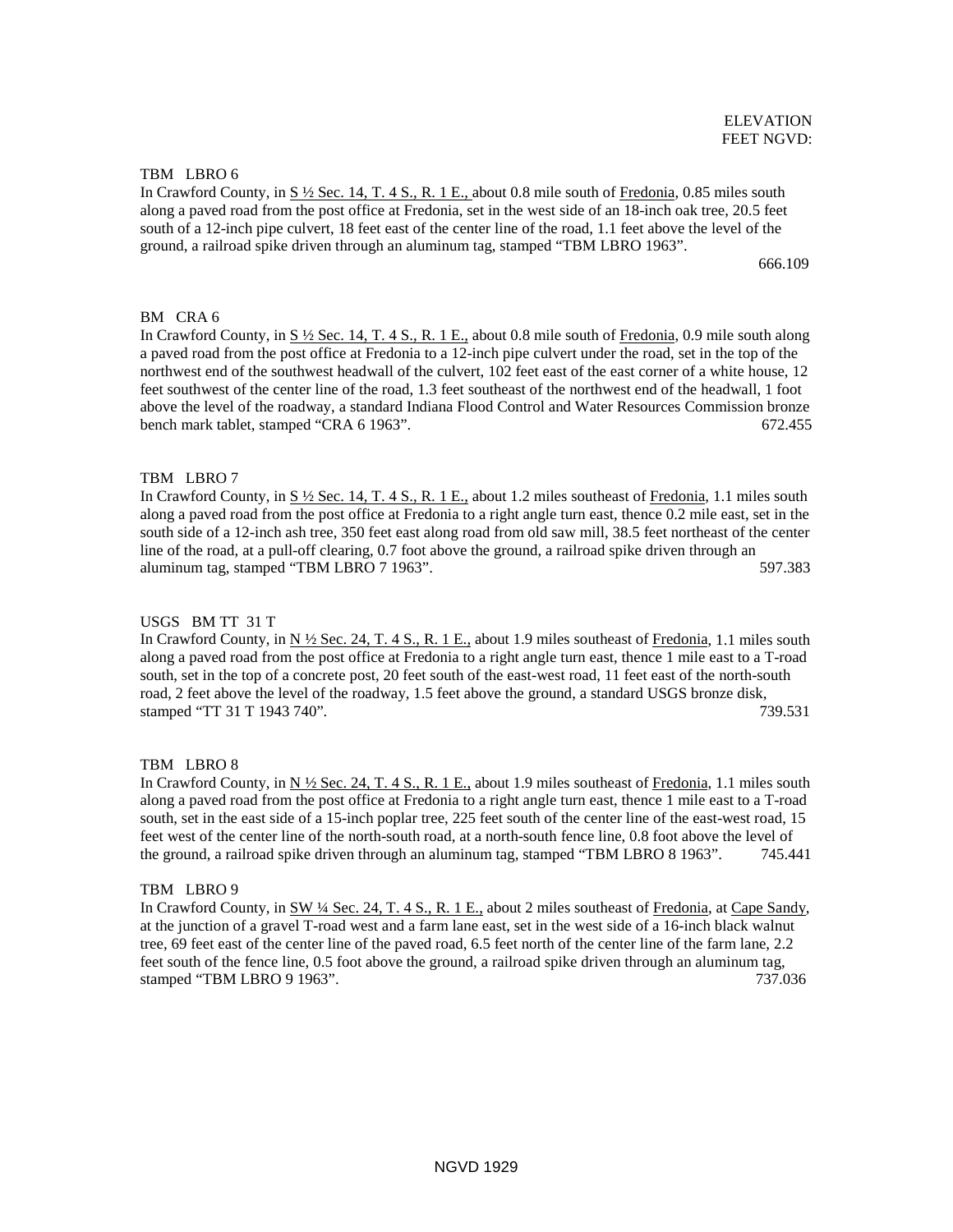#### BM CRA 7

In Crawford County, in SW ¼ Sec. 24, T. 4 S., R. 1 E., about 2 miles southeast of Fredonia, at Cape Sandy, 0.15 mile south of a T-road west at Cape Sandy, set in the top of a concrete post, 109 feet north of the center line of a driveway to a farm house, 17.5 feet east of the center line of the paved road, 10 feet south of the center of a field entrance, 1.3 feet east of a north-south fence line, 1.1 feet northeast of a power pole with transformer, 0.1 foot above the ground, a standard Indiana Flood Control and Water Resources Commission bronze bench mark tablet, stamped "CRA 7 1963". 730.388

### TBM LBRO 10

In Crawford County, in W ½ Sec. 25, T. 4 S., R. 1 E., about 2.7 miles southeast of Fredonia, 0.75 mile south from the T-road west at Cape Sandy to a T-road east, set in the west side of the north trunk of a double-trunked 15-inch ash tree, 27 feet east of the center line of the paved road, 18 feet south of the center line of T-road east, 1 foot above the ground, a railroad spike driven through an aluminum tag, stamped "TBM LBRO 10 1963". 707.998

## BM CRA 8

In Crawford County, in  $E \frac{1}{2}$  Sec. 26, T. 4 S., R. 1 E., about 0.9 mile south of Cape Sandy, 0.75 mile south along a paved road from a T-road west junction at Cape Sandy to a right angle turn west, thence 0.3 mile west to the Pleasant Ridge Baptist Church, set in the top of the north end of a concrete retaining wall in the church yard, 48 feet northeast of the northeast corner of the church, 56 feet west of the center line of the paved road, 1.5 feet west of the east face of the retaining wall, 0.9 foot above the level of the driveway, a standard Indiana Flood Control and Water Resources Commission bronze bench mark tablet, stamped "CRA 8 1963". 708.402

### TBM LBRO 11

In Crawford County, in  $N \frac{1}{2}$  Sec. 35, T. 4 S., R. 1 E., about 1.4 miles southwest of Cape Sandy, 0.75 mile south along a paved road from the T-road west at Cape Sandy to a right angle turn west, thence 0.9 mile generally southwest and west to a T-road south, set in the east side of a 26-inch tulip tree, 67 feet west of the center line of the T-road south, 15.5 feet south of the center line of the east-west road, at the east-west fence line, 1 foot above the ground, a railroad spike driven through an aluminum tag, stamped "TBM LBRO 11 1963". 714.690

#### BM CRA 9

In Crawford County, near the line between Secs. 34 and 35, T. 4 S., R. 1 E., about 1.6 miles east of Alton, 1.8miles east along a paved road from the post office at Alton, set in the top of a concrete post, 30 feet northwest of the center line of the gravel road, 9 feet northwest of a fence line, 1.3 feet north of a power pole, 6 feet above the level of the roadway, 0.1 foot above the ground, a standard Indiana Flood Control and Water Resources Commission bronze bench mark tablet, stamped "CRA 9 1963".

680.146

#### USGS BM TT 20 DWP

In Crawford County, in <u>SE ¼ Sec. 34, T. 4 S., R. 1 E.</u>, about 1.5 miles east of Alton, 1.5 miles east along a paved road from the post office at Alton to a dirt T-road south, set in the top of a concrete post, 29 feet south of the center line of the paved road, 30 feet west of the center line of the T-road south, 29 feet east of the power pole #D 4620, 8 feet south of the fence corner post, 0.5 foot above the ground, a standard USGS bronze disk, stamped "TT 20 DWP 1947". 652.257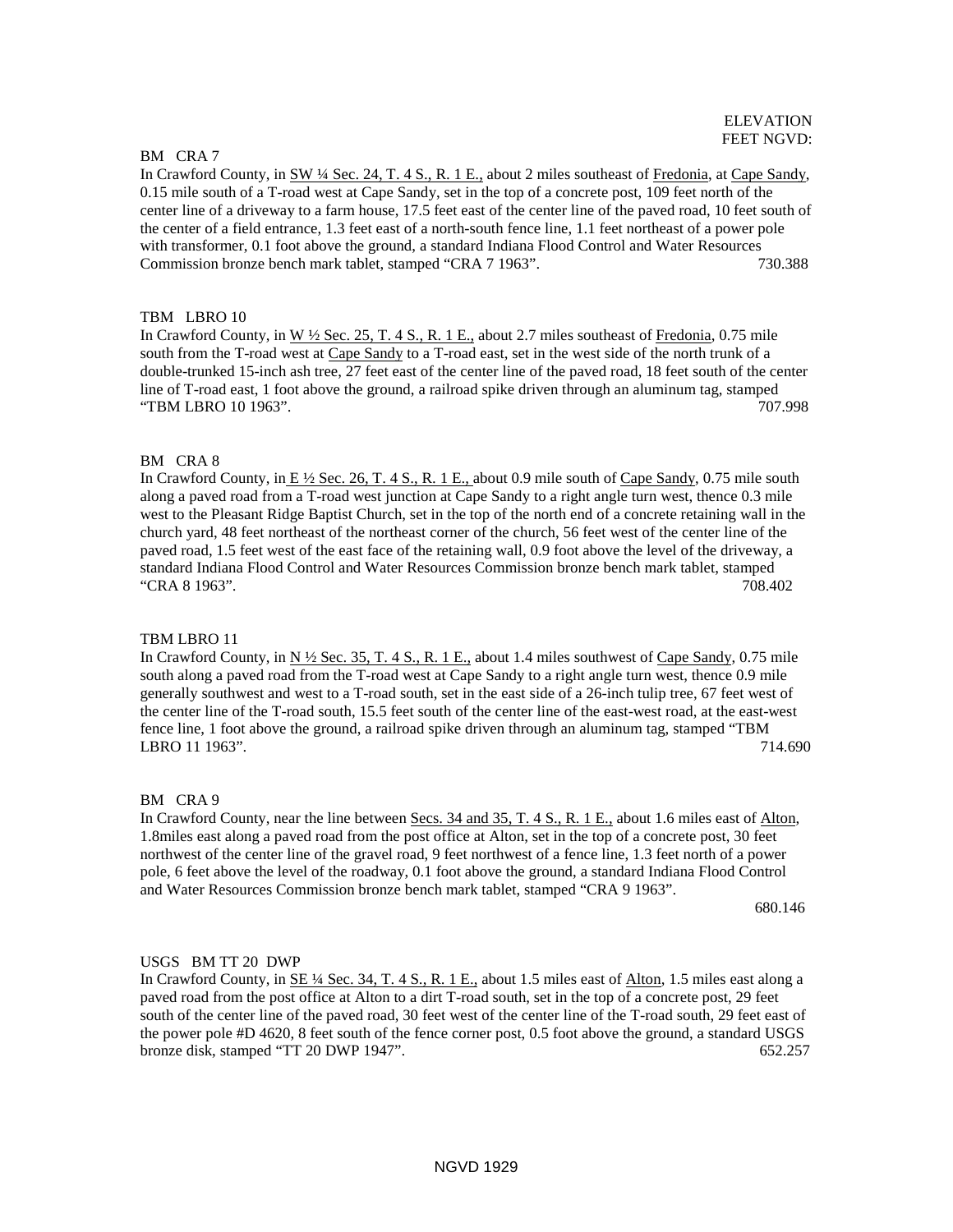### TBM LBRO 12

In Crawford County, in SW ¼ Sec. 34, T. 4 S., R. 1 E., about 0.7 mile east of Alton, 0.7 mile east along a paved road from the post office at Alton to a dirt T-road north leading into the woods, set inn the east side of a 12-inch sycamore tree, in a clump of smaller sycamore trees, 40 feet east of the center line of the dirt road, 20 feet north of the center line of the paved road, 1.6 feet above the ground, a railroad spike driven through an aluminum tag, stamped "TBM LBRO 12 1963". 499.666

# TBM LBRO 13

In Crawford County, in SE ¼ Sec. 33, T. 4 S., R. 1 E., about 0.3 mile east of Alton, 0.2 mile east along a paved road from the post office at Alton, to a 5-span steel truss bridge over Little Blue River, set in the east side of a 29-inch gum tree, 66 feet southeast of the southeast edge of the bridge, 22 feet south of the center line of a private driveway south, 2.6 feet above the level of the roadway, 0.7 foot above the ground, tree makes a fence corner post, a railroad spike driven through an aluminum tag, stamped "TBM LBRO 13 1963". 415.131

# BM CRA 10

In Crawford County, in <u>SE ¼ Sec. 33, T. 4 S., R. 1 E.</u>, about 0.3 mile east of Alton, 0.2 mile east along a paved road from the post office at Alton to a 5-span steel truss bridge over Little Blue River, set in the top of the northeast end of the northwest stone bridge seat, 9 feet northeast of the center line of the road, 0.6 foot northwest of the southeast face of the bridge seat, 0.7 foot below the level of the roadway, a standard Indiana Flood Control and Water Resources Commission bronze bench mark tablet, stamped "CRA 10 1963". 410.635

### USCE BM 132

In Crawford County, in  $S\frac{1}{2}$  Sec. 33, T. 4 S., R. 1 E., at Alton, at the grounds the grounds of Baptist Church, set in a metal pipe, 140 feet southwest of the center line of the paved road, 55 feet southeast of the center line of a gravel road, 31 feet northwest of the front door of the church, 3.5 feet southwest of the southwest edge of the sidewalk, at the level with the ground, a standard USCE iron pipe bench mark, stamped "132". 425.402

### BM CRA 11

In Crawford County, in  $N \frac{1}{2}$  Sec. 33, T. 4 S., R. 1 E., about 0.5 mile north of Alton, 0.7 mile north along a paved road from the post office at Alton to a 1-span steel truss bridge over **Mill Creek**, set in the top of the west end of the south stone bridge seat, 9 feet west of the center line of the road, 1.7 feet west of southwest corner of the west steel truss of the bridge, 1.0 foot southeast of the northwest face of the southwest wing wall, 1.3 feet below the level of the bridge floor, a standard Indiana Flood Control and Water Commission bronze bench mark tablet, stamped "CRA 11 1963". 407.779

# USGS TBM 407.6

In Crawford County, in N  $\frac{1}{2}$  Sec. 33, T. 4 S., R. 1 E., about 0.5 mile north of Alton, 0.7 mile north along a paved road from the post office at Alton to a 1-span steel truss bridge over Mill Creek, set in the top of the west end of the north bridge seat, 9 feet west of the center line of the road, 0.4 foot west of the west edge of the west steel truss, 0.3 foot north of the south face of the bridge seat, 1.2 feet below the level of the bridge floor, a chiseled square, painted "407.6". 407.836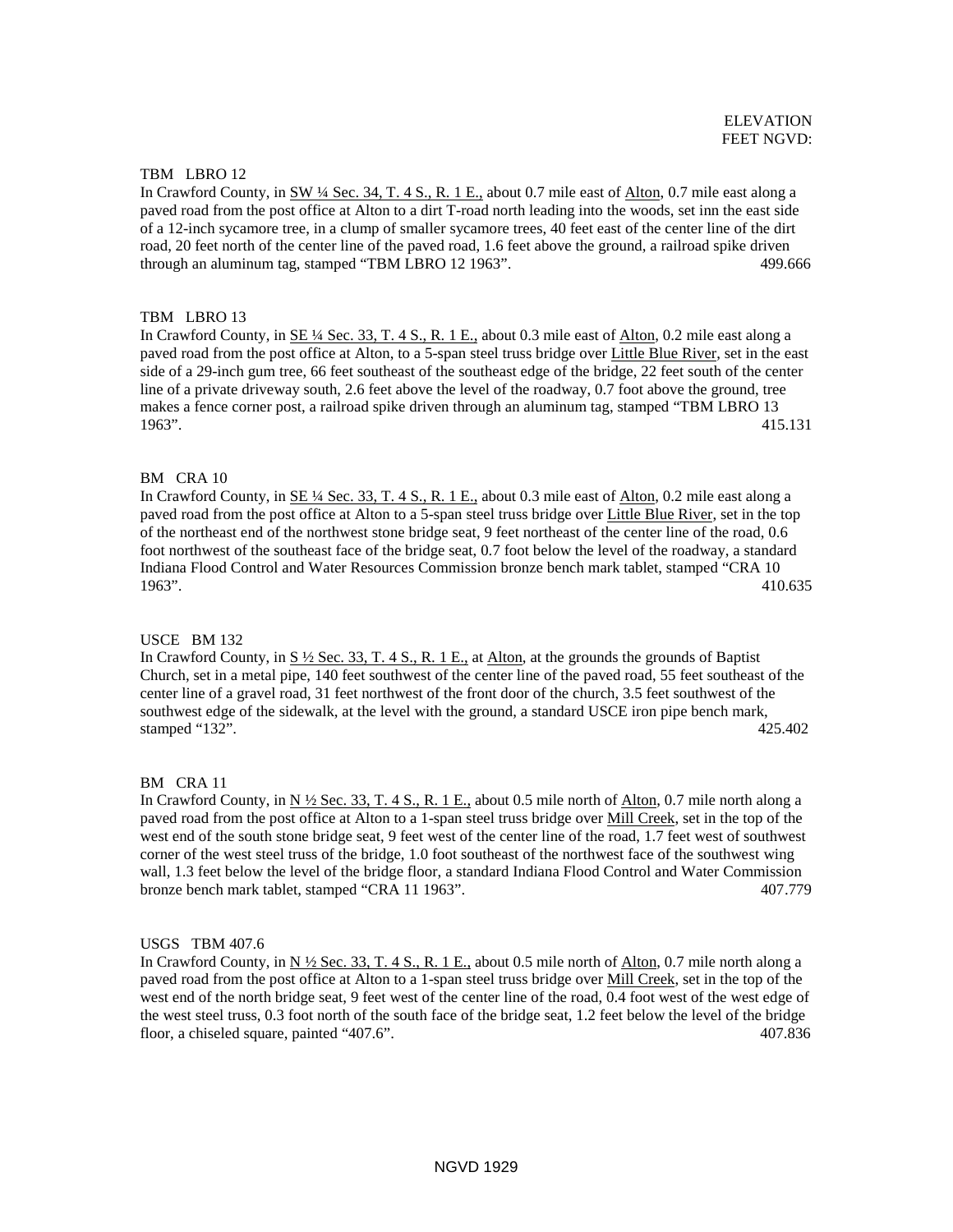ELEVATION

# BM CRA 12

In Crawford County, in S ½ Sec. 28, T. 4 S., R. 1 E., about 1 mile north of Alton, 1.3 miles north along a paved road and then gravel road from the post office at Alton, set in the top of the south end of the east headwall of a 12-inch pipe culvert under the road, 9.5 feet east of the center line of the road, 1.3 feet north of the south end of the headwall, 0.2 foot above the level of the roadway, a standard Indiana Flood Control and Water Resources Commission bronze bench mark tablet, stamped "CRA 12 1963". 429.732

# TBM LBRO 14

In Crawford County, in Sec. 28, T. 4 S., R. 1 E., 1.3 miles north of Alton, 1.5 miles north along a paved and then graveled road from the post office at Alton to a gravel T-road east, set in the northwest side of a 10 inch double forked oak tree, 60 feet east of the center line of the north-south gravel road, 17 feet south of the T-road east, 1.1 feet above the ground, a railroad spike driven through an aluminum tag, stamped "TBM LBRO 14 1963". 512.950

# TBM LBRO 15

In Crawford County, in  $W \frac{1}{2}$  Sec. 27, T. 4 S., R. 1 E., 1.5 miles northeast of Alton, 1.5 miles north along a paved and then graveled road from the post office at Alton to a gravel T-road east, thence 0.9 mile east, set in the west side of a 10-inch cedar tree, 280 feet southwest of the southwest corner of a small white house, 18.5 feet southeast of the center line of the road at the bend, 7 feet northwest of a fence line, 1 foot above the ground, a railroad spike driven through an aluminum tag, stamped "TBM LBRO 1963".

423.736

# BM CRA 13

In Crawford County, in  $W \frac{1}{2}$  Sec. 27, T. 4 S., R. 1 E., 1.6 miles northeast of Alton, 1.5 miles north along a paved and then graveled road from the post office at Alton to a gravel T-road east, thence 1 mile east to a 2 span steel truss bridge over Little Blue River, set in the top of the west stone bridge seat, 8.5 feet northwest of the center line of the bridge, 0.5 foot south of the north face of the bridge seat, 0.5 foot east of west face of the abutment, 1.5 feet below the level of the bridge floor, a standard Indiana Flood Control and Water Resources Commission bronze bench mark tablet, stamped "CRA 13 1963". 410.904

# USGS BM 28 M

In Crawford County, in SW ¼ Sec. 21, T. 21, T. 4 S., R. 1 E., about 1.8 miles north of Alton, 2.1 miles north along a paved and then graveled road from the post office at Alton to the vacated Harvey Union Church, set in the top of a concrete post, 30 feet east of the center line of the gravel road, 22 feet southwest of the southwest corner of the church, 3 feet north of the power pole No. D 302, projecting 0.7 foot above the ground, a standard USGS bronze benchmark tablet, stamped "28 M 628 1947". 627.972

# USGS TBM 628.2

In Crawford County, in SW ¼ Sec. 21, T. 4 S., R. 1 E., about 1.8 miles north of Alton, 2.1 miles north along a paved and then graveled road from the post office at Alton to the vacated Harvey Union Church, set in the top of the west end of the bottom concrete step to the church, 0.8 foot north of the south edge and 0.2 foot east of the west edge of the step, 0.5 foot above the ground, a chiseled square. 628.516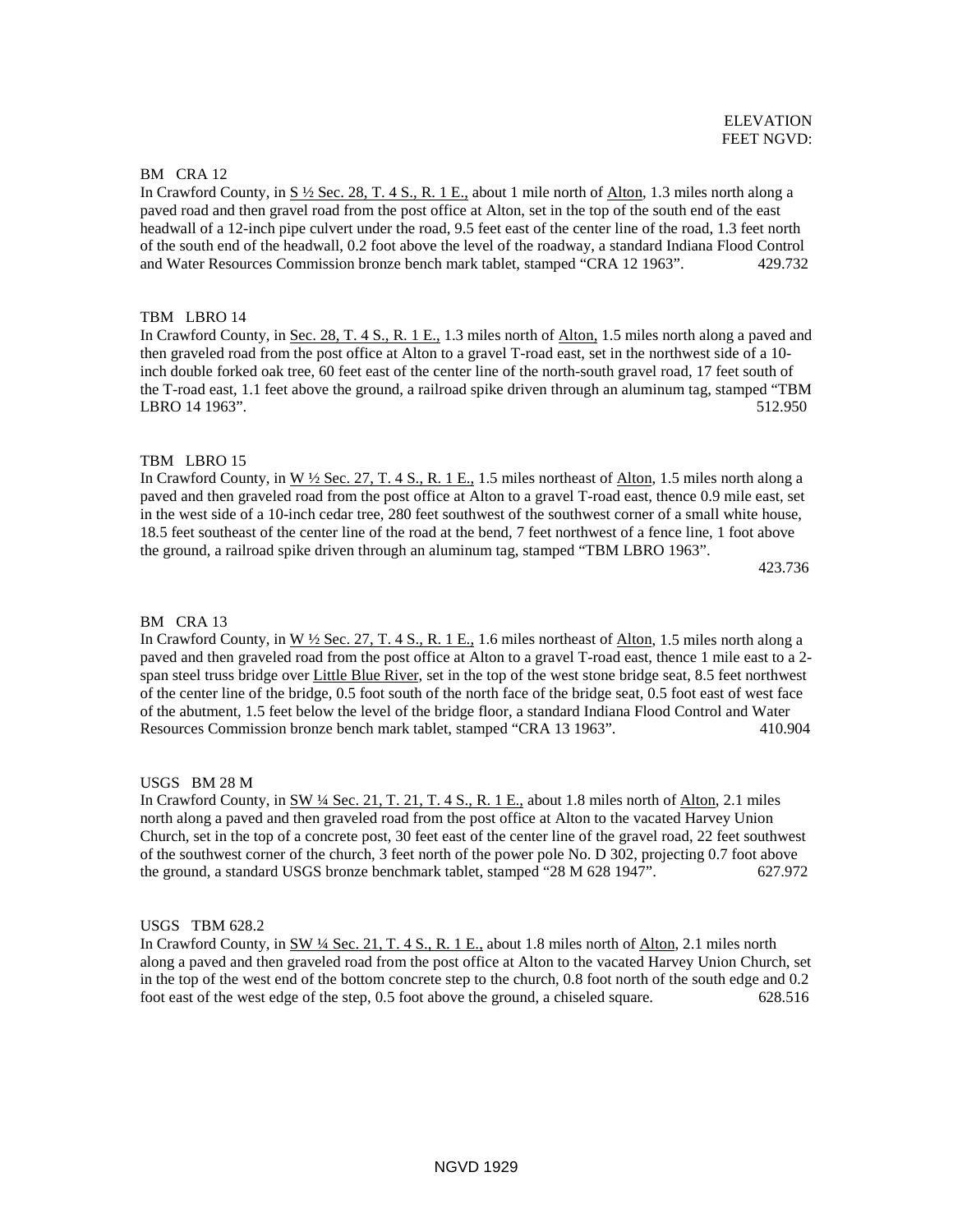### TBM LBRO 16

In Crawford County, in NE ¼ Sec. 20, T. 4 S., R. 1 E., about 2.7 miles north of Alton, 3 miles north along a paved and then graveled road from the post office at Alton to a small tributary to Little Blue River, set in the northeast side of a 2-forked oak tree, 32 feet south of the center line of the stream, 29 feet west of the center lie of the gravel road, 1.4 feet above the ground, at a fence line, a railroad spike driven through an aluminum tag, stamped "TBM LBRO 16 1963". 621.549

### USGS BM 27 M

In Crawford County, in NE ¼ Sec. 20, T. 4 S., R. 1 E., 3.2 miles north of Alton, 3.2 miles north along a paved and graveled road from the post office at Alton to an east-west T-road, 90 feet south of the center line of the east-west T-road, 35 feet west of the center line of a private drive south, 25 feet east of the center line of the north-south road, 2 feet north of a fence line, 0.2 foot above the ground, a standard USGS bronze bench mark disk, stamped "27 M 648 1947". 647.782

### TBM LBRO 17

In Crawford County, in  $N \frac{1}{2}$  Sec. 21, T. 4 S., R. 1 E., about 3.3 mils north of Alton, 3.2 miles north along a paved and then graveled road from the post office at Alton to an east-west T-road, 0.25 mile east and north to another T-road east, 0.1 mile east along a dirt T-road east to a right angle turn south, set in the southwest side of an 11-inch elm tree, 24 feet east of the center line of the north-south tangent and 15 feet southeast of the center line of a drive into the woods, 1 foot above the ground, a railroad spike driven through an aluminum tag, stamped "TBM LBRO 17 1963". 636.067

#### BM CRA 14

In Crawford County, in  $E\frac{1}{2}$  Sec. 21, T. 4 S., R. 1 E., about 2.5 miles northeast of Alton, 3.2 miles north along a paved and then a graveled road from the post office at Alton to an east-west T-road, thence 0.25 mile east and north to a dirt T-road east, thence 0.9 mile east along the dirt road to an abandoned farm house on the south side of the road, set in the top of a concrete post, 130 feet west of the northwest corner of the abandoned farm house, 18.5 feet south of the center line of the dirt road, 8.5 feet north of a 6-inch cedar tree painted "BM", 3.5 feet above the roadway, 0.3 foot above the ground, a standard Indiana Flood Control and Water Resources Commission bronze bench mark tablet, stamped "CRA 14 1963".

481.651

#### TBM LBRO 18

In Crawford County, near the line between Secs. 21 and 22, T. 4 S., R. 1 E., about 2.5 miles northeast of Alton, 3.2 miles north along a paved and then a graveled road from the post office at Alton to an east-west T-road, thence 0.25 mile east and north to a dirt T-road east, thence 0.9 mile east along the dirt road to an abandoned farm house on the south side of the road, set in the southeast side of a 12-inch walnut tree, 125 feet north-northwest from the northwest corner of the farm house, 31 feet north of the center line of the dirt road, 2.3 feet above the ground, a railroad spike driven through an aluminum tag, stamped "TBM LBRO 18 1963". 474.805

#### BM CRA 15

In Crawford County, in  $S\frac{1}{2}$  Sec. 16, T. 4 S., R. 1 E., about 2.8 miles south of Beechwood, 0.8 mile south from the crossroad at Beechwood to a T-road east, thence 2.63 miles east and generally south along a winding road to an 1-span steel truss bridge over Little Blue River, set in the top of the southeast concrete wing wall, 15.5 feet east of the center line of the road, 3 feet below the roadway, 0.8 foot northwest of the southeast face of the wing wall, a standard Indiana Flood Control and Water Resources Commission bronze bench mark tablet, stamped "CRA 15 1963". 410.361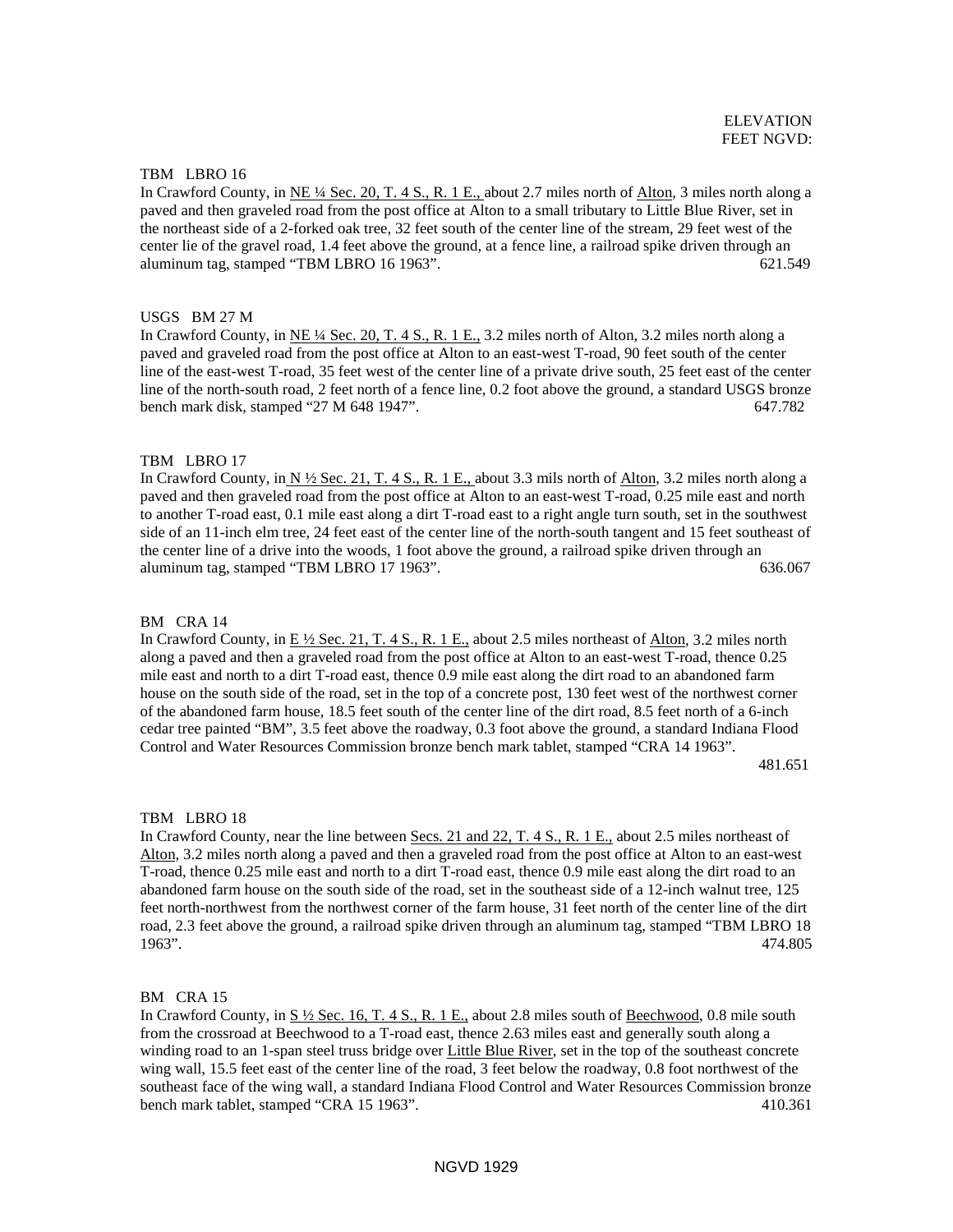# USGS TBM 410.3

In Crawford County, in  $S\frac{1}{2}$  Sec. 16, T. 4 S., R. 1 E., about 2.8 miles south of Beechwood, 0.8 mile south from the crossroad at Beechwood to a T-road east, thence 2.63 miles eat and generally south along a winding road to a 1-span steel truss bridge over Little Blue River, set in the top of the northwest wing wall, 9.5 feet west of the center line of the bridge, 0.6 foot north of the south face of the wing wall, 0.6 foot east of the west face of the wing wall, 1 foot below the level of the roadway, a chiseled square.

410.572

# USGS TBM 541.0

In Crawford County, in E ½ Sec. 16, T. 4 S., R. 1 E., about 2.5 miles south of Beechwood, 0.8 mile south from the crossroad at Beechwood to a T-road east, thence 2.1 miles east and generally south along a winding road to a right angle turn west and a T-road south, set in the west side of a power pole (REA #D-261) with the anchor wires, 20 feet south of the extended center line of gravel road, 20 feet east of the center line of the T-lane, 1.5 feet above the ground, a railroad spike painted chiseled white.

541.288

### TBM LBRO 19

In Crawford County, in  $E\frac{1}{2}$  Sec. 9, T. 4 S., R. 1 E., about 1.8 miles southeast of Beechwood, 0.8 mile south from the crossroad at Beechwood to a T-road east, thence 1.35 miles east and generally south, set in the west side of a 14-inch Chinese elm tree, 43 feet southwest of the southwest corner of the abandoned farm house, 22 feet east of the center line of the gravel road, 21 feet north of the center line of a driveway to the house, 0.7 foot above the ground, a railroad spike driven through an aluminum tag, stamped "TBM LBRO 19 1963". 611.472

# USGS BM 26 M

In Crawford County, in E 1/2 Sec. 9, T. 4 S., R. 1 E., 1.7 miles southeast of Beechwood, 0.8 mile south from the crossroad at Beechwood to a T-road east, thence 1.35 miles east and generally south to a T-road northwest, set in the top of a concrete post, 90 feet northwest of the center line of T-road, 40 feet north-west of a metal gate, 20 feet west of the center line of the gravel road, 1 foot east of a fence line, a standard USGS bronze bench mark disk, stamped "26 M  $612\,1947$ ". 612.332

### TBM LBRO 20

In Crawford County, in S ½ Sec. 4, T. 4 S., R. 1 E., about 1 mile southeast of Beechwood, 0.8 mile south from the crossroad at Beechwood to a T-road east, thence 0.55 mile east, set in the south side of a 26-inch oak tree, 60 feet southeast of a fence corner post, 32.5 feet northeast of the center line of the road, 14 feet northeast of the fence line, 1.3 feet above the ground, a railroad spike driven through an aluminum tag, stamped "TBM LBRO 20 1963". 631.552

## BM CRA 16

In Crawford County, in SW 1/4 Sec. 4, T. 4 S., R. 1 E., about 0.8 mile southeast of Beechwood, 0.8 mile south from the crossroad at Beechwood to a T-road east, thence 0.25 mile east to a 45 degree bend southeast in the road, set in the top of a concrete post, 157 feet east of the northeast corner of a house, 21 feet south from the center line of the road, 2 feet east from a telephone pole, 0.2 foot above the ground, a standard Indiana Flood Control and Water Resources Commission bronze bench mark tablet, stamped "CRA 16 1963". 652.392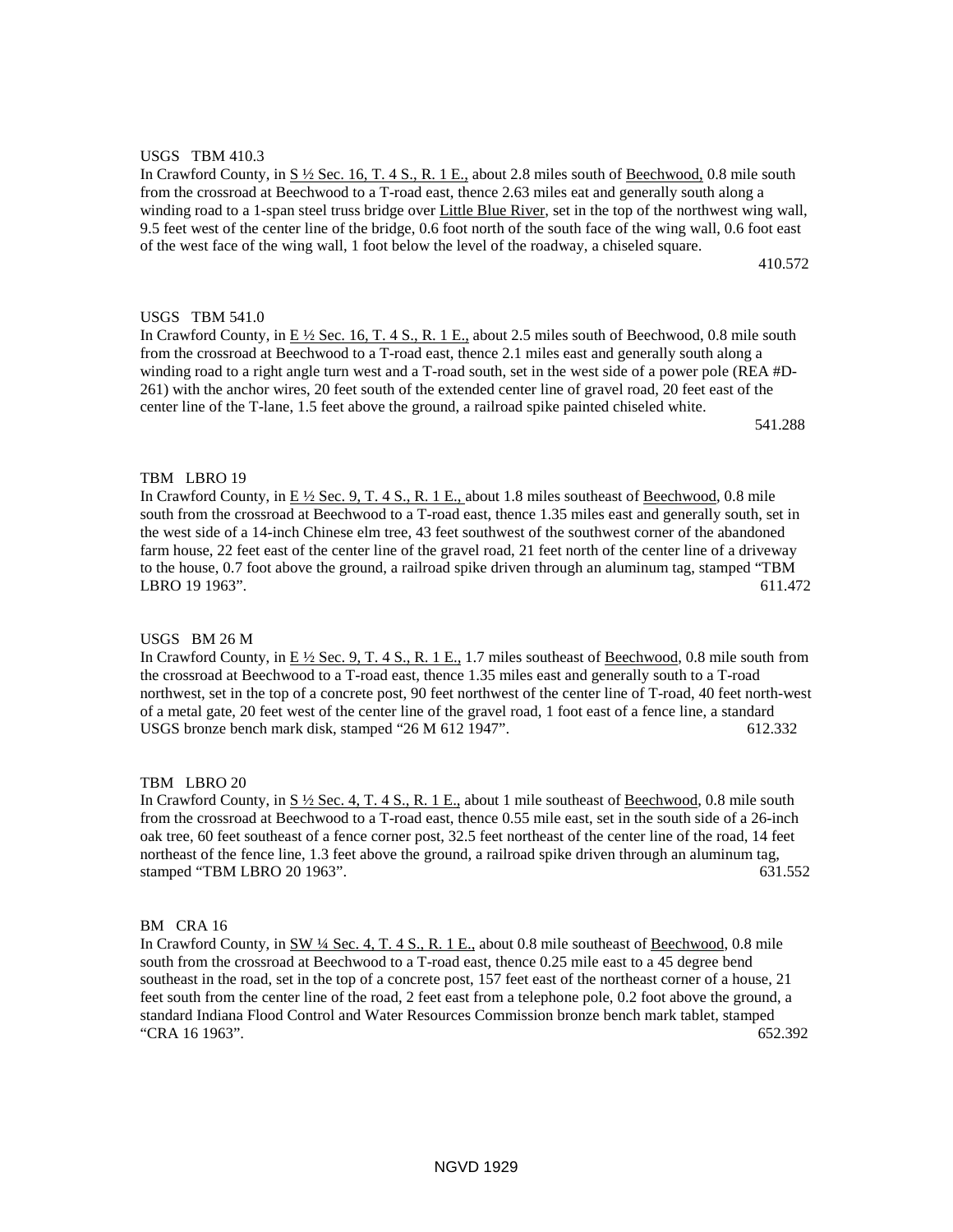### TBM LBRO 21

In Crawford County, in NW ¼ Sec. 4, T. 4 S., R. 1 E., about 0.2 mile south of Beechwood, 0.2 mile south from the crossroad at Beechwood, set in the west side of a 22-inch catalpa tree, 40 feet east of the center line of the road, at a fence line, 1.2 feet above the ground, a railroad spike driven through an aluminum tag, stamped "TBM LBRO 21 1963". 651.175

#### USGS BM 4 M

In Crawford County, in NE ¼ Sec. 5, T. 4 S., R. 1 E., at Beechwood, set in the top of a concrete post, 108 feet west of the northwest corner of the post office, 36 feet south of the center line of the road, 15 feet east of the east gate post, at the south side of a board fence, 0.5 foot above the ground, a standard USGS bronze bench mark disk, stamped "4 M 1947 640". 640.003

#### TBM LBRO 22

In Crawford County, in SW 1.4 Sec. 32, T. 3 S., R. 1 E., about 0.8 mile northwest of Beechwood, 0.9 mile west along State Road 66 from the crossroad at Beechwood, set in the west side of a 12-inch cedar tree, 260 feet north from the front gate and mail box of Tom Merridees residence, 31 feet east of the center line of the highway, 0.8 foot above the ground, a railroad spike driven through an aluminum tag, stamped "TBM LBRO 22 1963". 570.452

#### USC&GS BM S 55 RESET

In Crawford County, in E ½ Sec. 31, T. 3 S., R. 1 E., about 1.2 miles northwest of Beechwood, 1.4 miles west along State Road 66 from the crossroad at Beechwood to a small concrete bridge (# 14) over a dry stream bed, set in the top of the east end of the north wheelguard of the bridge, 16 feet north of the center line of the highway, 2 feet west of the east end of the wheelguard, 0.7 foot above the roadway, a standard USC&GS bronze disk, stamped "S 55 RESET 1956". 446.825

#### TBM LBRO 23

In Crawford County, in Sec. 31, T. 3 S., R. 1 E., about 1.6 miles northwest of Beechwood, 1.8 miles west along State Road 66 from the crossroad at Beechwood to a 5-foot box culvert under the highway, set in the top of the east end of the south headwall, 98 feet west of the center line of a driveway, 14.5 feet south of the center line of the highway, 1.5 feet below the level of the roadway, 0.2 foot west of the east edge of the headwall, a chiseled triangle. 431.260

### BM CRA 17

In Crawford County, in Sec. 31, T. 3 S., R. 1 E., about 1.7 miles northwest of Beechwood, 1.9 miles west along State Road 66 from the crossroad at Beechwood to a 1-span steel truss bridge over Little Blue River, set in the top of the east end of the north guardrail, 17.3 feet west of the east end of the bridge, 13.5 feet north of the center line of the highway, 3.2 feet above the level of the roadway, 0.5 foot south of the north face of the guardrail, a standard Indiana Flood Control and Water Resources Commission bronze bench mark tablet, stamped "CRA 17 1963". 434.520

#### TBM LBRO 24

In Crawford County, in  $N \frac{1}{2}$  Sec. 36, T. 3 S., R. 1 W., about 0.6 mile southeast of Sulphur, 0.65 mile southeast along State Road 66 from the crossroad at Sulphur, 0.65 mile southeast along State Road 66 from the crossroad at Sulphur, set in the east side of a 7-inch ash tree, 0.15 mile southeast of a private T-road south junction, 34 feet north of the center line of the highway, 1 foot above the ground, a railroad spike driven through an aluminum tag, stamped "TBM LBRO 24 1963". 603.705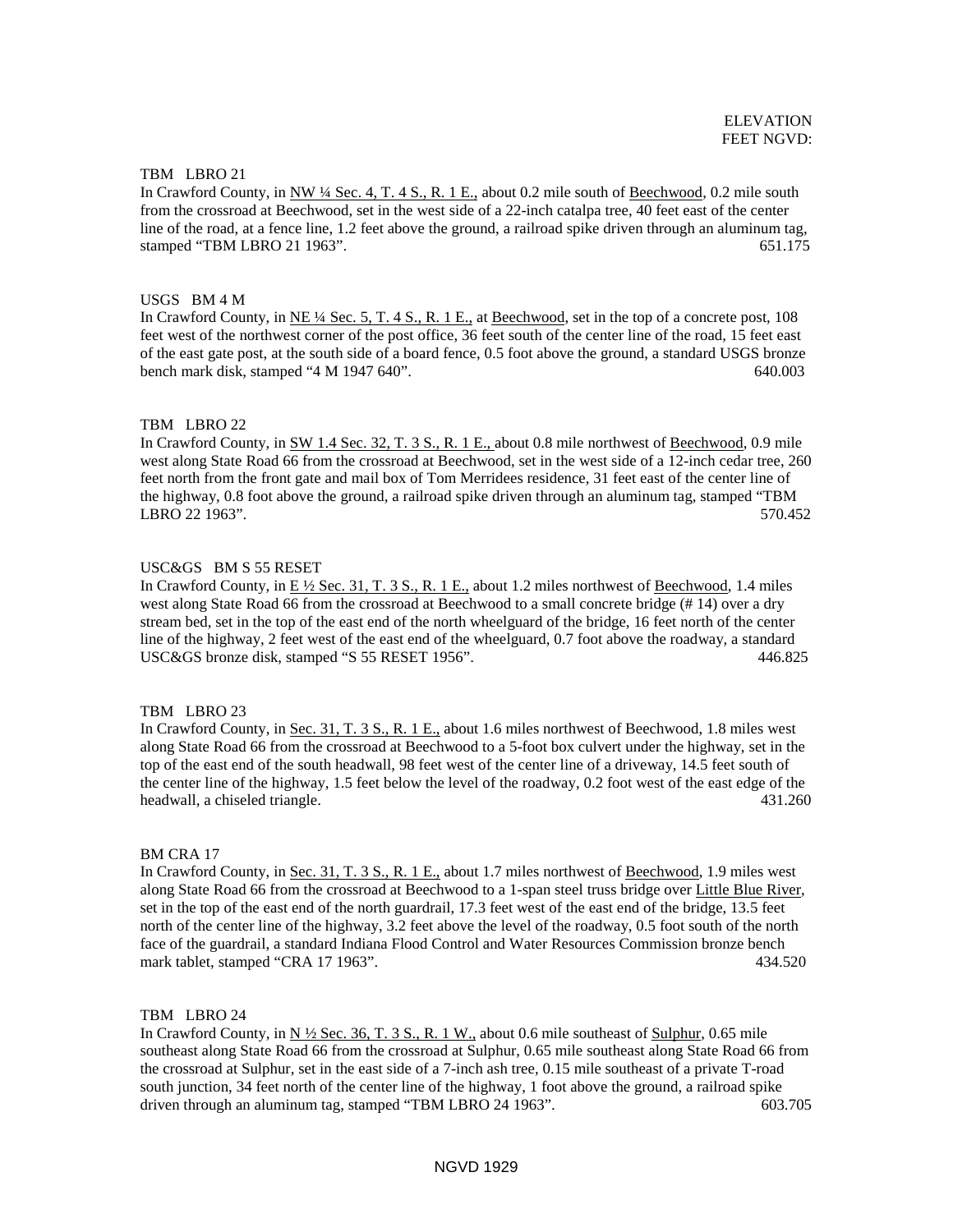# USC&GS AZIMUTH MARK SULPHUR

In Crawford County, in Sec. 25, T. 3 S., R. 1 W., about 0.4 mile southeast of Sulphur, 0.4 mile southeast along State Road 66 from the crossroad at Sulphur, set in the top of a concrete post, 30.5 feet northeast of the center line of the highway, 41 feet south of "Hoosier National Forest" sign, 1.1 feet above the ground, a standard USC&GS azimuth mark, stamped "Sulphur 1946". 700.962

#### USC&GS BM R 55

In Crawford County, in <u>Sec. 25, T. 3 S., R. 1 W.</u>, at Sulphur, in the northeast quarter of the intersection of State Road 37 and State Road 62 at Sulphur, set in the top of a concrete post in front yard of a white frame house, 171 feet southeast of the center line of State Road 37, 44 feet northeast of the center line of State Road 62, 12.5 feet southwest of the center of a 12-inch maple tree, 10 feet northwest of the center line of a concrete walk to the house, 4 feet above the level of the highway, 0.5 foot above the ground, a standard USC&GS bronze bench mark disk, stamped "R 55 1934". 715.359

## USC&GS BM Q 55

In Crawford County, in Sec. 25, T. 3 S., R. 1 W., at Sulphur, at the intersection of State Road 37 and State Road 62, set in the top of the south end of the west concrete headwall of a culvert, 211 feet north of the northeast corner of a tile garage, 28 feet south of the center line of State Road 62, 17 feet west of the center line of State Road 37, 2.5 feet north of the south edge of the headwall, at the level with the roadway, a standard USC&GS bronze bench mark tablet, stamped "Q 55 1934".

(NOTE: The mark is unstable, constantly changes the elevation, USC&GS Elevation 697.010). On July 9, 1963 – 697.040

#### TBM LBRO 25

In Crawford County, in SE 1/4 Sec. 24, T. 3 S., R. 1 W., about 0.7 mile northeast of Sulphur, about 0.2 mile north along State Road 37 from its junction with State Road 62 at Sulphur to a gravel T-road northeast, thence 0.65 mile generally northeast to a right angle turn east, set in the south side of a 24-inch walnut tree, 24.5 feet east of the eats gate post, 25 feet east of the north-south center line tangent, 14 feet north of the east-west center line tangent, 0.8 foot above the ground, a railroad spike driven through an aluminum tag, stamped "TBM LBRO 25 1963". 625.951

#### BM CRA 18

In Crawford County, in SW ¼ Sec. 19, T. 3 S., R. 1 E., about 1 mile northeast of Sulphur, 0.2 miles north along State Road 37 from its junction with State Road 62 at Sulphur to a gravel T-road northeast, thence 1.35 miles generallyt northeast to a 1-span steel truss bridge over Little Blue River, set in the top of the east end of the north stone bridge seat, 9.5 feet east of the center line of the bridge, 1.1 feet north of the south face and 0.9 foot west of the east face of the bridge seat, 0.7 foot below the roadway, a standard Indiana Flood Control and Water Resources Commission bronze bench mark tablet, stamped "CRA 18 1963". 434.917

#### TBM LBRO 26

In Crawford County, in SW ¼ Sec. 19, T. 3 S., R. 1 E., about 1mile northeast of Sulphur, 0.2 mile north along State Road 37 from its junction with State Road 62 at Sulphur gravel T-road northeast, thence 1.4 miles generally northeast and past a 1-span steel truss bridge over Little Blue River to a dirt T-road west, set in the east side of a 20-inch oak tree, 120 feet west from the center line of the gravel road, 54 feet east of the center line of a dirt T-road north 11.5 feet south of the railroad spike driven through an aluminum tag, stamped "TBM LBRO 1963". 434.475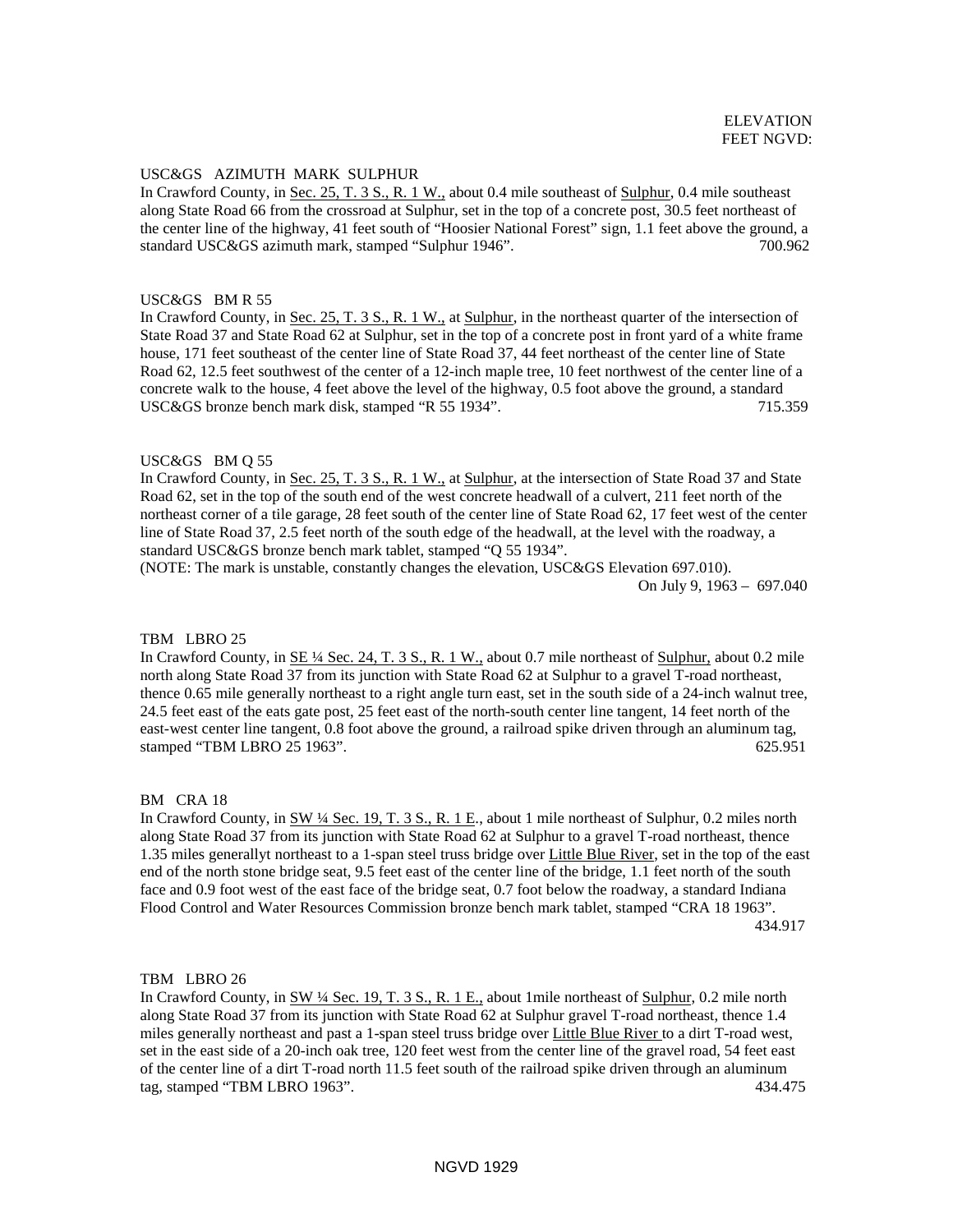## BM CRA 19

In Crawford County, in E ½ Sec. 24, T. 3 S., R. 1 W., about 1.1 miles north of Sulphur, 1.25 miles north along the State Road 37 from its junction with the State Road 62 at Sulphur to a 24-foot concrete bridge over a small stream, set in the top of the southeast end of the southwest concrete curb to the bridge, 16 feet southwest of the center line of the highway, 1.6 feet northwest of the southeast end of curb, 0.4 foot southwest of the northeast face of the curb, 0.7 foot above the level of the highway, a standard Indiana Flood Control and Water Resources Commission bronze bench mark tablet, stamped "CRA 19 1963" 445.270

# TBM LBRO 27

In Crawford County, in <u>Sec. 24, T. 3 S., R. 1 W.,</u> about 1.2 miles north of **Sulphur**, 1.5 miles north along the State Road 37 from its junction with the State Road 62 at Sulphur, set in the south side of a 17-inch sycamore tree, 24.5 feet south of the center line of the highway, 5.5 feet north of a fence line, 1 foot above the ground, at the bottom of a drainage ditch, a railroad spike driven through an aluminum tag, stamped "TBM LBRO 27 1963". 451.336

# BM CRA 20

In Crawford County, in NW ¼ Sec. 24, T. 3 S., R. 1 W., about 1.4 miles north of Sulphur, 1.8 miles north along the State Road 37 from its junction with the State Road 62 at Sulphur to a 24-inch foot concrete bridge over a small stream, set in the south end of the east concrete curb, 16 feet east of the center line of the highway, 1.8 feet north of the south face of the curb, 0.4 foot west of the east face of the curb, 0.7 foot above the Resources Commission bronze bench mark tablet, stamped "CRA 20 1963". 436.954

### TBM LBRO 28

In Crawford County, in E 1/2 Sec. 14, T. 3 S., R. 1 W., about 2 miles north of Sulphur, 2.5 miles north along the State Road 37 from its junction with the State Road 62 at Sulphur to a 18-inch pipe culvert under the highway, set in the top of the south end of the west headwall of the culvert, 75 feet south of a gravel park area on the east side of the highway, 17 feet west of the center line of the highway, 1.6 feet north of the south edge and 0.3 feet east of the west edge of the headwall, a chiseled triangle. 484.141

### BM CRA 21

In Crawford County, in W ½ Sec. 13, T. 3 S., R. 1 W., about 2.2 miles north of Sulphur, 2.9 miles north along State Road 37 from its junction with State Road 62 at Sulphur to a 1-span concrete bridge over a tributary to Little Blue River, set in the top of the northwest wing wall of the bridge, 12 feet north of the center line of the highway, 0.8 foot north of the north face of the north guardrail, 0.6 foot east of the west face of the wing wall, at the level of the roadway, a standard Indiana Flood Control and Water Resources Commission bronze bench mark tablet, stamped "CRA 21 1963". 446.383

### TBM LBRO 29

In Crawford County, in  $W \frac{1}{2}$  Sec. 13, T. 3 S., R. 1 W., about 2.3 miles north of Sulphur, 30 miles north along State Road 37 from its junction with State Road 62 at Sulphur to a 12-inch pipe culvert under the highway, set in the north end of the west concrete headwall of the culvert, 120 feet south of the center line of a gravel T-road southeast, 16 feet west of the center line of the highway, 0.4 foot south of the north edge and 0.4 foot east of the west edge of the headwall, a chiseled triangle. 443.758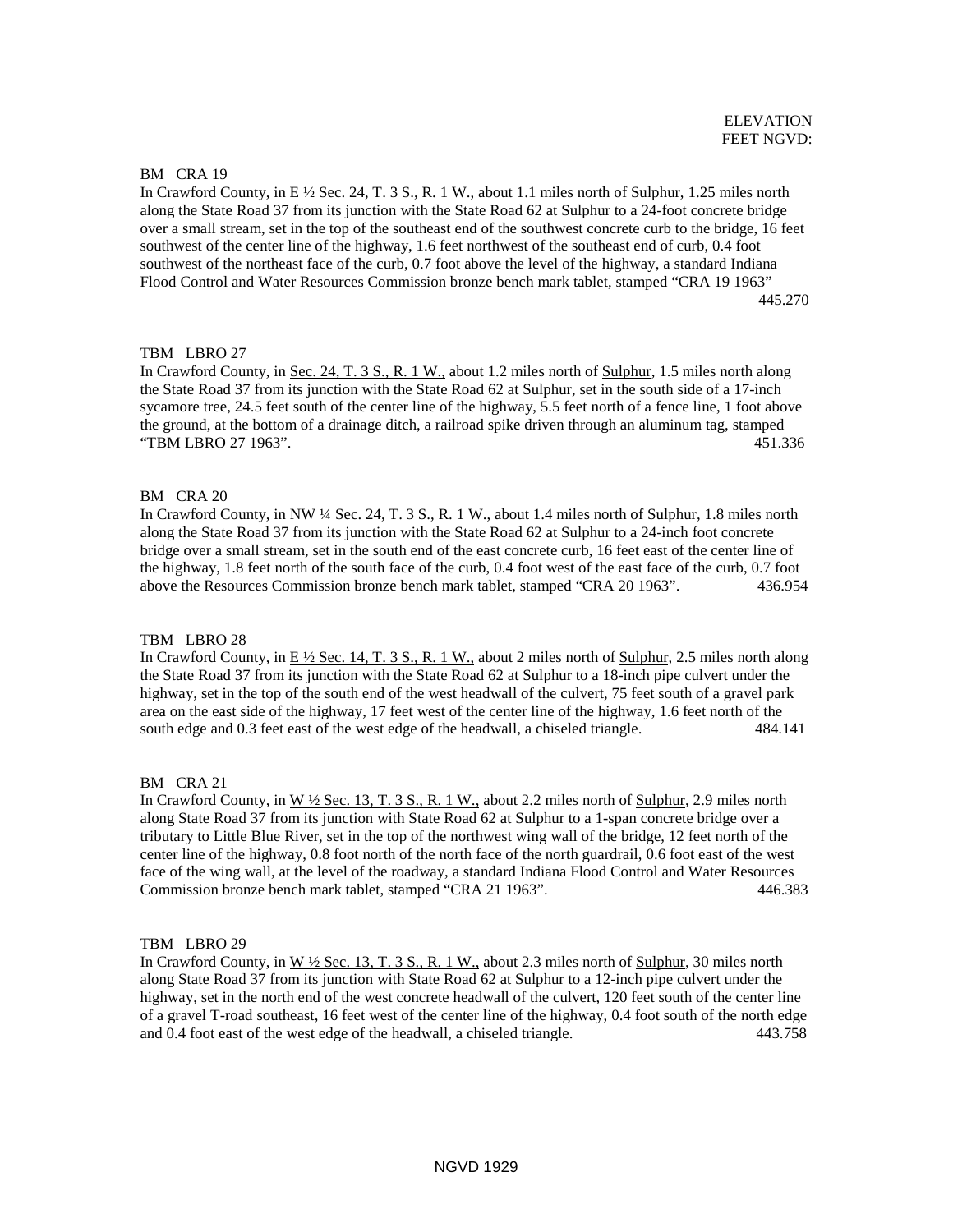#### TBM LBRO 30

In Crawford County, in <u>SE ¼ Sec. 11, T. 3 S., R. 1 W.</u>, about 1.5 miles southwest of Grantsburg, 2.05 miles south along State Road 37 from the crossroad at Grantsburg, set in the east side of a 13-inch oak tree, 160 feet south of a gully and the center line of a culvert under the highway, 87 feet north of a power pole on the west side of the road, 87 feet north of "Pass with Care" sign on the east side of the road, 26.5 feet west of the center line of the highway, 1.5 feet above the ground, at the base of a wooded hill, a railroad spike driven through an aluminum tag, tamped "TBM LBRO 30 1963". 575.520

#### USC&GS RM No. 2

In Crawford County, in E ½ Sec. 11, T. 3 S., R. 1 W., about 1.2 miles southwest of Grantsburg, 1.65 miles southwest along State Road 37 from the crossroad at Grantsburg to a farm lane east, thence 600 feet east along a farm lane to a right angle curve south, set in the top of a concrete post on the top of a bare hill, 116.5 feet southeast of the center of an 18-inch black walnut tree, 100 feet east-southeast of the center of a 24-inch black walnut tree, 72 feet north-northeast of the center line of a farm lane at the curve, 0.4 foot above the ground, a standard USC&GS bronze triangulation station reference mark disk, stamped "JOB No. 1946". 681.326

#### USC&GS T. STA. JOB

In Crawford County, in  $E \frac{1}{2}$  Sec. 11, T. 3 S., R. 1 W., about 1.2 miles southwest of Grantsburg, 1.65 miles southwest along State Road 37 from the crossroad at Grantsburg to a farm lane east, thence 600 feet east along the farm lane to a right angle curve south in the farm lane, set in the top of a concrete post on the top of a bare hill, 170 feet north-northeast of the center line of the farm lane at the curve, 129 feet northeast of the center of a 24-inch black walnut tree, 110 feet east-northeast of the center of an 18-inch black walnut tree at the level with the ground, a standard USC&GS triangulation station bronze tablet, stamped "JOB 1946". 682.846

# TBM LBRO 31

In Crawford County, in N ½ Sec. 12, T. 3 S., R. 1 W., about 0.8 miles south of Grantsburg, 1.1 mile south along State Road 37 from the crossroad at Grantsburg to a gravel T-road south, set in the top of the west end of a 18-inch pipe culvert under the highway, 21 feet west of the center line of the T-road south, 17 feet of the center line of the highway, 0.7 foot east of the west edge and 0.3 foot north of the south edge of the headwall, 0.3 foot below the level of the highway, a chiseled triangle. 528.442

#### BM CRA 22

In Crawford County, in  $S\frac{1}{2}$  Sec. 22, T. 3 S., R. 1 W., about 0.5 mile south of Grantsburg, 0.55 mile south along State Road 37 from the crossroad at Grantsburg to a 3-span steel truss bridge over Little Blue River, set in the top of the north concrete wing wall of the bridge, 12.5 feet northeast of the center line of the highway, 0.4 foot south of the north face and 0.4 foot west of the east face of the wing wall, 0.2 foot above the level of the highway, a standard Indiana Flood Control and Water Resources Commission bronze bench mark tablet, stamped "CRA 22 1963". 463.935

### TBM LBRO 32

In Crawford County, in S ½ Sec. 1, T. 3 S., R. 1 W., about 0.3 mile south of Grantsburg, 0.3 miles south along State Road 37 from the crossroad at Grantsburg, set in the east side of a 22-inch hickory tree, 25 feet west of the center line of the highway, 15 feet south of the center line of a dirt T-road southwest, 1 foot above the ground, a railroad spike driven through an aluminum tag, stamped "TBM LBRO 32 1963". 492.273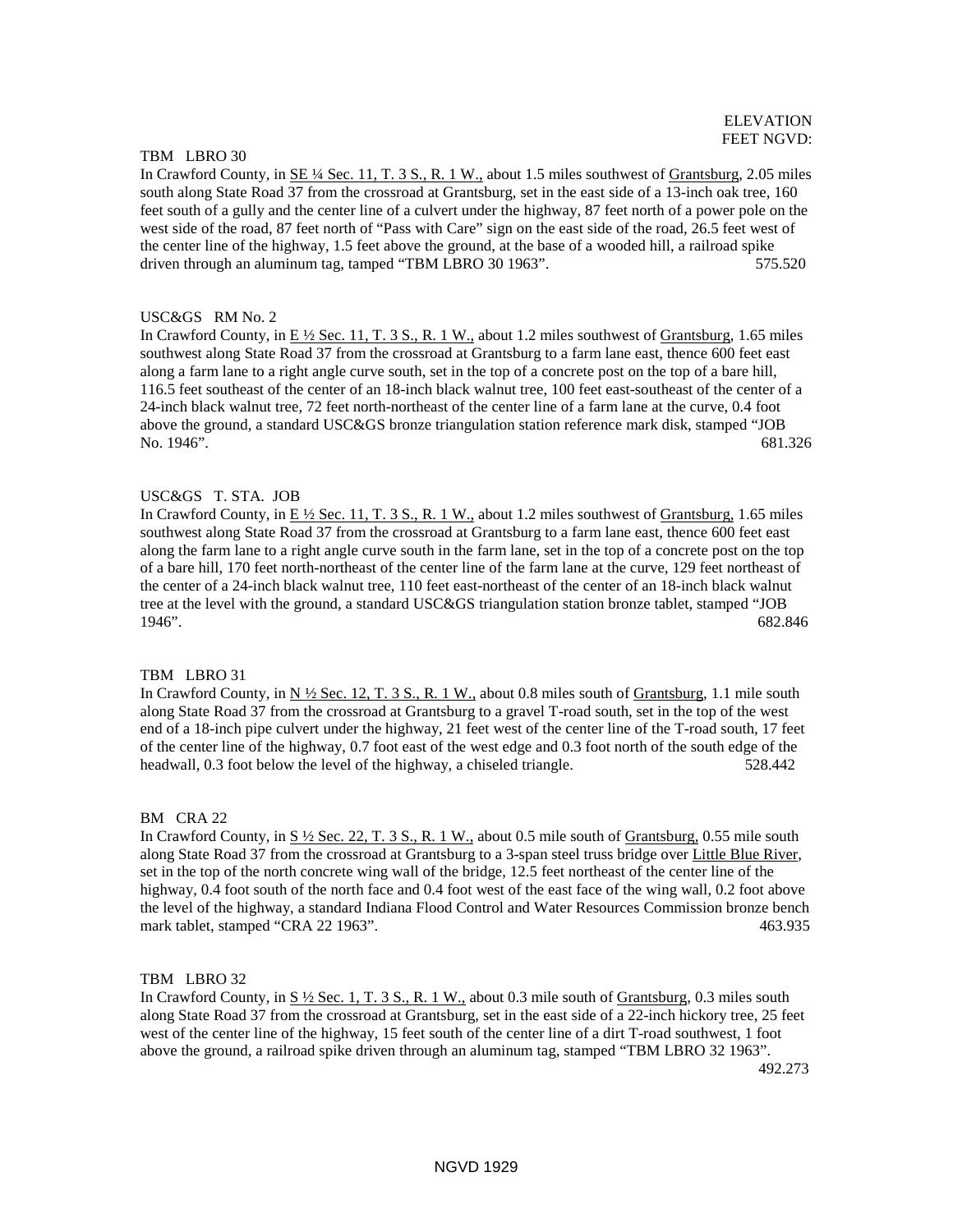#### BM CRA 23

In Crawford County, in Sec. 1, T. 3 S., R. 1 W., at Grantsburg, in the northwest quarter of the crossroad, set in the top of the west end of a 2-foot L-shaped concrete headwall of a culvert, 17 feet west of the center line of State Road 37, 17 feet north of the center line of the crossroad, 1 foot east of the west end of the headwall, 0.3 foot below the level of the roadway, a standard Indiana Flood Control and Water Resources Commission bronze bench mark tablet, stamped "CRA 23 1963". 612.026

## TBM LBRO 33

In Crawford County, in W ½ Sec. 1, T. 3 S., R. 1 W., about 0.2 mile west of Grantsburg, 0.2 mile west from the crossroad at Grantsburg, set in the south side of an 11-inch walnut tree, 74 feet west of the center line of a dirt road southwest, 15 feet north of the center line of a paved road, 4 feet south of a fence line, 16 feet above the ground, a railroad spike driven through an aluminum tag, stamped "TBM LBRO 33 1963". 600.499

### TBM LBRO 34

In Crawford County, in  $N \frac{1}{2}$  Sec. 2, T. 3 S., R. 1 W., about 1 mile west of Grantsburg, 1.1 miles west along a paved road from the crossroad at Grantsburg, set in the southwest side of a 20-inch double forked sycamore tree, about 800 feet southeast of southeast end of a steel bridge over Little Blue River, 81 feet southeast along a fence line from a gate in the fence, 34 feet northeast of the center line or the gravel road, 1.5 feet above the ground, at a fence corner at the base of the hill, a railroad spike driven through an aluminum tag, stamped "TBM LBRO 34 1963". 461.305

#### USGS RM

In Crawford County, in NW ¼ Sec. 2, T. S., R. 1 W., about 1.1 miles west of Grantsburg, 1.3 miles west along a paved road from the crossroads at Grantsburg to a 1-span steel truss bridge over Little Blue River, set in the northeast corner of the north end of the west abutment, 9 feet north of the center line of the bridge, 0.2 foot west of the east face and 0.3 foot south of the north face of the abutment, 1.2 feet below the level of the bridge floor, a chiseled square. 465.571

### USGS BM 61 JWM

In Crawford County, in NW ¼ Sec. 2, T. S., R. 1 W., about 1.1 miles west of Grantsburg, 1.3 miles west along a paved road from the crossroads at Grantsburg to a 1-span steel truss bridge over Little Blue River, set in the top of a concrete post, 80 feet west of the west end of the bridge, 12.5 feet south of the center line of the road, 11 feet northwest of a clump of four trees, at a fence line, at the level with the ground, a standard USGS bronze mark disk, stamped "61 JWM 1949 464". 463.600

#### TBM LBRO 35

In Crawford County, in SW 1/4 Sec. 36, T. 2 S., R. 1 W., about 0.6 mile north of Grantsburg, 0.65 mile north along State Road 37 from the crossroad at Grantsburg, set in the south side of a 22-inch maple tree, 240 feet south of the center line of a driveway east, 25 feet east of the center line of State Road 37, 5.2 feet west of a fence line, 3.5 feet above the level of the roadway, 1.1 feet above the ground, a railroad spike driven through an aluminum tag, stamped "TBM LBRO 35 1963". 648.401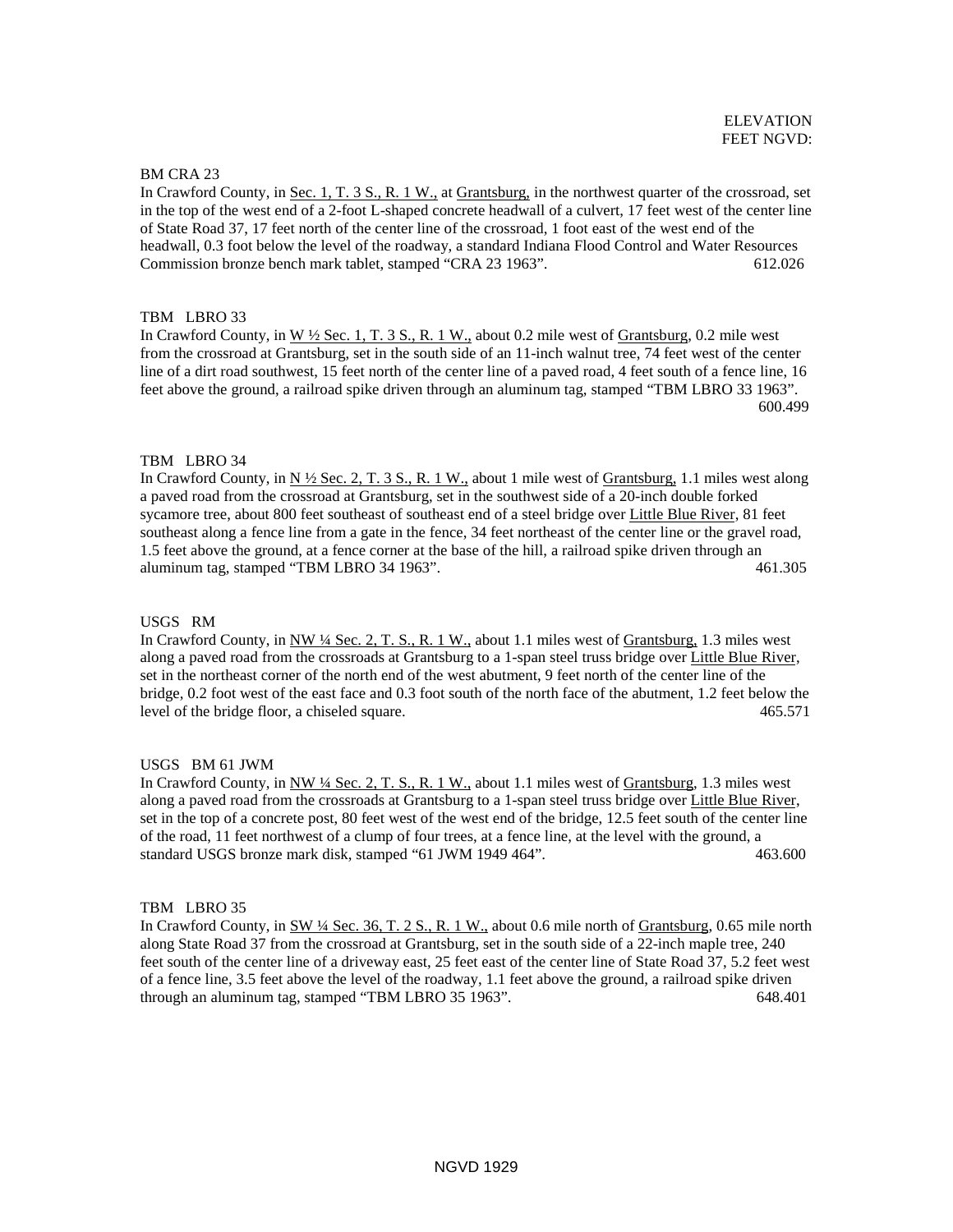# USC&GS BM M 55

In Crawford County, in W ½ Sec. 36, T. 2 S., R. 1 W., about 1 mile north of Grantsburg, 1.1 miles north along State Road 37 from the crossroad at Grantsburg, set in the top of a concrete post, 295 feet north to the northwest corner of Allice Rolinson residence, 150 feet northeast of the center line of a private drive north, 45.6 feet northwest of the center line of the highway, 3.5 feet below the level of the highway, a standard USC&GS bronze bench mark disk, stamped "M 55 1934". 638.529

#### STINKING FORK

#### USGS TBM 707.0

In Crawford County, in NE ¼ Sec. 26, T. 3 S., R. 1 W., about 0.8 mile northwest of Sulphur, 0.8 mile west along State Road 62 from the crossroad at Sulphur to a dirt T-road north, set in the top of a concrete "V" shaped headwall of a culvert, 15 feet west of the center line of T-road, 15 feet north of the center line of the highway, 3.8 feet southwest of the northeast edge and 3.6 feet southwest of the northwest edge of the headwall, 0.5 foot below the level of the highway, a chiseled square. 707.187

### USGS BM 31 M

In Crawford County, in NE ¼ Sec. 27, T. 3 S., R., R. 1 W., about 1.7 miles west of Sulphur, 1.8 miles west along State Road 62 from the crossroad at Sulphur to a gravel T-road south, set in the top of a concrete post, 70 feet east of the center line of T-road south, 22 feet north of the center line of the highway, 10 feet west of a telephone pole, 0.7 foot above the ground, a standard USGS bronze bench mark tablet, stamped "31 M 1947 736". 735.845

#### USGS TBM 745.0

In Crawford County, in NW 1/4 Sec. 27, T. 3 S., R. 1 W., about 0.8 mile east of West Fork, 1.10 miles east along State Road 62 from the post office at West Fork to a T-road north (to West Fork Lookout Tower), set in the top of a concrete headwall of a pipe culvert under the highway, 270 feet east of the center line of Troad north, 20 feet north of the center line of the highway, 0.7 foot west of the edge of the headwall, about 1 foot below the level of the highway, a chiseled square. 754.165

### USGS BM 32 M

In Crawford County, in NE ¼ Sec. 28, T. 3 S., R. 1 W., about 0.5 mile east of West Fork, 0.6 mile east along State Road 62 from the post office at West Fork, set in the top of a concrete post, 250 feet east of a culvert, 110 feet northwest of a telephone pole, 30 feet north of the center line of State Road 62, 1 foot south of a fence line, at the level with the roadway, 0.5 foot above the ground, a standard USGS bronze mark disk, stamped "32 M 696 1947". 696.027

#### USGS RM 689.5

In Crawford County, in NE ¼ Sec. 28, T. 3 S., R. 1 W., about 0.5 mile east of West Fork, 0.6 mile east along State Road 62 from the post office at West Fork, set in the top of a 8-foot concrete headwall of a pipe culvert, 23 feet south of the center line of the highway, 10 feet north of a fence line, 5 feet below the level of the roadway, 0.4 foot east of the west edge of the headwall, a chiseled square. 689.655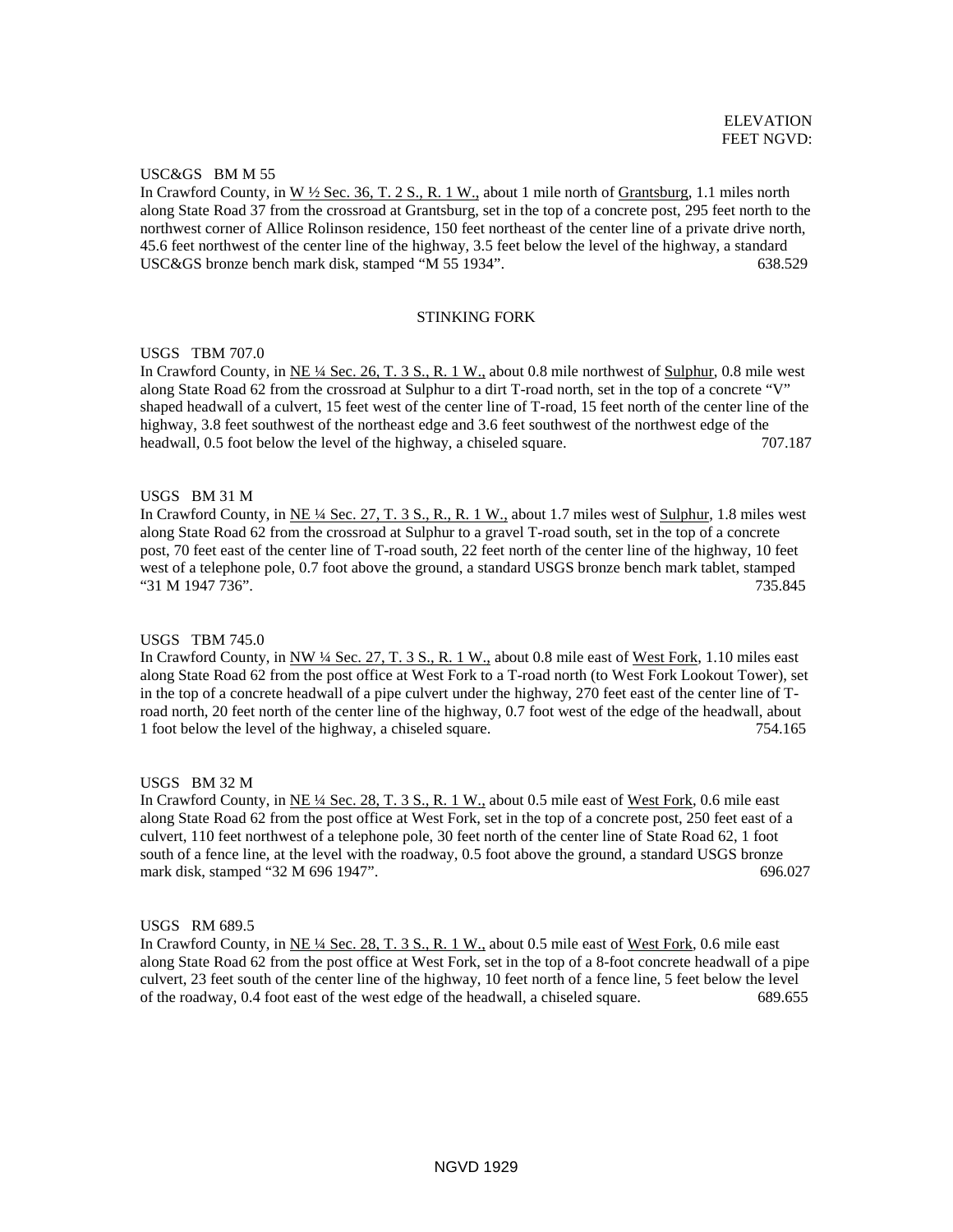## USGS UE 497.9

In Crawford County, in NW 14 Sec. 28, T. 3 S., R. 1 W., at West Fork, 0.15 mile west along State Road 62 from the post office at West Fork to a one-span steel truss bridge over Stinking Fork, set in the top of the northeast wing wall, 12 feet north of the center line of the highway, 3.1 feet northeast of the northeast corner of the north steel truss, 0.5 foot southeast from the northwest face of the wing wall, at the level with the roadway, a chiseled cross. 498.051

#### USGS BM 83 WSM

In Crawford County, in S ½ Sec. 28, T. 3 S., R. 1 W., about 0.5 mile south of West Fork, 0.15 mile west along State Road 62 from the post office at West Fork to a gravel T-road south, thence 0.5 mile south to a dirt T-road west, set in the top of a 5 x 3 foot limestone outcrop, 30 feet east of the center line of the road, 15 feet north of the extended center line of the T-road, 10 feet above the level of the roadway, 8 feet northeast of a 20-inch oak tree, a standard bronze bench mark disk, stamped "83 WSM 493 1955". 492.943

### TBM SF 1

In Crawford County, in NE 1/4 Sec. 33, T. 3 S., R. 1 W., about 1 mile southeast of West Fork, 0.15 mile west along State Road 62 from the post office at West Fork to a gravel T-road south, thence 1.1 miles south to a dirt lane north, set in the south side of a 12-inch two-trunked shag bark hickory tree, 17 feet north of the center line of gravel road, 14 feet west of the west bank of a dry drain, 9 feet west of the center line of the dirt lane, 2 feet above the ground, a railroad spike driven through an aluminum tag, stamped "TBM SF 1 1963". 482.646

#### TRM SF<sub>2</sub>

In Crawford County, in Sec. 34, T. 3 S., R. 1 W., about 1.6 miles southeast of West Fork, 0.15 mile west along State Road 62 from the post office at West Fork to a gravel T-road south, thence 1.85 miles generally southeast to a 16-foot wood plank bridge over a dry drain, set in the south side of a 17-inch double trunked elm tree, 18 feet north of the center line of a wooden bridge, 7 feet east of the center line of the drain, 1 foot above the ground, a railroad spike driven through an aluminum tag, stamped "TBM SF 2 1963". 467.294

#### TBM SF 3

In Crawford County, in SE ¼ Sec. 34, T. 3 S., R. 1 W., about 2.1 miles southeast of West Fork, 0.15 mile west along State Road 62 from the post office at West Fork to a gravel T-road south, thence 2.4 miles generally southeast to the end of the gravel road, set in the southwest side of a 30-inch shag bark hickory tree, 67 feet east of the center line of the road, 20 feet northeast of the north edge of Stinking Fork, 1.9 feet above the ground, a railroad spike driven through an aluminum tag, stamped "TBM SF 3 1963". 454.422

#### TBM SF 4

In Perry County, in  $N \frac{1}{2}$  Sec. 3, T. 4 S., R. 1 W., about 2.2 miles southeast of West Fork, Crawford County, 0.15 mile west along State Road 62 from the post office at West Fork to a T-road south, thence 2.4 miles generally southeast to the end of the gravel road, thence 0.4 mile generally southwest along a crude trail to its crossing of Hardy Hollow, thence 0.1 mile generally east along the east bank of Hardy Hollow to its confluence with the Stinking Fork, set in the northeast side of a 17-inch shag bark hickory tree, 49 feet west of Stinking Fork bank, 29 feet southeast of Hardy Hollow 2 feet above the ground, a railroad spike driven through an aluminum tag, stamped "TBM SF 4 1963". 446.403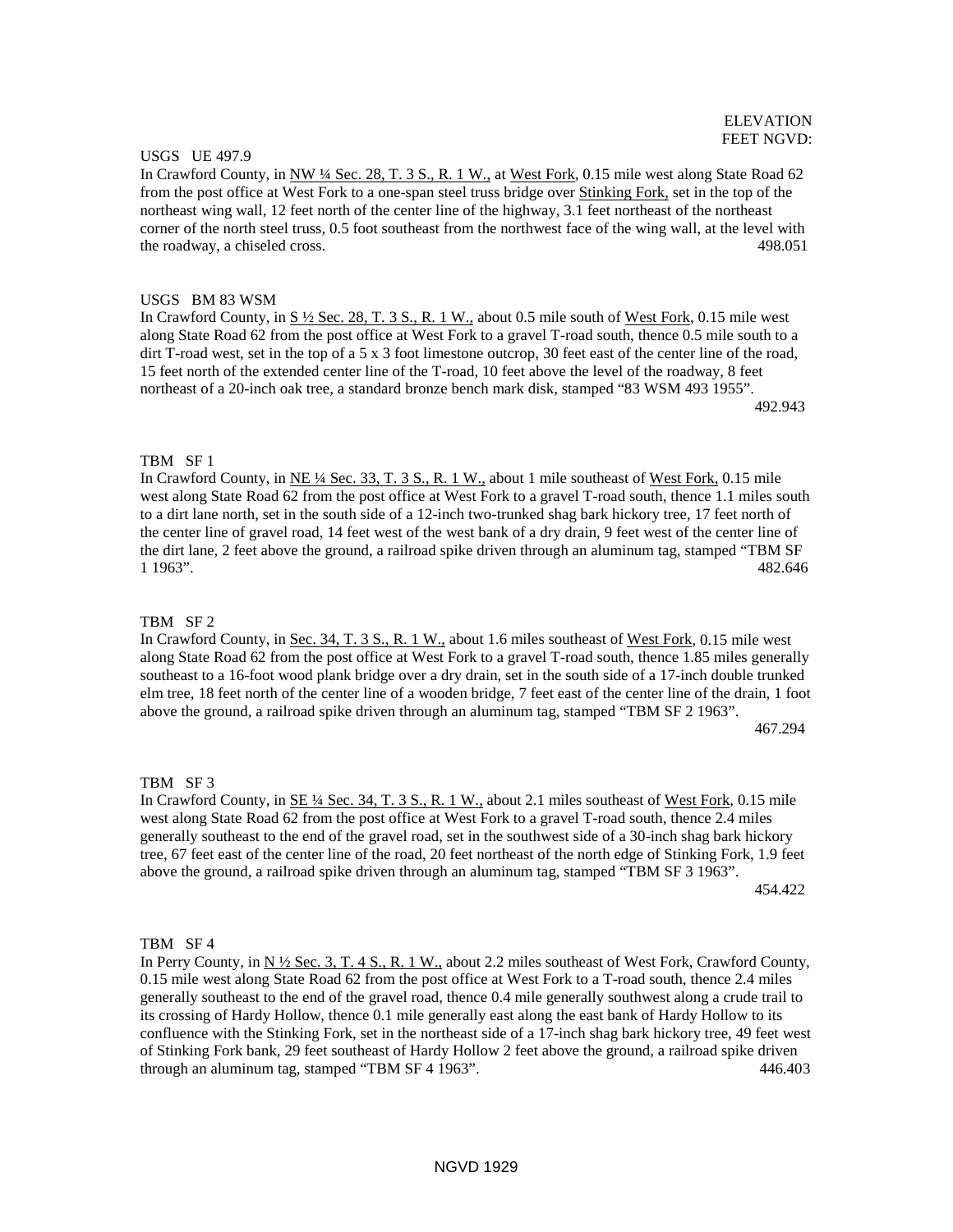### TBM SF 5

In Perry County, in NW ¼ Sec. 2, T. 4 S., R. 1 W., about 2.1 miles southwest of Sulphur, Crawford County, 1.7 miles south along State Road 66 from its junction with State Road 62 at Sulphur to a T-road west, thence 0.65 mile west along a gravel road to a dirt T-road west, thence 0.8 mile west along the dirt road and around the base of the hill, set in the south side of a 28-inch sycamore tree leaning over Stinking Fork, 99 feet south of the northwest corner of a farm field, 40 feet west of the west edge of a field, 5 feet east of the east bank and in the woods along Stinking Fork, 1.5 feet above the ground, a railroad spike driven through an aluminum tag, stamped "TBM SF 5 1963". 438.658

# BM CRA 2

In Crawford County,  $S \frac{1}{2}$  Sec. 35, T. 3 S., R. 1 W., about 1.6 miles southwest of Sulphur, 1.7 miles south along State Road 66 from its junction with State Road 62 at Sulphur to a T-road south-west, thence 0.5 mile generally west to a northwest and southwest fork in the road, thence 0.2 mile southwest to a bend in the road and a large rock out cropping on the north side of the road, about 100 feet north from the center line of the road, about 50 feet above the road, 22 feet northwest from the southeast corner of the top rock outcropping, 13 feet southeast of a large fault line, 5 feet below the top of the outcropping, 3.5 feet above the ground, set in the top of a 1 x 3-foot ledge in the outcropping, a standard Indiana Flood Control and Water Resources Commission bronze bench mark tablet, stamped "CRA 2 1963". 491.094

#### BM CRA 1

In Crawford County, in S  $\frac{1}{2}$  Sec. 35, T. 3 S., R. 1 W., about 1.7 miles southwest of Sulphur, 1.7 miles south along State Road 66 from its junction with State Road 62 at Sulphur to a T-road southwest, thence 0.45 mile generally west along the T-road to a dirt T-road south, thence 0.2 mile generally south and across a ford to a saw mill at the base of a hill, thence 0.1 mile south along a mud road to a rock outcropping on the east side of the road, 150 feet northeast from the edge of a field at the top of the hill, 5.5 feet southwest of a 17-inch oak tree, 4.2 feet east from the center line of the road, 0.6 foot above the road, a standard Indiana Flood Control and Water Resources Commission bronze bench mark tablet, stamped "CRA 1 1963". 466.988

#### BM CRA 1

In Crawford County, in  $S\frac{1}{2}$  Sec. 35, T. 3 S., R. 1 W., about 1.7 miles southwest of Sulphur, 1.7 miles south along State Road 66 from its junction with State Road 62 at Sulphur to a T-road south-west, thence 0.45 mile generally west along the T-road to a dirt T-road south, thence 0.2 mile generally south and across a ford to a saw mill at the base of a hill, thence 0.1 mile south along a mud road to a rock outcropping on the east side of the road, 150 feet northeast from the edge of a field at the top of the hill, 5.5 feet southwest of a 17-inch oak tree, 4.2 feet east from the center line of the road, 0.6 foot above the road, a standard Indiana Flood Control and Water Resources Commission bronze bench mark tablet, stamped "CRA 1 1963". 466.988

TBM SF 6

In Crawford County, in <u>SE ¼ Sec. 35, T. 3 S., R. 1 W</u>., about 1.4 miles southwest of Sulphur, 1.7 miles along State Road 66 from its junction with State Road 62 at Sulphur to a gravel T-road west, thence 0.5 mile west along the gravel road to a small cemetery, set in the east side of a 29-inch sycamore tree, 35.5 feet north of the headstone of "Nancy Goldrush", 11 feet west of the center line of the road, 1.3 feet above the ground, a railroad spike driven through an aluminum tag, stamped "TBM SF 6 1963". 430.625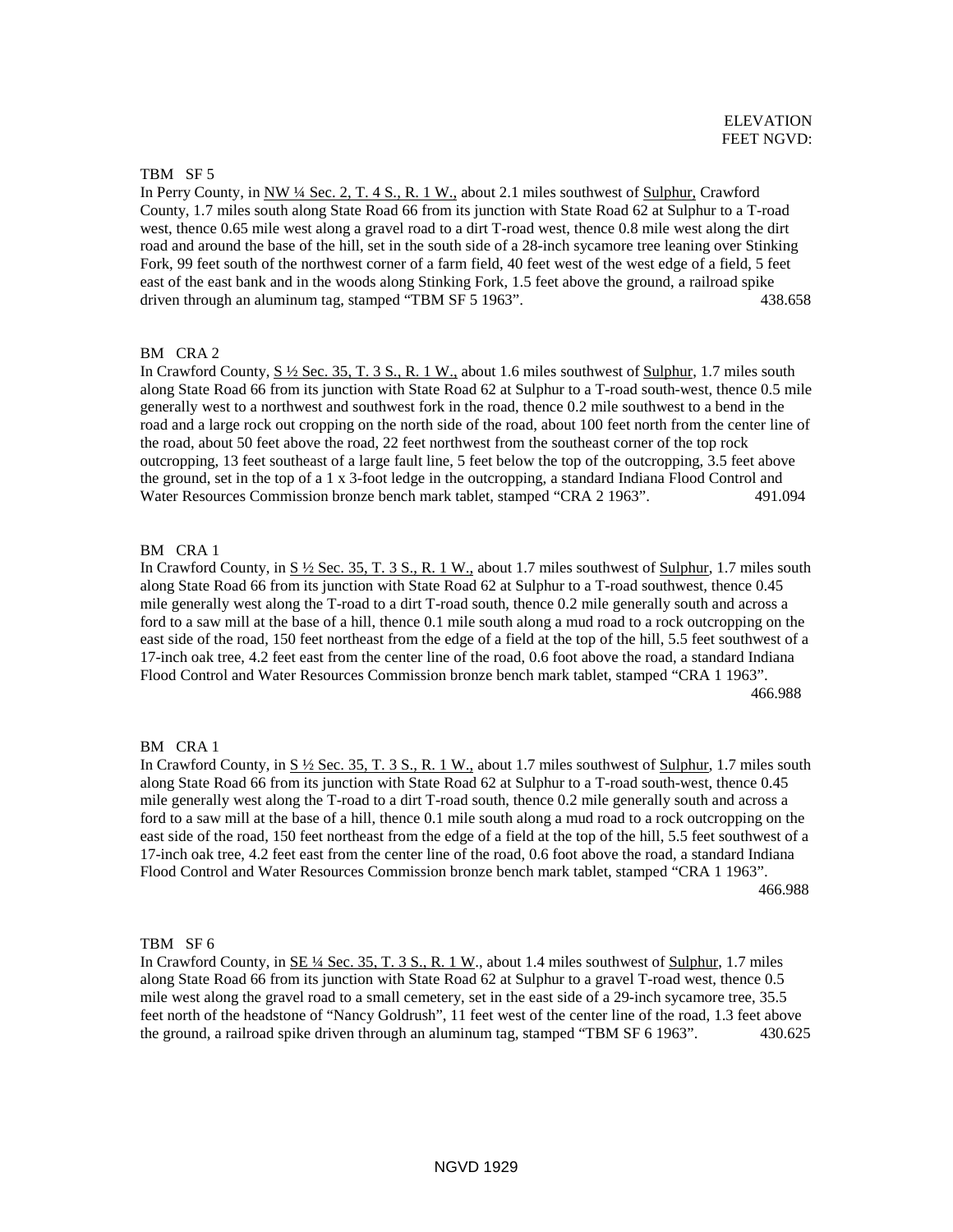## USGS BM 433.2

In Crawford County, in SW ¼ Sec. 36, T. 3 S., R. 1 W., about 1.4 miles south of Sulphur, 1.8 miles south along State Road 66 from its junction with State Road 62 at Sulphur to the State Road 66 single-span concrete bridge over Stinking Fork, set in the top of the north end of the west wheelguard of the bridge, 12 feet west of the center line of the highway, 0.9 foot south of the north edge of the wheelguard, 0.5 foot above the roadway, a chiseled square. 433.315

# TBM SF 7

In Crawford County, in NW ¼ Sec. 35, T. 3 S., R. 1 W., about 0.8 mile south of Sulphur, 1 mile south along State Road 66 from its junction with State Road 62 at Sulphur, set in the east side of a 24-inch tulip poplar tree, 143 feet south of the south end of a 15-foot box culvert under the highway, 60 feet southeast of the east edge of a garage, 35 feet west of the center line of the highway, 6.5 feet west of the center line of a dirt private driveway along the side of the garage, 2 feet above the private driveway along the side of the garage, 2 feet above the ground, 2 feet below the level of the roadway, a railroad spike driven through an aluminum tag, stamped "TBM SF 7 1963". 457.541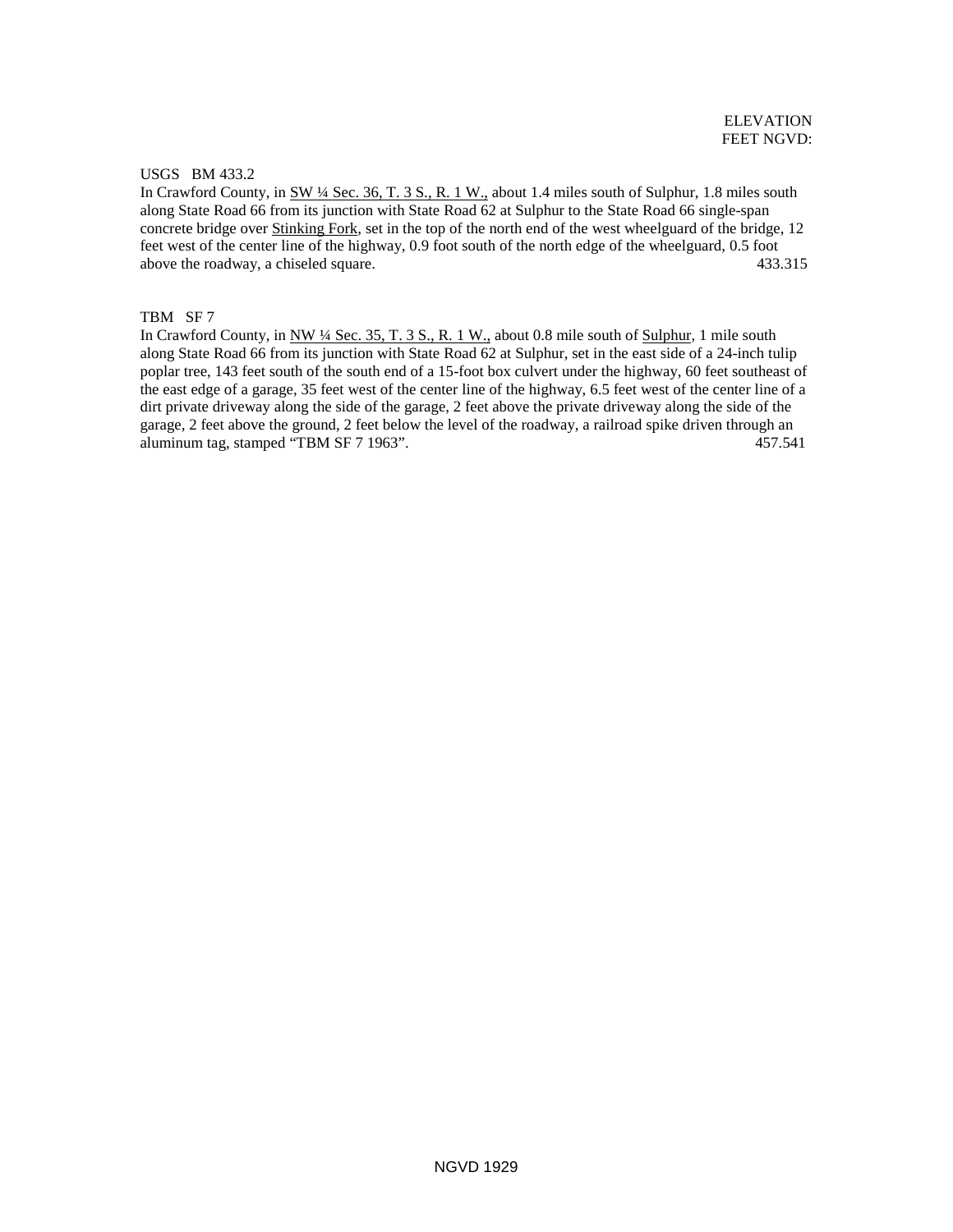# TURKEY FORK CROSSTIE AT BEECHWOOD

ELEVATION FEET NGVD:

### USC&GS T.S. BEECH

In Crawford County, in N  $\frac{1}{2}$  Sec. 4, T. 4 S., R. 1 E., about 0.4 mile east of Beechwood, 0.4 mile east along State Road 62 from the crossroad at Beechwood, 0.4 mile east along State Road 62 from the crossroad at Beechwood, set in the top of a concrete post, 32 feet southwest of the center line of the highway, 22 feet southeast of a 10-inch walnut tree, 7 feet southwest of a fence line, 5 feet above the level of the roadway, at the level with the ground, a standard USC&GS triangulation station bronze disk, stamped "BEECH 1947". 707.990

#### USC&GS AZIMUTH MARK BEECH

In Crawford County, in  $N \frac{1}{2}$  Sec. 4, T. 4 S., R. 1 W., about 0.6 mile east of Beechwood, 0.6 mile east along State Road 62 from the crossroad at Beechwood, set in the top of a concrete post, 210 feet northwest from the center line of a farm drive south, 25 feet northeast of the center line of the highway, 26 feet northwest of a telephone pole, 2 feet above the level of the roadway, 0.4 foot above the ground, a standard USC&GS Azimuth bronze disk, stamped "BEECH 1947". 697.596

### TBM TF 1

In Crawford County, near the line between Secs. 3 and 4, T. 4 S., R. 1 E., about 1.1 miles southeast of Beechwood, 1.2 miles east along State Road 62 from the crossroad at Beechwood, 1.2 miles east along State Road 62 from the crossroad at Beechwood to a hairpin curve, set in the north side of a 32-inch oak tree, about at the middle of the curve, 68 feet northwest from a curve sign, 32.5 feet north of the center line of the highway, 4 feet above the level of the highway, 0.6 foot above the ground, a railroad spike driven through an aluminum tag, stamped "TBM TF 1 1963". 561.725

### TMB TTF 2

In Crawford County, in NW ¼ Sec. 3, T. 4 S., R. 1 E., about 1.1 miles east of Beechwood, 1.6 miles east along State Road 62 from the crossroad at Beechwood to a 70-foot pony truss bridge from the crossroad at Beechwood to a 70-foot pony truss bridge over Turkey Fork, set in the top of the north end of the west bridge seat, 13.5 feet north from the center line of the highway, 3.7 feet below the level of the roadway, 1 foot west of the east face of the bridge seat, a chiseled triangle. 433.302

### TBM TF 3

In Crawford County, in N  $\frac{1}{2}$  Sec. 3, T. 4 S., R. 1 E., about 1.4 miles east of Beechwood, 1.9 miles east along State Road 62 from the crossroad at Beechwood to a 55-foot concrete bridge over a small tributary to Turkey Fork, set in the top of the southwest wing wall of the bridge, 11.5 feet south of the center line of the highway, 0.7 foot southeast of the southwest corner of the south concrete guardrail, at the level of the roadway, a chiseled cross. 446.226

## TBM TF 4

In Crawford County, in  $W \frac{1}{2}$  Sec. 2, T. 4 S., R. 1 E., about 2.2 miles east of Beechwood, 2.6 miles east along State Road 62 from the crossroad at Beechwood to a farm road south, set in the top of the east end of the south headwall of an 12-inch pipe culvert under the highway, 18.2 feet south of the center line of the highway, 18.2 feet south of the center line of the highway, 19.5 feet east of the center line of the farm lane, 0.8 foot west of the east end of the headwall, 1 foot below the level with the roadway, a chiseled triangle. 643.856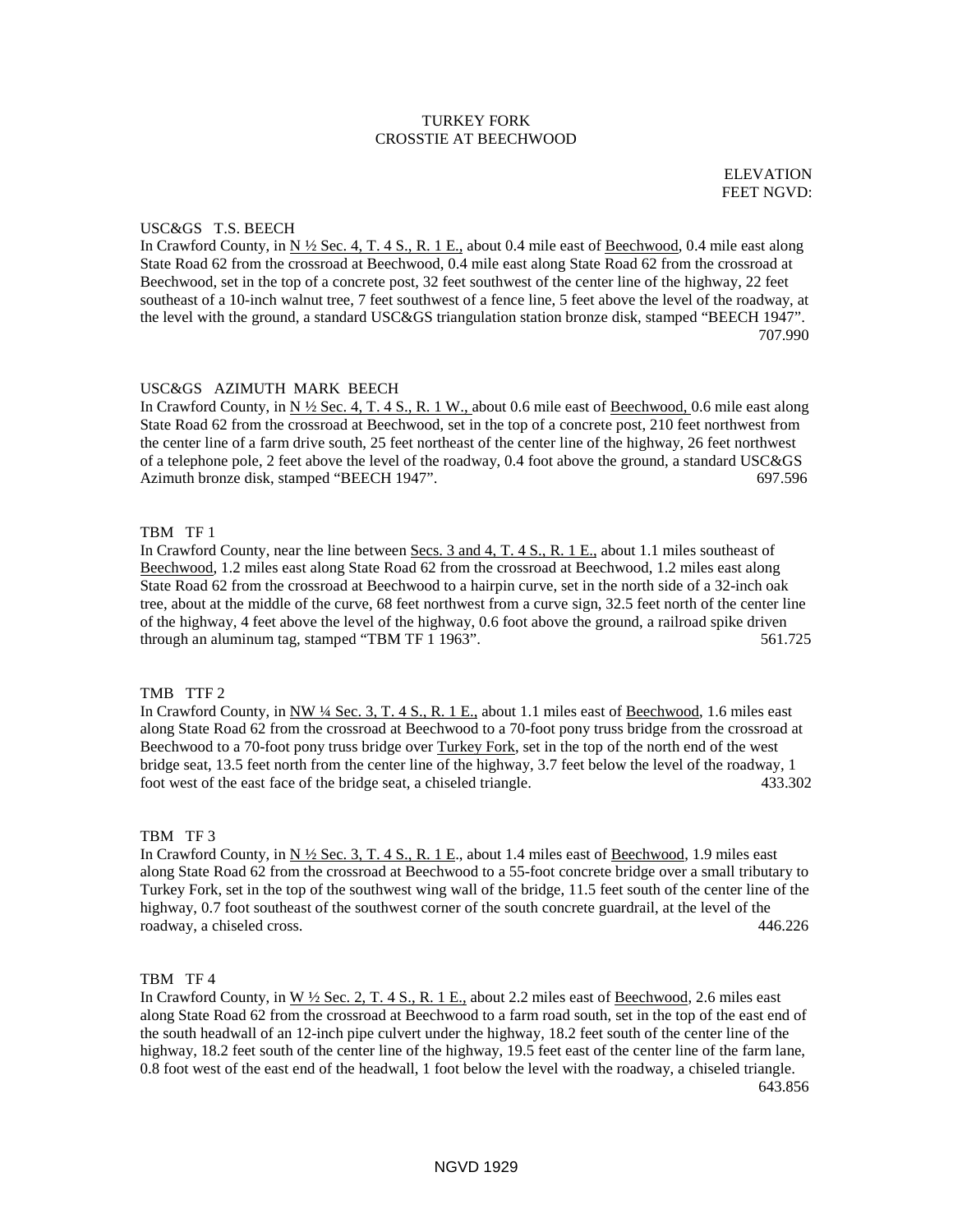### ANDERSON RIVER

#### IFC&WRC BM DUB 35

In Dubois County, in  $SE\frac{1}{4}$  Sec. 36, T. 2 S., R. 3 W., about 1.4 miles southeast of Birdseye; 1.4 miles south along State Road 145 from its junction with State Road 64 in Birdseye to a Y-road southeast, thence 0.9 mile generally southeast then northeast along the road to a farm; set in the top of a concrete post, 68.2 feet northeast from the northeast corner of a barn on the south side of the road, 44 feet southwest of the southwest corner of a barn on the north side of the road, 18.6 feet south from the center line of the road, at roadway level; an Indiana Flood Control and Water Resources Commission bronze bench mark tablet, stamped "DUB 35 1963". 479.957

### IFC&WRC TBM AR 41

In Crawford County, in the  $W \frac{1}{2}$  Sec. 31, T. 2 S., R. 2 W., about 1.4 miles southeast of Birdseye; 1.4 miles south along State Road 145 from its junction with State Road 64 in Birdseye to a Y-road southeast, thence 1.3 mile southeast then northeast to a right-angle bend in the road at the location of a T-lane east; set in the west side of a 24-inch oak tree, 183 feet south from the center line of the T-lane east, 12.5 feet east from the center line of the road, 3 feet above the roadway; a railroad spike driven through an aluminum tag, stamped "TBM AR 41 1964". 515.234

## IFC&WRC BM CRA 28

In Crawford County, in the  $S\frac{1}{2}$  Sec. 30, T. 2 S., R. 2 W., about 1.3 miles south-southwest of Riceville; 0.25 mile generally south along a gravel road from its crossing of the Southern Railroad in Riceville to the junction with an east-west road, thence 1.0 mile generally south to a jog in the road, thence 0.2 mile southwest to a 39-foot single-span concrete bridge over Anderson River; set in the top at north end of the west guardrail base, 7.2 feet west from center line of the road, 3.5 feet south from the north end of the west guardrail base, 0.8 foot above the roadway; an Indiana Flood Control and Water Resources Commission bronze bench mark tablet, stamped "CRA 28 1963". 496.078

#### IFC&WRC TBM AR 42

In Crawford County, in the SE ¼ Sec. 30, T. 2 S., R. 2 W., about 1.0 mile south of Riceville; 0.25 mile generally south along a gravel road from its crossing of the Southern Railroad in Riceville to its junction with an east-west road, thence 1.0 mile generally south to a jog in the road, thence 0.4 mile generally east to a 10-foot wooden bridge over a tributary to Anderson River; set in the north side of a 19-inch wild cherry tree, 102 feet west from the west end of the bridge, 11.7 feet south from the center line of the road, 0.1 foot below the roadway; a railroad spike driven through an aluminum tag, stamped "TBM AR 42 1964". 513.053

#### IFC&WRC BM CRA 29

In Crawford County, in the S ½ Sec. 29, T. 2 S., R. 2 W., about 1.2 miles southeast of Riceville; 0.25 miles generally south along a gravel road from its crossing of the Southern Railroad in Riceville to its junction with an east-west road, thence 1.0 mile generally south to a jog in the road, thence 1.0 mile generally east to a T-road south; set in the top of a concrete post, 31.0 feet west from center line of T-road south, 12.3 feet south from the center line of the east-west road, 0.1 foot below the roadway; an Indiana Flood Control and Water Resources Commission bronze bench mark tablet, stamped "CRA 29 1963". 558.830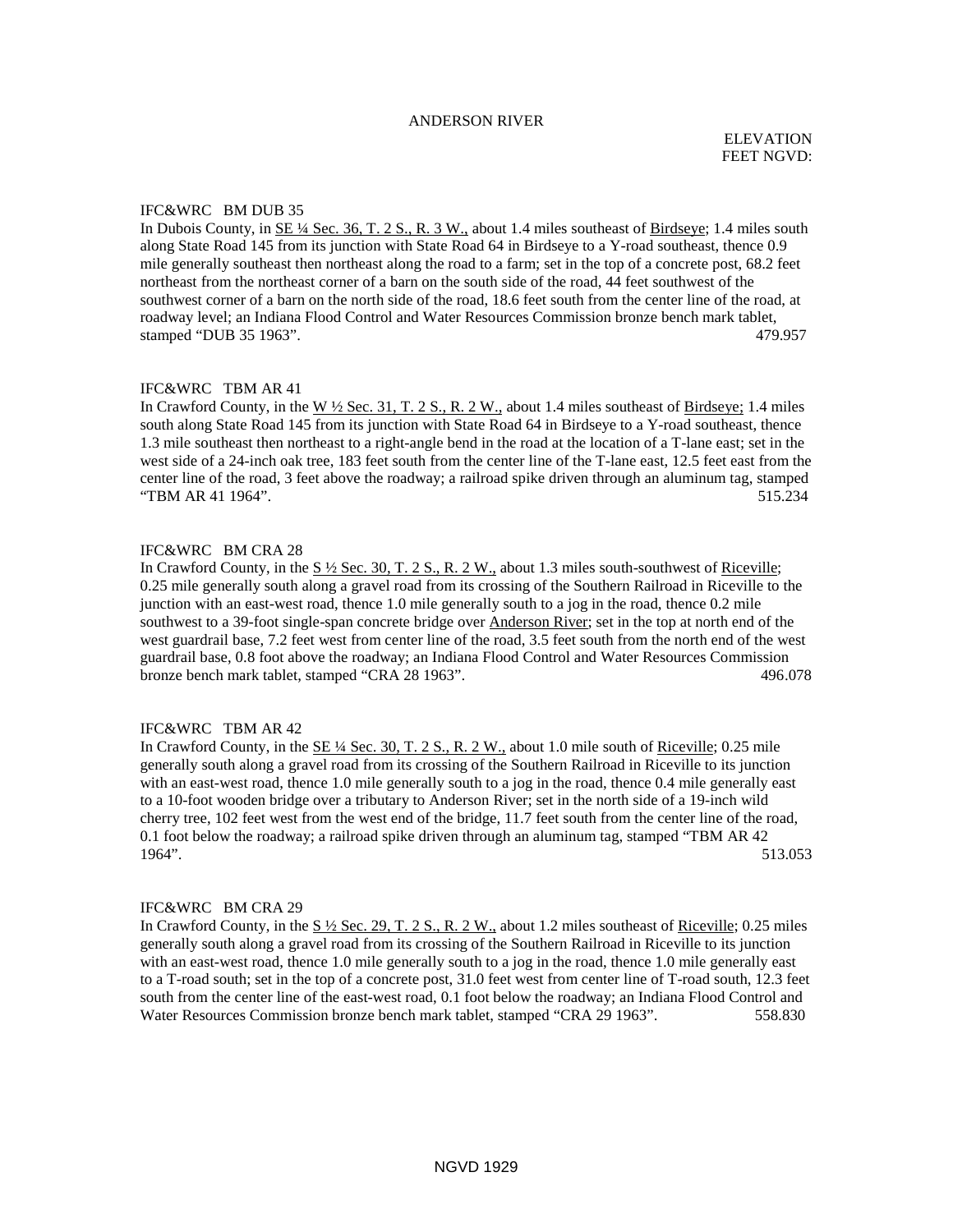IFC&WRC TBM AR 43

In Crawfordsville County, in the SE ¼ Sec. 29, T. 2 S., R. 2 W., about 2.0 miles west-southwest of Eckerty; 0.9 mile generally northwest along the Southern Railroad tracks from the overpass in Eckerty to a northsouth crossroad, thence 1.6 mile generally southwest to a T-lane north; set in the south side of a 12-inch oak tree, 33.2 feet north from center line of the road, 18.5 feet west from center line of the farm lane, 2.0 feet above the roadway; a railroad spike driven through an aluminum tag, stamped "TBM AR 43 1964". 580.838

# IFC&WRC TBM AR 44

In Crawford County, in the W ½ Sec. 28, T. 2 S., R. 2 W., about 1.6 miles west-southwest of Eckerty; 0.9 mile generally northwest along the Southern Railroad tracks from the overpass in Eckerty to a north-south crossroad, thence 1.1 miles southwest to a T-lane north, set in the southwest side on an 8-inch hickory tree, 34.5 feet northwest from center line of the road, 19.0 feet northeast of the farm lane, 3.5 feet above the roadway; a railroad spike driven through an aluminum tag, stamped "TBM AR 44 1964".

 $585.628$ 

# IFC&WRC BM CRA 30

In Crawford County, in the  $N \frac{1}{2}$  Sec. 28, T. 2 S., R. 2 W., about 1.2 miles west of Eckery; 0.9 mile generally northwest along the Southern Railroad tracks from the overpass in Eckerty to a north-south crossroad, thence 0.7 mile southwest to a utility pole on the northwest side of the road, 19.0 feet northwest from the center line of the road, 1.8 feet east of the utility pole, 3 feet above the roadway; an Indiana Flood Control and Water Resources Commission bronze bench mark tablet, stamped "CRA 30 1963". 609.222

## IFC&WRC TBM AR 45

In Crawford County, in the NE 1/4 Sec. 28, T. 2 S., R. 2 W., about 1.0 mile west of Eckerty; 0.9 mile generally northwest along the Southern Railroad tracks from the overpass in Eckerty to a north-south crossroad, thence 0.45 mile southwest to a 12-foot wooden bridge over a tributary to Anderson River; set in the north side of an 18-inch oak tree, 72 feet east from the east corner of the bridge, 24.5 feet southeast from center line of the road, 3 feet above the roadway, 0.8 foot above ground; a railroad spike driven through an aluminum tag, stamped "TBM AR 45 1964". 645.037

# IFC&WRC BM CRA 31

In Crawford County, in the SW 1/4 Sec. 22, T. 2 S., R. 2 W., 0.8 mile northwest of Eckerty; 0.9 mile generally northwest along the Southern Railroad tracks from the overpass in Eckerty to a north-south crossroad; set in the top of a concrete post in the southeast quarter of the junction, 23.9 feet east from the center line of the road, 17.0 feet south from the south rail of tracks, 0.5 foot below the level of the tracks, 0.2 foot above ground; an Indiana Flood Control and Water Resources Commission bronze bench mark tablet, stamped "CRA 31 1963". 725.798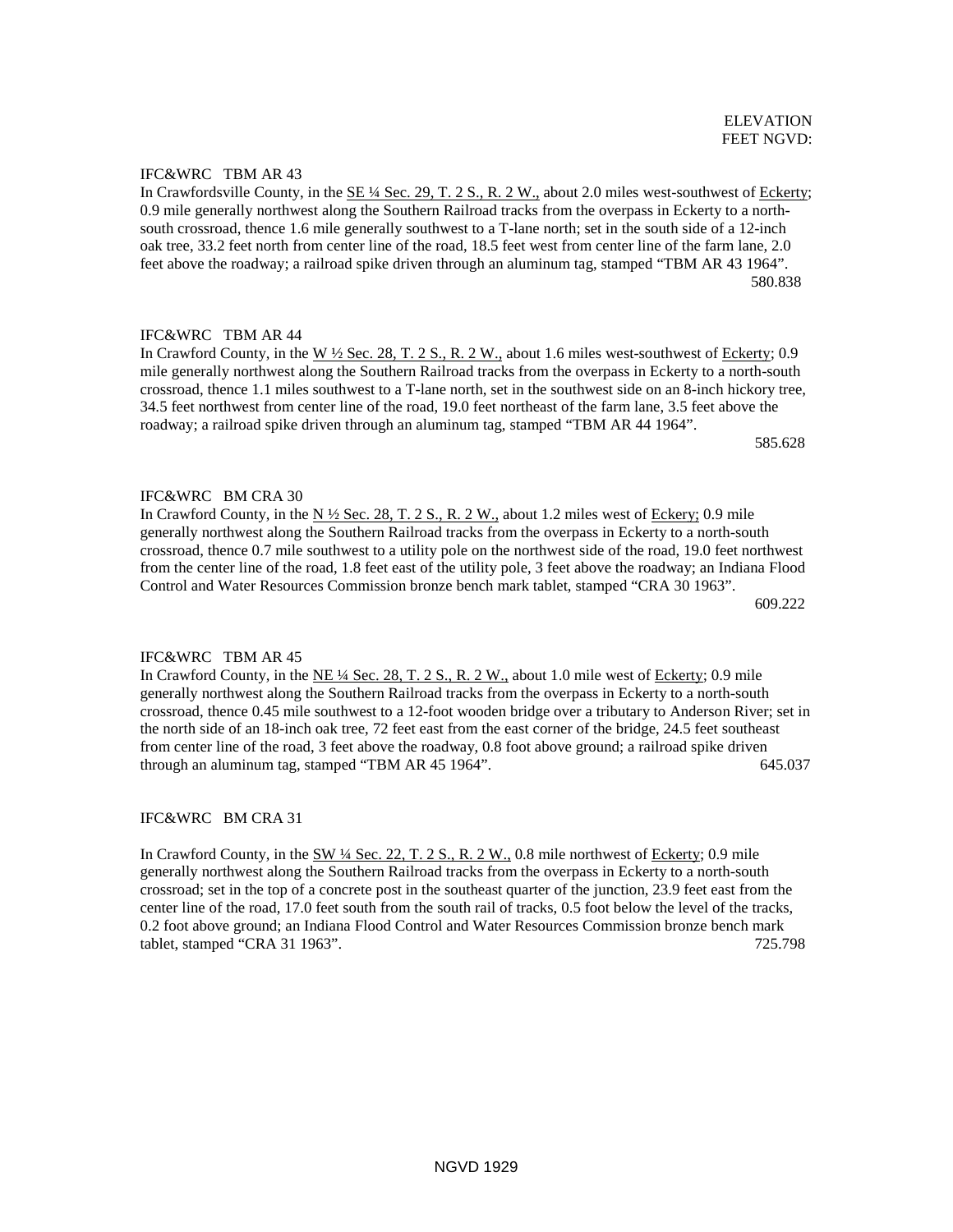# IFC&WRC TBM AR 46

In Crawford County, in the W  $\frac{1}{2}$  Sec. 22, T. 2 S., R. 2 W., about 0.7 mile northwest of Eckerty; 0.45 mile generally north along the road from the Southern Railroad overpass in Eckerty to its junction with State Road 64, thence 0.5 mile northwest to a south-southeast Y-road junction and a 12-foot pipe arch culvert under the highway; set in the top at the southwest end of the southeast concrete headwall of the culvert, 74.0 feet east from the center line of the road from Eckerty, 35.3 feet south from the center line of State Road 64, 0.9 foot northeast from the southwest face of the southeast headwall, 4.0 feet below the highway; a painted chiseled triangle. 644.317

### USGS TBM 617.2

In Crawford County, in the NW  $\frac{1}{4}$  Sec. 22, T. 2 S., R. 2 W., about 1.1 miles northwest of Eckerty; 1.2 miles generally northwest along a paved road from the Post Office in Eckerty to a concrete bridge over Fleming Creek; set in the top at the northeast corner of the northwest abutment, 15.5 feet northeast from center line of State Road 64, 1.0 foot northeast from the northeast edge of the bridge; a chiseled square. 616.993

#### USC&GS ECKERTY

In Crawford County, in the NW ¼ Sec. 22, T. 2 S., R. 2 W., about 1.1 miles northwest of Eckerty; 1.2 miles generally northwest along a paved road from the Post Office in Eckerty to the junction of State Road 64 and State Road 145; set in the top of a concrete post, 150 feet east from the center of the junction, 121 feet northeast from center line of State Road 64, 0.2 feet above ground; a U.S. Coast and Geodetic Survey bronze azimuth mark, "ECKERTY 1956" 617.808

#### IFC&WRC TBM MFAR 29

In Perry County, in the W 1/2 Sec. 14, T. 3 S., R. 2 W., about 0.5 mile north of Doolittle Mills; 0.15 mile generally north along a paved road from the Post Office in Doolittle Mills to a T-road north, thence 0.45 mile generally north to a drive northwest, set in the side of a 17-inch oak tree, 24.2 feet east from center line of the road, 15.0 feet northeast from the extended center line of the drive, 1.0 foot above ground; a railroad spike driven through an aluminum tag, stamped "TBM MFAR 29 1964". 659.065

#### IFC&WRC TBM MFAR 30

In Perry County, in the N ½ Sec. 14, T. 3 S., R. 2 W., 1.0 mile north-northeast of Doolittle Mills; 0.15 mile generally north along a paved road from the Post Office in Doolittle Mills to a T-road north, thence 0.9 mile generally north along the T-road to a group of farm buildings; set in the south side of a 17-inch ash tree, 15.6 feet south of the extended center line of the south side of the barn, 14.5 feet west from center line of the road, 0.7 foot above ground; a railroad spike driven through an aluminum tag, stamped "TBM MFAR 30 1964". 2007. 2008. 2010. 2010. 2010. 2010. 2010. 2010. 2010. 2010. 2010. 2011. 2012. 2014. 2012. 2013.

## IFC&WRC BM CRA 32

In Crawford County, in the SW 1/4 Sec. 11 T. 3 S., R. 2 W., about 1.4 miles north of Doolittle Mills; 0.15 mile generally north along a paved road from the Post Office in Doolittle Mills to a T-road north, thence 1.4 miles generally north to an 18-inch pipe culvert under the road; 23.8 feet west from centerline of the road, 2.2 feet east of a north-south fence line, 0.3 foot above ground; an Indiana Flood Control and Water Resources Commission bronze bench mark tablet, stamped "CRA 32 1964". 746.013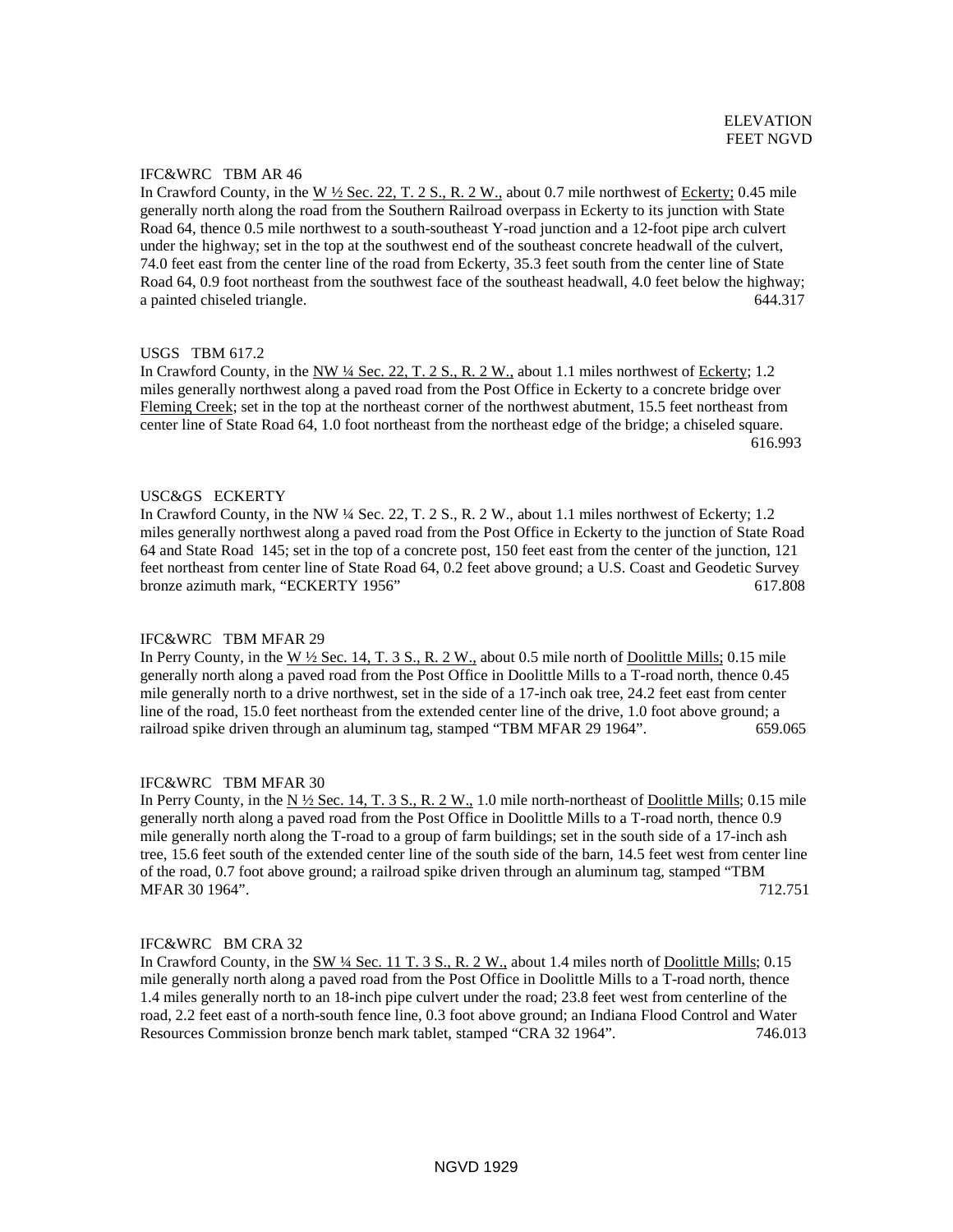# USGS BM 65

In Crawford County, in the N  $\frac{1}{2}$  Sec. 11, T. 3 S., R. 2 W., about 2.0 miles north-northeast of Doolittle Mills; 0.15 mile north along a paved road from the Post Office in Doolittle Mills to a T-road north, thence 2.1 miles generally north to the T-junction with a north-southeast road; set in the top of a southeast road, 16.8 feet north of the extended center line of the north of the road west, 4.8 feet west of a north-south fence line, 1.0 foot above the road, 0.4 feet above ground; a U.S. Geological Survey bronze bench mark tablet, stamped "65 JWM 690 1947" 690.094

# IFC&WRC TBM MFAR 31

In Crawford County, in the NE ¼ Sec. 2, T. 3 S., R. 2 W., about 2.5 miles southeast of Eckerty; 2.8 miles generally south along the paved road from the Post Office in Eckerty to a group of farm buildings; set in a gas pump base, 35.0 feet north from center line of a farm lane to a large barn, 20.4 feet east from center line of the paved road, 0.1 foot above ground, at roadway level, a painted chiseled triangle. 730.568

### IFC&WRC TBM MFAR 32

In Crawford county, in SW ¼ Sec. 35, T. 2 S., R. 2 W., about 1.7 miles south-southeast of Eckerty; 2.0 miles generally south along a paved road from the Post Office in Eckerty to a farm drive east; set in the west side of a 48-inch sycamore tree, 19.0 feet east from center line of the road, 17.0 feet north from center line of the farm drive, 0.6 feet above ground; a railroad spike driven through an aluminum tag stamped "TBM MFAR 32 1964". 734.550

#### IFC&WRC BM CRA 33

In Crawford County, in the NW ¼ Sec. 35, T. 2 S., R. 2 W., about 1.2 miles south-southeast of Eckerty; 1.35 miles south along a paved road from the Post Office in Eckerty to a 10-foot concrete bridge over a small stream; set in the top of the northwest wing wall of the bridge, 10.5 feet north from center line of the road, 0.5 foot east from the west end of the north guardrail, 0.4 foot below the roadway; an Indiana Flood Control and Water Resources Commission bronze bench mark tablet, stamped "CRA 33 1964".

683.496

### IFC&WRC TBM MFAR 33

In Crawford County, in the SE ¼ Sec. 27, T. 2 S., R. 2 W., about 0.5 mile south of Eckerty; 0.5 mile generally south along a paved road from the Post Office in Eckerty to a Y-road southwest, set in the south side of a 20-inch walnut tree, 41.0 feet southwest from center line of the paved road, 27.0 feet southeast from center line of the Y-road, 2.0 feet above ground; a railroad spike driven through an aluminum tag, stamped "TBM MFAR 33 1964". 831.644

#### IFC&WRC TBM MFAR 34

In Crawford County, in the  $NE\frac{1}{4}$  Sec. 27, T. 2 S., R. W., at Eckerty; at the abandoned railway station; set in the bottom step to the southeast entrance of the station, 66.0 feet north of the flagpole in front of the Post Office, 23.0 feet northwest from center line of the paved road, 19.5 feet south from the south rail of the Southern Railroad tracks, a painted chiseled triangle. 727.655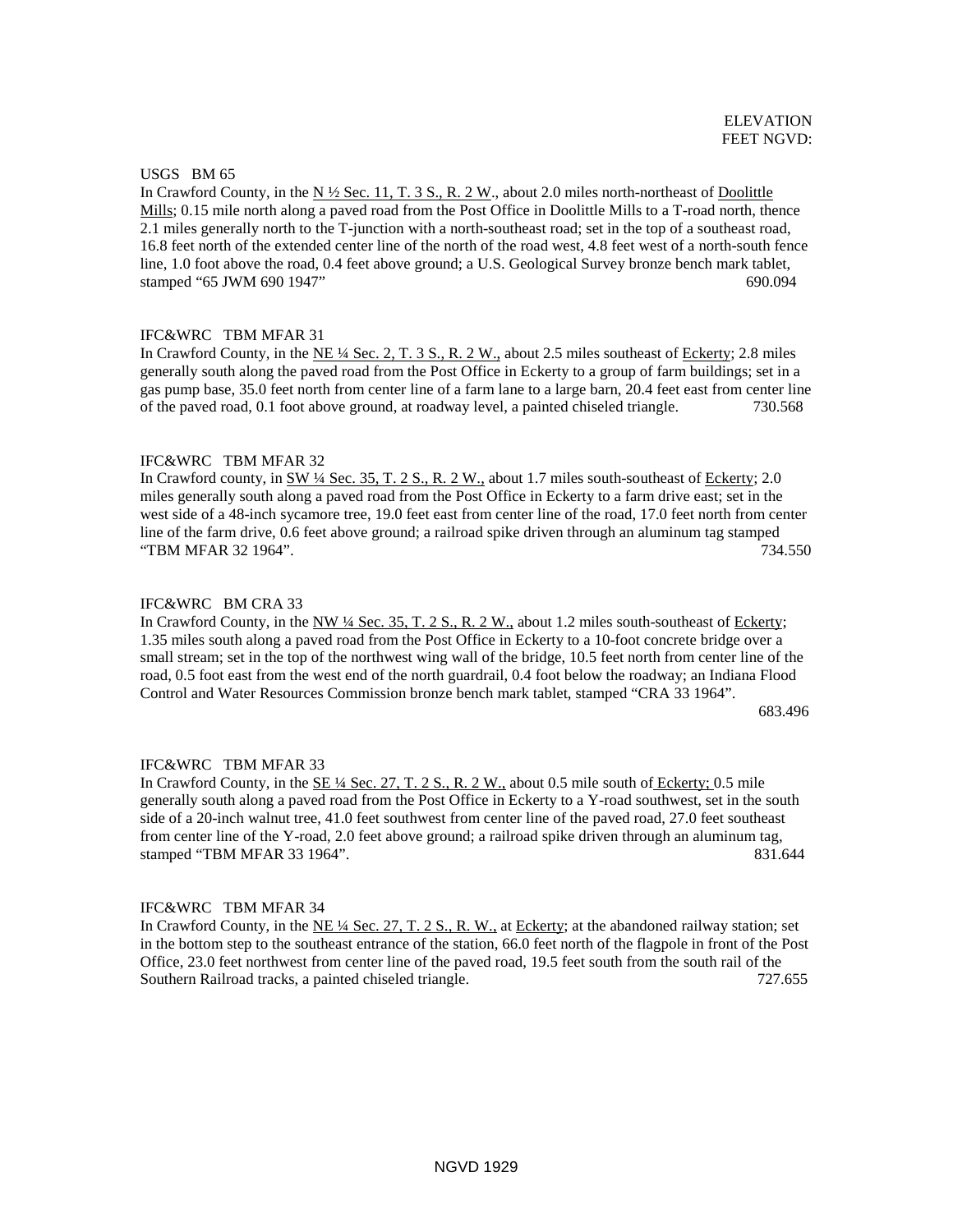# IFC&WRC TBM AR 46

In Crawford County, in the W ½ Sec. 22, T. 2 S., R. 2 W., about 0.7 mile northwest of Eckerty, 0.45 mile generally north along the road from the Southern Railroad overpass in Eckerty to the junction with State Road 64, thence 0.5 mile northwest along State Road 64 to a south-southeast Y-road junction; set in the top at the southwest end of the southeast concrete headwall for a 12-foot arch culvert under State Road 64, 74.0 feet east from center line of the road to Eckerty, 35.3 feet south from center line of State Road 64, 0.9 foot northeast from the southeast face of the southeast headwall, 4.0 feet below the roadway; a painted chiseled triangle. 644.317

# USGS TBM 617.2

In Crawford County, in the  $NE \frac{1}{4}$  Sec. 22, T. 2 S., R. 2 W., about 1.1 miles northwest of Eckerty; 1.2 miles generally northwest along a paved road from the Post Office in Eckerty to a concrete bridge over Fleming Creek; set in the top at the northeast corner of the northwest abutment, 15.5 feet northeast from center line of State Road 64, 1.0 foot northeast from the northeast edge of the bridge; a chiseled square.

616.993

# USC&GS ECKERTY

In Crawford County, in the NW ¼ Sec. 22, T. 2 S., R. 2 W., about 1.1 miles northwest of Eckerty; 1.2 miles generally northwest along a paved road from the Post Office in Eckerty to the junction of State Road 64 and State Road 145; set in the top of a concrete post, 150 feet east from the center of the junction, 121 feet northwest from the northwest corner of a bridge, 21.0 feet northeast from center line of State Road 64, 0.2 foot above ground; a U.S. Coast and Geodetic Survey bronze azimuth mark, stamped "ECKERTY 1946". 617.808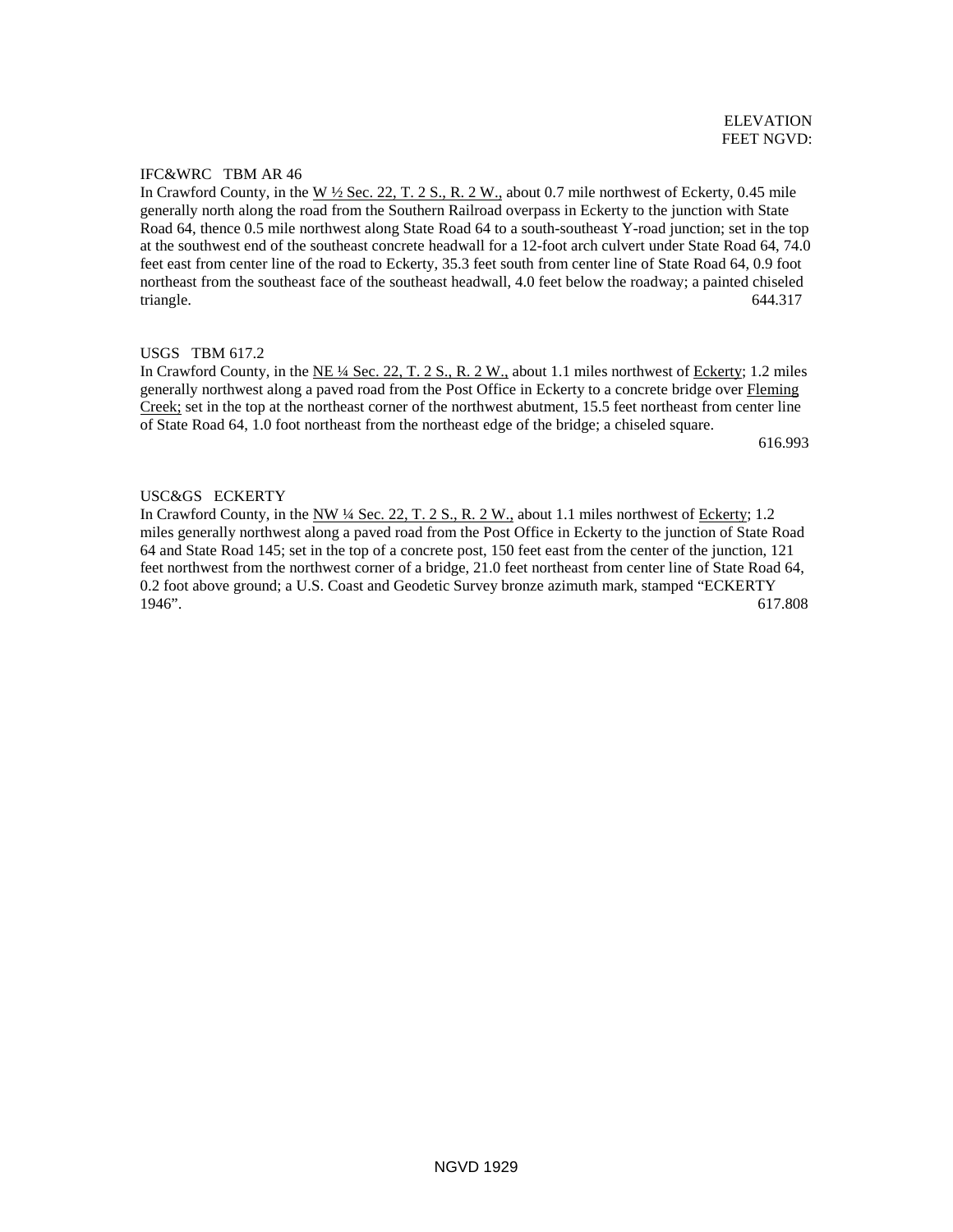#### BLUE RIVER

ELEVATION FEET NGVD:

#### USED BM 44-1

In Crawford County, in the SW ¼ Sec. 8, T. 4 S., R. 2 E., about 0.7 mile southeast of Leavenworth; at Dam and Lock No. 44 on the Ohio River; set in the top of the north corner of the concrete wall around the upper gate lock mechanism, 22.5 feet north of the upper gate lock, 20 feet from the northeast edge of lock, 0.2 foot northeast from east corner of small house; a U.S. Corps of Engineers bench mark tablet, stamped "44- 1". 378.657

### USED BM 44-2

In Crawford County, in the NW 1/4 Sec. 8, T. 4 S., R. 2 E., about 0.7 mile southeast of Leavenworth; at Dam and Lock No. 44 on the Ohio River; set in the top of the southeast end of the first step below the level of the basement floor of the powerhouse, 27.8 feet southwest from the southwest corner of the powerhouse, 0.5 feet below the basement floor; a U.S. Corps of Engineers bench mark tablet, stamped "44-2". 413.861

#### USED BM TT H-1

In Crawford County, in the NW ¼ Sec. 8, T. 4 S., R. 2 E., about 0.7 mile southeast of Leavenworth; at Dam and Lock No. 44 on the Ohio River; set in the top of a concrete post, 49.7 feet southeast of the south corner of the powerhouse, 26.8 feet northeast from the north edge of a sidewalk, 4.0 feet below the basement level of the powerhouse, about level with the ground; a U.S. Corps of Engineers bench mark tablet, stamped "TT-H 1 1962". 457.541

# USC&GS BM A 275

In Crawford County, in NW ¼ Sec. 8, T. 4 S., R. 2 E., about 0.7 mile southeast of Leavenworth; at the north corner of the Government Reservation for Dam and Lock No. 44, 0.1 mile northwest of road leading to dam; set in the top of a concrete post, 19 feet southwest from centerline of paved road, 7 feet southwest of a fence corner, 1 foot southeast of a fence line, 1.5 feet below the roadway; a U.S. Coast and Geodetic bench mark tablet, stamped "A 257 1953". 454.166

### IFC&WRC TBM BR 1

In Crawford County, in the NE ¼ Sec. 8, T. 4 S., R. 2 E., about 2.8 miles southwest of Wyandotte (Post Office); about 2.9 miles southwest along U.S. 460 from the post office in Wyandotte to a T-road south leading to Corps of Engineers Lock and Dam No. 44 on the Ohio River, thence 0.4 mile south to a power line crossing the river and road; set in an 8-inch locust tree, 54 feet south of a power pole, 19 feet north from the centerline of the road, 1.0 foot above the ground; a railroad spike through an aluminum tag, stamped "TBM BR 1 1965" 436.98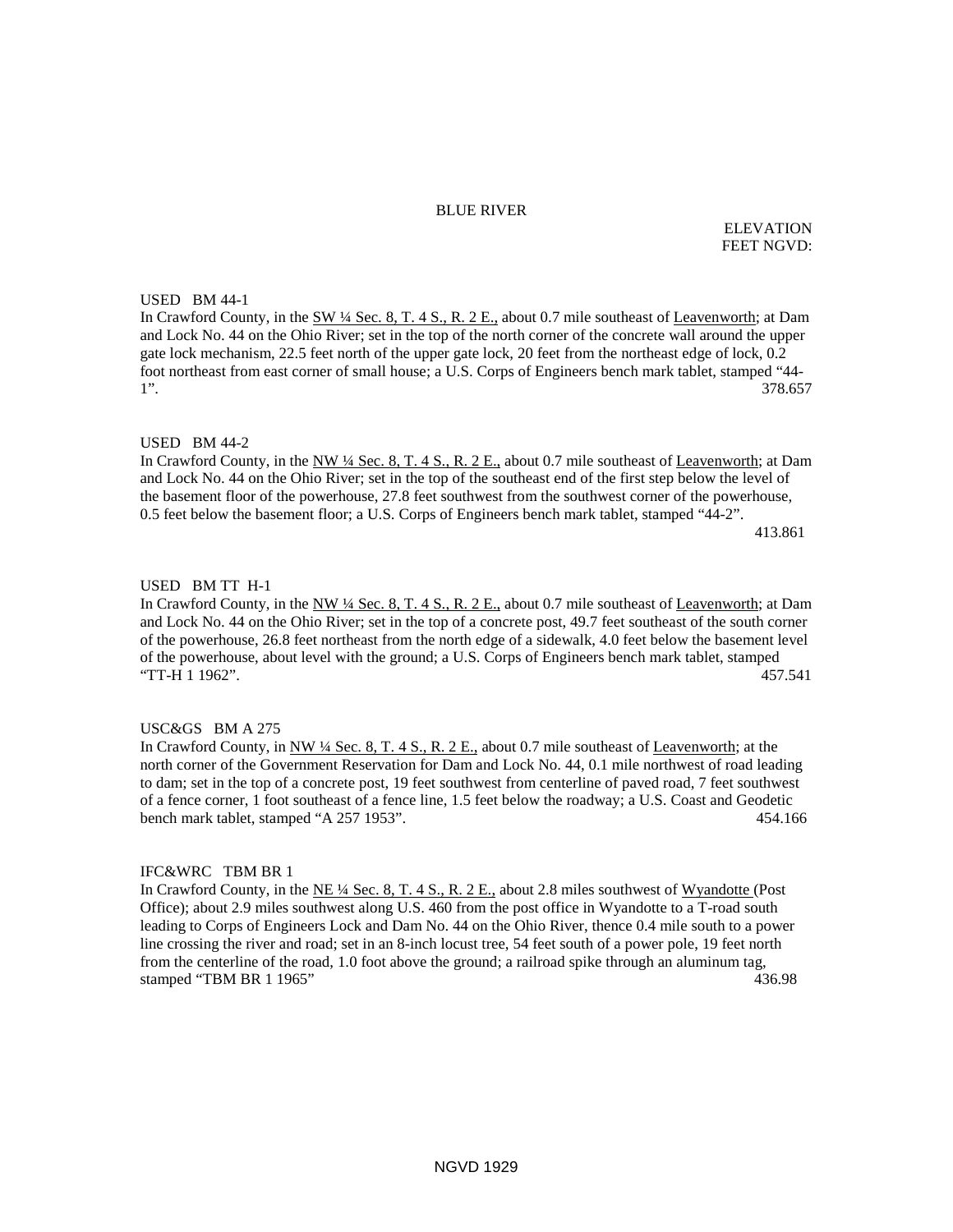### IFC&WRC TBM BR 2

In Crawford County, in the NE ¼ Sec. 8, T. 4 S., R. 2 E., about 2.6 miles southwest of Wyandotte (Post Office); 2.9 miles southwest along U.S. 460 from the post office in Wyandotte to a T-road south leading to Corps of Engineers Lock and Dam No. 44 on the Ohio River, thence 0.2 mile south to a wooden bridge over Dry Creek; set in the top of the north wingwall, 12 feet northeast from centerline of the road, 3 feet south from the north end of the wingwall, 0.6 foot east from the west face of the wingwall, 1.0 foot below the roadway, a painted chiseled triangle. 410.345

### USGS BM TT 29 T

In Crawford County, in the SW ¼ Sec. 4, T. 4 S., R. 2 E., about 1.9 miles southwest of Wyandotte; 2.2 miles southwest along U.S. 460 from the post office in Wyandotte to a T-road east; set in a limestone ledge, 130 feet northwest from junction of U.S. 460 from the post office in Wyandotte to a T-road east; set in a limestone ledge, 130 feet northwest from junction of U.S. 460 and a county road northeast, 29 feet southwest of utility pole No. 7843, 70 feet west from centerline of U.S. 460, 10.5 feet west of a fence line, 8 feet above the roadway; a U.S. Geological Survey bench mark tablet, stamped "TT 29 T 1943 459". 459.267

#### IFC&WRC BM HAR 1

In Harrison County, in the W  $\frac{1}{2}$  Sec. 4, T. 4 S., R. 2 E., about 2.0 miles southwest of Wyandotte (Post Office); 2.3 miles southwest along U.S. 460 from the Wyandotte Post Office to a T-road northeast, thence 0.2 mile north and east to a 3-span steel and wood bridge over Blue River; set in the top of the northeast wingwall, 95 feet north from the centerline of the road, 2.0 feet northeast from the southwest end and 1.2 feet southeast from the northwest face of the wingwall, 0.8 foot below the bridge floor; an Indiana Flood Control and Water Resources Commission bench mark tablet, stamped "HAR 1 1964". 415.895

#### IFC&WRC TBM BR 3

In Crawford County, in the NW 1/4 Sec. 4, T. 4 S., R. 2 E., about 1.5 miles south-southwest of Wyandotte (Post Office); 1.7 miles generally southwest along U.S. 460 from the Wyandotte Post Office to a metal guardrail at the northwest edge of the highway; set in the east side of a 10-inch locust tree, 40 feet northeast of the northeast end of the guardrail, 26 feet northwest from the centerline of the road, 2.0 feet below the roadway, 1.9 feet above ground; a railroad spike through an aluminum tag, stamped "TBM BR 3 1965". 514.690

#### IFC&WRC BM CRA 37

In Crawford County, in the NE ¼ Sec. 33, T., 3 S., R. 2 E., about 0.7 mile south of Wyandotte; 0.7 mile south along U.S. 460 from the Wyandotte Post Office to a culvert under the highway; set in the west end of the L-shaped concrete headwall, 26 feet west from the centerline of the highway, 210 feet south from a private road leading east, 0.6 foot north from south face and 1.1 feet east from west end of culvert, 1.0 foot above ground; an Indiana Flood Control and Water Resources Commission bench mark tablet, stamped "CRA 37 1964". 574.678

#### IFC&WRC TBM BR 4

In Crawford County, in the NE ¼ Sec. 33, T. 3 S., R. 2 E., 0.6 mile south of Wyandotte (Post Office); 0.7 mile south along U.S. 460 from the Wyandotte Post Office to a T-road east; set in the side of a 22-inch tree, 37 feet north from the centerline of the T-road east, 36 feet east from the centerline of the highway, 5.0 feet above the roadway, 1.2 feet above ground; a railroad spike through an aluminum tag, stamped "TBM BR 4 1965". 565.153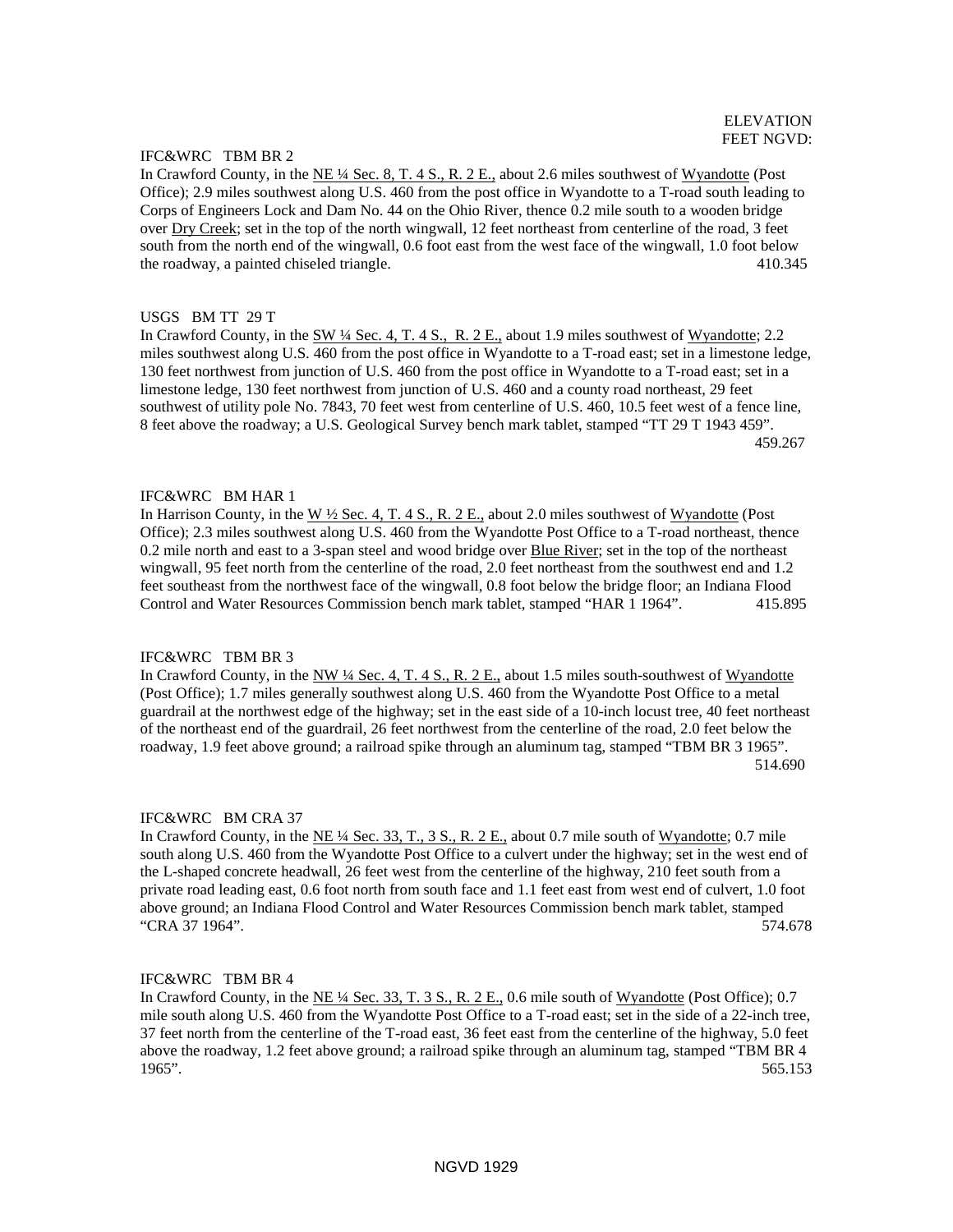## IFC&WR TBM BR 5

In Crawford County, in the <u>SE ¼ Sec. 28, T. 3 S., R. 2 E.</u>, at Wyandotte (Post Office); set in the southwest side of a 12-inch tulip tree, 130 feet southeast from the south corner of the Wyandotte Post Office, 70 feet northeast along the highway from an extended centerline of a T-road north, 28 feet southeast from the centerline of the highway, 10 feet northeast from a break in the guardrail along the highway, 3.6 feet below the roadway, 2.0 feet above ground; a railroad spike through an aluminum tag, stamped "TBM BR 5 1965". 427.365

### IFC&WRC BM CRA 38

In Crawford County, in the SW ¼ Sec. 27, T. 3 S., R. 2 E. about 0.5 mile northeast of Wyandotte; 0.6 mile northeast along U.S. 460 from the Wyandotte Post Office to a 12-foot concrete culvert under the highway; set in the top of the northwest end of the southwest headwall, 31 feet southwest from the centerline of the highway, 1.3 feet southeast from the northwest end and 0.6 foot southeast from the southwest face of the culvert, 7.5 feet below the highway; an Indiana Flood Control and Water Resources Commission bench mark tablet, stamped "CRA 38 1964". 422.827

### IFC&WRC TBM BR 6

In Crawford County, in the SE 1/4 Sec. 27, T. 3 S., R. 2 E., 1.0 mile east of Wyandotte (Post Office); 1.0 mile generally east along U.S. 460 from the Wyandotte Post Office to a curve to the northeast in the road, thence 450 feet northeast along the highway; set in the northwest side of a 15-inch sycamore tree, 30 feet southeast from the centerline of the highway, 5.5 feet below the roadway, 1.5 feet above ground; a railroad spike driven through an aluminum tag, stamped "TBM BR 6 1965". 430.274

#### IFC&WRC BM HAR 2

In Harrison County, in the NW 1/4 Sec. 26, T. 3 S., R. 2 E., about 1.5 miles east-northeast of Wyandotte; 1.7 miles northeast along U.S. 460 from the Wyandotte Post Office to a 12-foot concrete culvert under the road; set in the top of the eat end of the south headwall, 85 feet west from a private drive, 38 feet south from the centerline of the highway, 9 feet below the roadway, 1.5 feet west of the east end and 0.6 foot north from the south face of the headwall; an Indiana Flood Control and Water Resources Commission bench mark tablet, stamped "HAR 2 1964".  $\frac{432.065}{2}$ 

#### IFC&WRC TBM BR 7

In Harrison County, in the  $N \frac{1}{2}$  Sec. 35, T. 3 S., R. 2 E., 1.6 miles east-southeast of Wyandotte (Post Office); 1.9 miles generally east along U.S. 460 from the Wyandotte Post Office to a T-road south, thence 0.8 mile south to a sharp curve west in the road; set in the north side of a 20-inch beech tree, 500 feet east of a farm house, 120 feet south from an extended centerline of the east-west segment of the road, 48 feet east from a fence line, on the north bank of the river, 1.4 feet above ground, a railroad spike through an aluminum tag, stamped "TBM BR 7 1965". 435.443

#### USC&GS BLU AZI No 2

In Harrison County, in the  $E\frac{1}{2}$  Sec. 26, T. 3 S., R. 2 E., 1.6 miles east of Wyandotte (Post Office); 1.9 miles generally east along U.S. 460 from the Wyandotte Post Office to a T-farm lane south, set in the top of a rock outcropping in the southeast corner of the intersection, 240 feet east from the centerline of the farm line, 48 feet south from the centerline of the highway, 1.5 feet above the roadway, a U.S. Coast and Geodetic Survey Reference Mark tablet, stamped "AZI BLUE No 2 1947". 555.282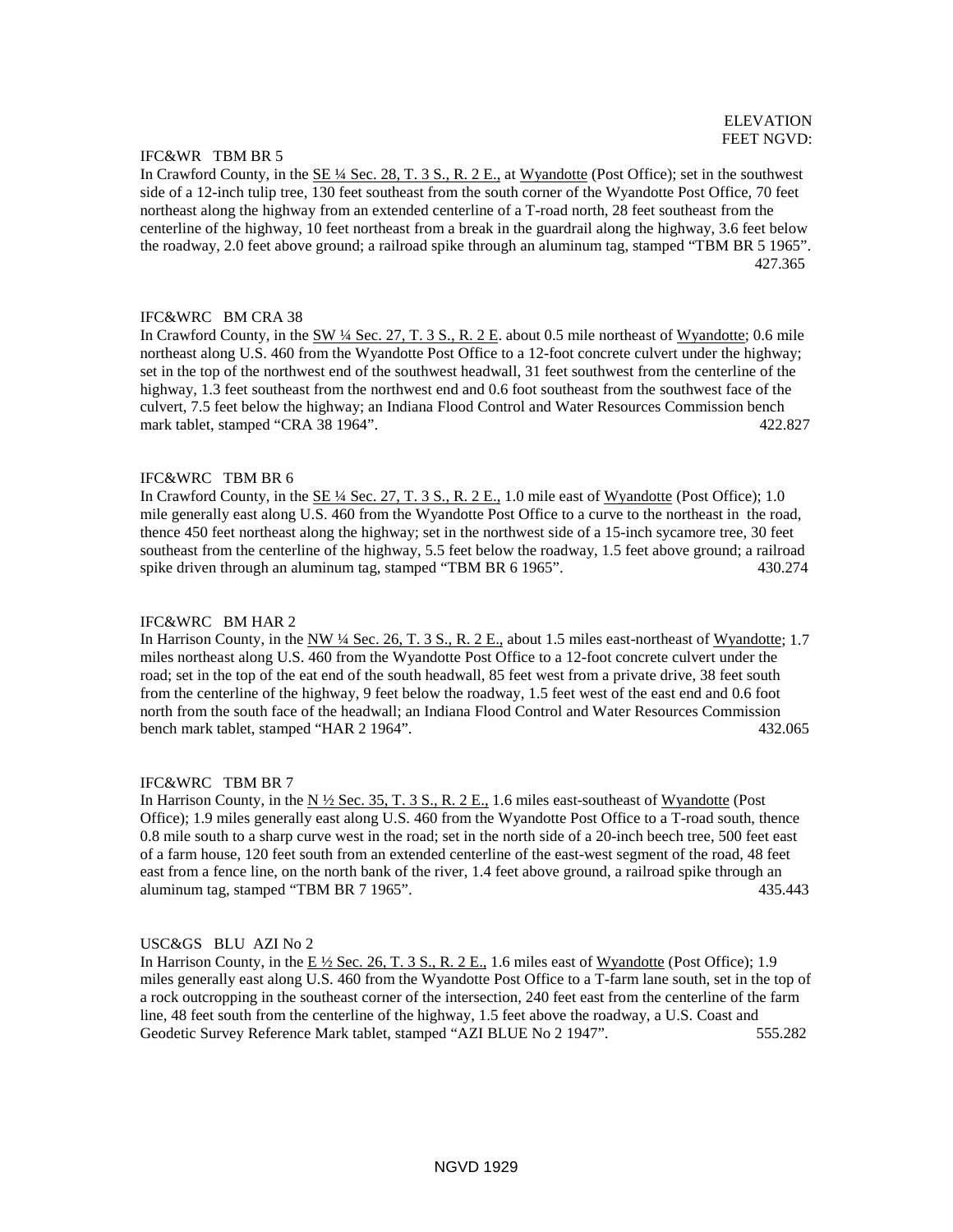# IFC&WRC BM HAR 3

In Harrison County, in the NW ¼ Sec. 25, T. 3 S., R. 2 E., about 1.6 miles west of White Cloud; 0.4 Mile north from the bridge over Blue River at White Cloud to U.S. 460, thence 1.8 miles west to S.R. 462; set in the top of the northwest curb wall of a 3-span concrete bridge over Blue River, at the intersection of U.S. 460 and S.R. 462, 24 feet west from the centerline of U.S. 460, 36 feet north from the centerline of S.R. 462, 3.1 feet south from southeast end of bridge, 0.9 foot above the highway, an Indiana Flood Control and Water Resources Commission bench mark tablet, stamped "HAR 3 1964". 446.577

# IFC&WRC TBM BR 8

In Harrison County, in NW 1/4 Sec. 25, T. 3 S., R. 2 E., about 1.4 miles west-northwest of White Cloud; 0.4 mile north from the bridge over Blue River at White Cloud to U.S. 460, thence 1.5 miles generally west to a 36-inch pipe culvert under the roadway; set in the top of the northwest concrete headwall, 22 feet northwest from the centerline of the highway, 1.0 foot northeast of the southwest end and 0.4 foot southeast from the northwest face of the headwall, 1.0 foot above the roadway; a painted chiseled triangle. 447.043

# IFC&WRC TBM BR 9

In Harrison County, in the NE ¼ Sec. 25, T. 3 S., R. 2 E., about 1.0 mile west of White Cloud; 0.4 mile north from the bridge over Blue River at White Cloud to U.S. 460, thence 1.0 mile generally southsouthwest and west to a T-farm lane south; set in the top of the north concrete headwall for a 6-foot pipe culvert under the roadway, 54 feet east from an extended centerline of the farm lane, 23 feet north from the centerline of the highway, 3.5 feet below the roadway, 0.6 foot east of the west end and 0.5 foot south of the north face of the headwall; a painted chiseled triangle. 445.910

#### USGS BM W 17

In Harrison County, in the NE ¼ Sec. 30, T. 3 S., R. 3 E., in White Cloud; set in the top of a concrete post, 46 feet northeast from the northeast corner of a general store, 20 feet northwest from the centerline of the highway, 38 feet from utility pole No. B 11-711, 3 feet north from a fence line, a U.S. Geological Survey bench mark tablet, stamped "W 17 1937 448". 488.487

### IFC&WRC BM HAR 4

In Harrison County, in the NE ¼ Sec. 30, R. 3 E., T. 3 S., in White Cloud; at the single-span steel truss bridge over **Blue River;** set in the east end of the north bridge seat, 10 feet east from the centerline of the road, 1.5 feet west from the east face of the northeast wingwall, 1.5 feet north from northeast steel truss; an Indiana Flood Control and Water Resources Commission bench mark tablet, stamped "HAR 4 1964". 452.596

#### IFC&WRC TBM BR 10

In Harrison County, in SE ¼ Sec. 19, T. 3 S., R. 3 E., about 0.5 mile north of White Cloud; 0.4 mile north from a steel truss bridge over Blue River in White Cloud to a 10-foot box culvert under the roadway; set in the top of the northwest wingwall, 138 feet south from the centerline of U.S. 460, 21 feet west from the centerline of the north-south road, 1.2 feet southeast of the northwest end, 0.5 foot northeast of the southwest face of the wingwall, 4.5 feet below the level of the road, a painted chiseled triangle.

449.035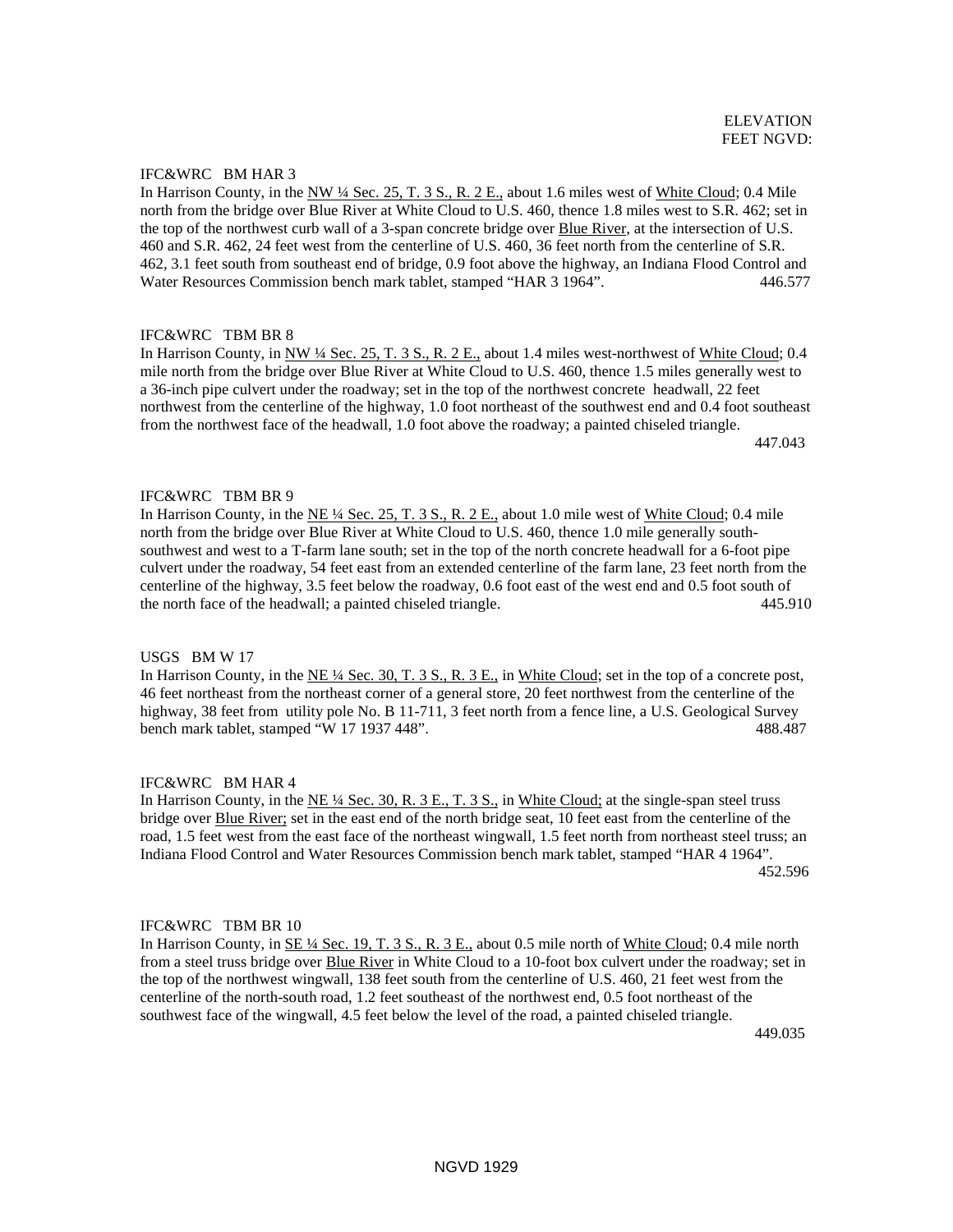### IFC&WRC BM HAR 5

In Harrison County, in the SE ¼ Sec. 19, T. 3 S., R. 3 E., about 0.4 mile north of White Cloud; 0.4 mile north from the bridge over Blue River in White Cloud to the U.S. 460 4-span steel and concrete bridge over Blue River; set in the top of the southeast bridge seat, 14 feet south from the centerline of bridge, 47 feet west from the centerline of the road south, 0.6 foot east from the west face of the bridge seat, 4.0 feet below the roadway; an Indiana Flood Control and Water Resources Commission bronze bench mark tablet, stamped "HAR 5 1964". 457.909

# IFC&WRC TBM BR 11

In Harrison County, in the  $S\frac{1}{2}$  Sec. 19, T. 3 S., R. 3 E., about 0.8 mile north-northwest of White Cloud; 0.8 mile generally northwest along a county road from the steel truss bridge over Blue River, in White Cloud to a steel truss bridge over an unnamed tributary to Blue River; set in the top of the southwest end of the southeast bridge seat, 7.5 feet southwest from the centerline of the road, 0.7 foot northeast from the southwest end and 0.6 foot southeast from the northwest face, 1.0 foot below the level of the road; a painted chiseled triangle. 455.158

#### USGS GAGING STATION R.M. 4

In Harrison County, in the S  $\frac{1}{2}$  Sec. 19, T. 3 S., R. 3 E., about 0.6 mile north-northwest of White Cloud; 0.6 mile generally north along a county road from the bridge over Blue River in White Cloud to a gaging station on Blue River; set in the stream-ward side of a 24-inch sycamore tree, 63 feet southwest from the centerline of the road, 19 feet northeast from the stream bank, 9.0 feet southeast from the southeast side of the gaging station, 0.9 foot above ground, a railroad spike. 446.519

### IFC&WRC BM HAR 6

In Harrison County, in the  $\underline{\text{SE 4/4}$  Sec. 18, T. 3 S., R. 3 E., about 1.4 miles north of White Cloud; 1.5 miles north along a county road from the bridge over Blue River in White Cloud to a concrete bridge over a small stream; set in the southwest corner of the bridge floor, 103 feet north from the centerline of the intersection of a gravel road west, 9.5 feet west from the centerline of the north-south road, 2.2 feet north from south end and 0.6 foot east from west face of the bridge, about level with the roadway; an Indiana Flood Control and Water Resources Commission bench mark tablet, stamped "HAR 6 1964" 456.998

### IFC&WRC TBM BR 12

In Harrison County, in the  $\underline{\text{SE 4/4}$  Sec. 18, T. 3 S., R. 3 E., about 1.8 miles north of White Cloud; 1.8 miles north along the county road from the bridge over Blue River in White Cloud to a box culvert over an intermittent stream; set in the northeast side of a 15-inch oak tree, 130 feet west from the west end of the culvert, 11.8 feet southwest from the centerline of the road, about level with the roadway; a railroad spike through an aluminum tag, stamped "TBM BR 12 1965". 483.934

## IFC&WRC TBM BR 13

In Harrison County, in the NW ¼ Sec. 18, T. 3 S., R. E., about 2.4 miles north-northwest of White Cloud; 2.4 miles generally north along a county road from the steel truss bridge over Blue River in White Cloud to the junction with an east-northwest county road, thence 0.6 mile generally northwest to a small bridge over an unnamed tributary to Blue River; set in the southwest side of a 13-inch hickory tree, 215 feet southeast of stream at bridge, 19 feet northeast from centerline of the road, 1.0 foot above the road, 1.0 foot above the level of the road, 0.4 foot above ground; a railroad pike through an aluminum tag, stamped "TBM BR 13 1965". 554.952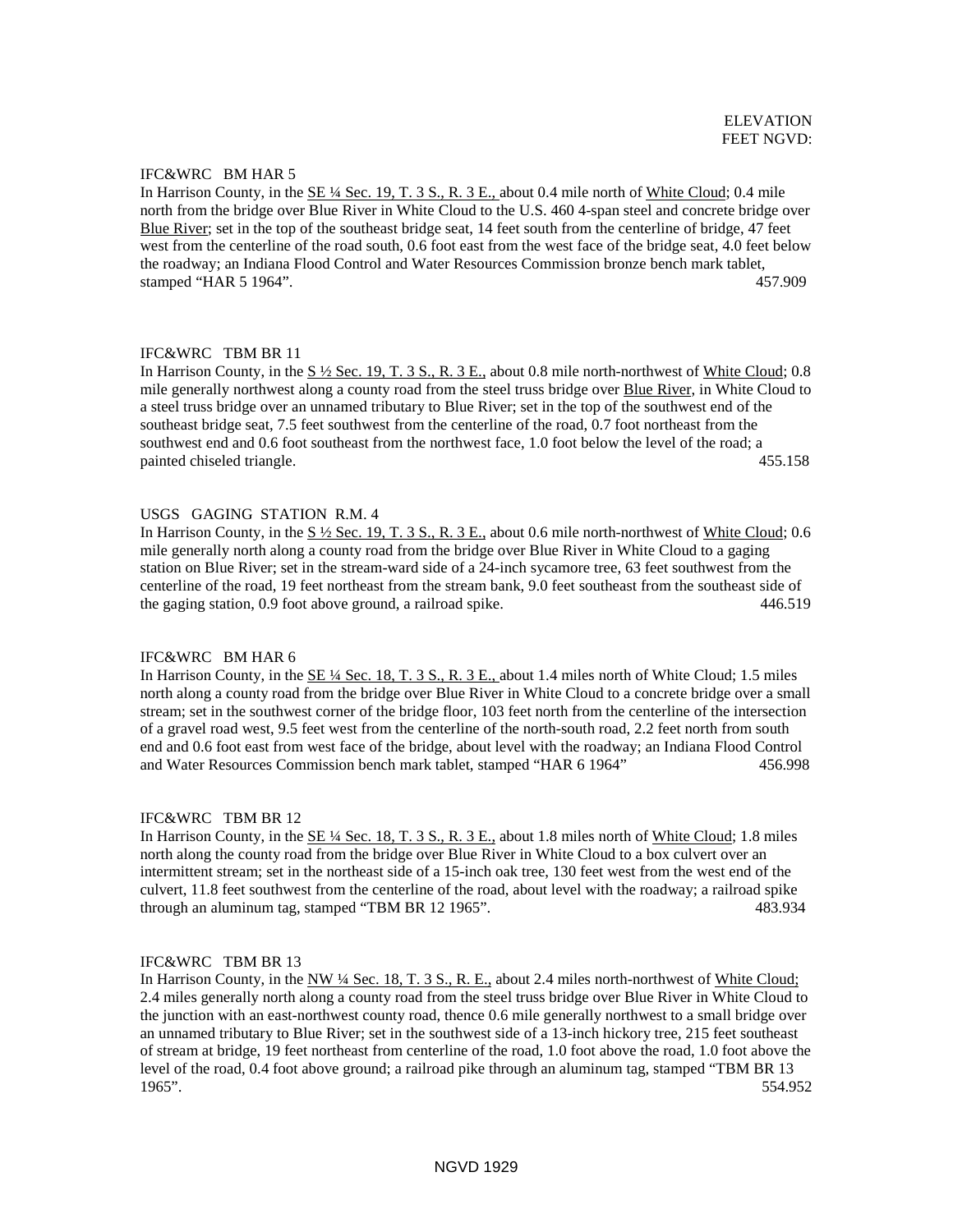### USGS BM TT 37 T

In Harrison County, in the NE ¼ Sec. 13, T. 3 S., R. 2 E., about 2.5 miles northwest of White Cloud; 3.7 miles north and west along a county road from the bridge over Blue River in White Cloud to the junction with a north-south crossroad; set in the top of a concrete post, 33 feet east from the centerline of the northsouth road, 29 feet south from the centerline of the road east, 2.5 feet above the intersection, a U.S. Geological Survey transit traverse tablet, stamped "TT 37 T 1943 570". 569.842

#### IFC&WRC TBM BR 15

In Harrison County, in the N ½ Sec. 13, T. 3 S., R. 2 E., about 2.8 miles northwest of White Cloud; 3.7 miles north and west along a county road from the bridge over Blue River in White Cloud to the junction with a north-south crossroad; set in the north side of a 22-inch elm tree, 21 feet west from the centerline of the north-south road, 7.0 feet south from the centerline of the east-west road, 0.8 foot above ground; a railroad spike through an aluminum tag, stamped "TBM BR 15 1965". 569.890

### IFC&WRC BM HAR 8

In Harrison County, in the SW 1/4 Sec. 13, T. 3 S., R. 2 E., about 2.3 miles northwest of White Cloud; about 3.7 miles north and west from the bridge over Blue River in White Cloud to an east-west T-road, thence 1.35 west to a north-south T-road; thence 0.5 mile south; set in the top of a concrete post, 90 feet southwest of a drainage ditch, 104 feet northeast of a green cabin, 26 feet southeast from the centerline of the road, 2.8 feet northeast of a utility pole; an Indiana Flood Control and Water Resources Commission bench mark tablet, stamped "HAR 8 1964". 469.990

#### IFC&WRC TBM BR 16

In Harrison County, in the W  $\frac{1}{2}$  Sec. 13, T. 3 S., R. 2 E., about 6.2 miles south-southeast of Milltown; 5.0 miles generally south along the Milltown-Leavenworth Road from the post office in Milltown to the Old Mill Road intersection, thence 2.5 miles generally southeast to a T-road south-southeast, thence 1.7 miles southeast to a white cabin; set in the west side of a 14-inch elm tree, 120 feet west from the southeast corner of the cabin, 17 feet south from the centerline of the road, 0.7 foot above ground; a railroad spike<br>through an aluminum tag, stamped "TBM BR 16 1965". through an aluminum tag, stamped "TBM BR 16 1965".

#### IFC&WRC BM HAR 9

In Harrison County, in the  $S\frac{1}{2}$  Sec. 11, T. 3 S., R. 2 E., about 5.5 miles south of Milltown; 5.0 miles generally south along the Milltown-Leavenworth Road from the post office in Milltown to the Old Mill Road intersection, thence 2.5 miles generally southeast to a T-road south-southeast, thence 0.7 mile southeast; set in the top of a concrete post, 66 feet northeast from the northeast corner of a building, 177 feet southeast of a drainage ditch, 18 feet southwest from the centerline of the road, 3.2 feet northeast from a 7-inch tree, about level with the ground; an Indiana Flood Control and Water Resources Commission bronze bench mark tablet, stamped "HAR 9 1964". 483.860

## IFC&WRC TBM BR 17

In Harrison County, in the  $\frac{\text{SW }4\text{ Sec. }11, T. 3 S., R. 2 E.,}$  about 5.3 miles south of Milltown; 5.0 miles generally south along the Milltown-Leavenworth Road from the post office in Milltown to the Old Mill Road intersection, thence 2.5 miles generally south east to a T-road south-southeast, thence 0.4 mile southeast to a 15-foot wooden deck bridge; set in the northeast side of a 27-inch twin trunk tulip tree, 71 feet northwest from the bridge, 15 feet southwest from the centerline of the road, 3.0 foot above the roadway, 0.6 foot above ground; a railroad spike driven through an aluminum tag, stamped "TBM BR 17 1965". 478.786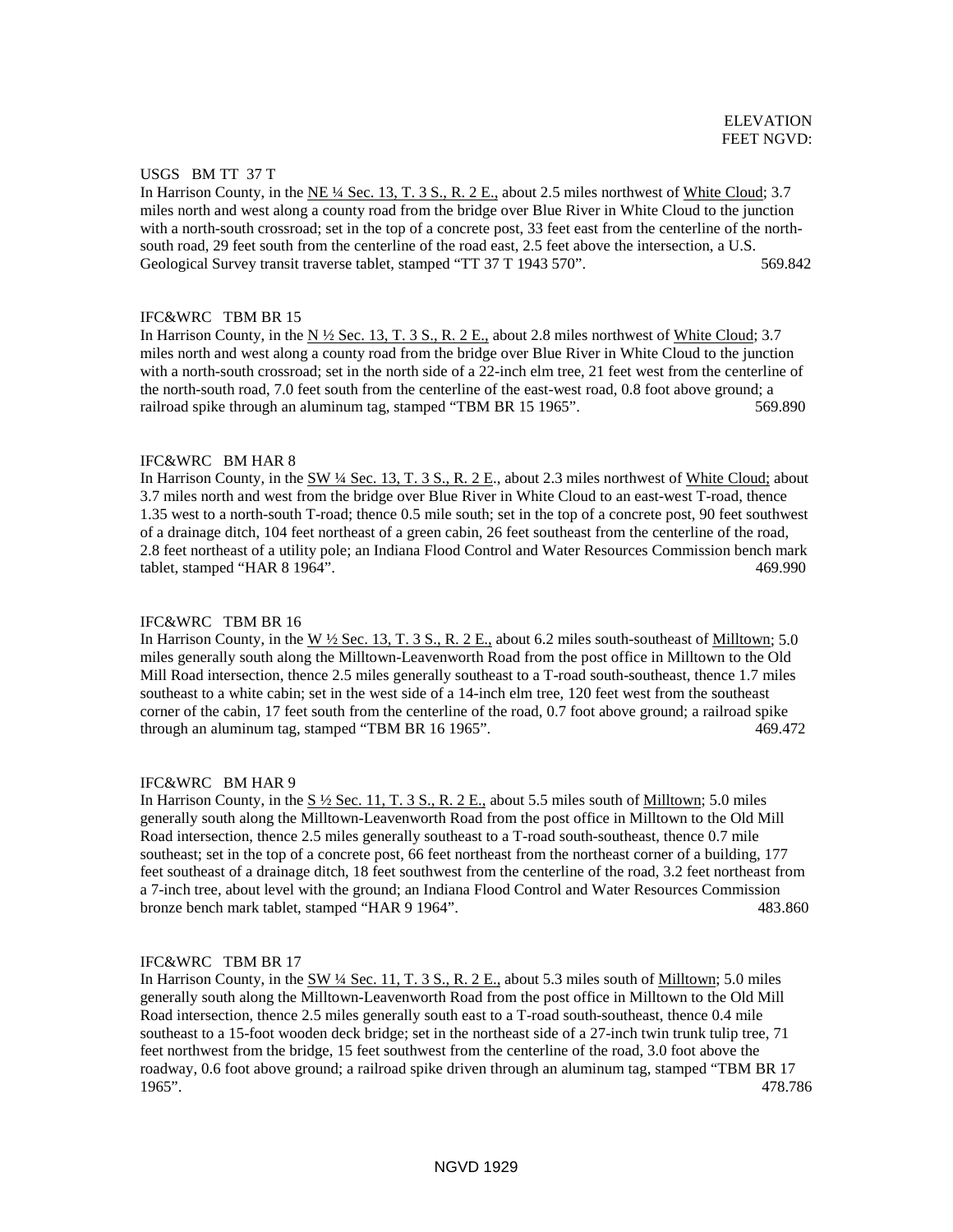# IFC&WRC TBM BR 18

In Harrison County, in the NW  $\frac{1}{4}$  Sec. 11, T. 3 S., R. 2 E., about 5.0 miles south of Milltown; 5.0 miles generally south along the Milltown-Leavenworth Road from the post office in Milltown to the Old Mill Road intersection, thence 2.5 miles generally southeast to a T-road south-southeast; set in the southeast side of an 18-inch tulip tree, 50 feet south from the centerline of an east-west road, 22 feet southwest from the centerline of the T-road south-southeast, 2.0 feet above ground, about level with the roadway, a railroad spike through an aluminum tag, stamped "TBM BR 18 1965". 519.559

# IFC&WRC BM HAR 7

In Harrison County, in the <u>SE ¼ Sec. 2, T. 3 S., R. 2 E.</u>, about 2.9 miles southwest of Frenchtown; 0.25 miles west of Frenchtown Road from its intersection with S.R. 337 in Frenchtown to a T-road south, thence 3.3 miles south and west to an east-west T-road, thence 0.3 mile west to Thompson Chapel; set in the top of the second step leading to the basement, at the north side of the chapel, 5.6 feet northeast from the northwest corner of church; 0.4 foot east from west edge of steps, 2.0 feet above the basement floor, an Indiana Flood Control and Water Resources Commission bench mark tablet, stamped "HAR 7 1964". 638.191

# IFC&WRC TBM BR 14

In Harrison County, in the W  $\frac{1}{2}$  Sec. 1, T. 3 S., R. 2 E., about 5.0 miles southwest of Frenchtown; 0.25 mile west on Frenchtown Road from its intersection with S.R. 337 in Frenchtown to a T-road south, thence 3.3 miles south and west to its junction with an east-west road, thence 0.2 mile west to Thompson Chapel; set in the north side of a 24-inch tulip tree, 234 feet east of the chapel, 25 feet north from the centerline of the road, 1.3 feet above the ground; a railroad spike through an aluminum tag, stamped "TBM BR 14 1965". 634.296

## IFC&WRC TBM BR 19

In Crawford County, in the NE ¼ Sec. 10, T. 3 S., R. 2 E., about 4.8 miles south of Milltown; 5.0 miles generally south along the Milltown-Leavenworth Road from the post office in Milltown to the intersection of the Old Mill Road, thence 2.2 miles generally southeast and east to a single-span steel truss bridge over Blue River; set in the top at the south end of the east abutment, 10 feet south from the centerline of the bridge, 1.0 foot east of the west face of the abutment, about level with the bridge floor; a chiseled square. 487.720

#### IFC&WRC BM CRA 39

In Crawford County, in the SW 1/4 Sec. 34, T. 2 S., R. 2 E., about 4.3 miles south of Milltown; about 5.0 miles south along the Milltown-Leavenworth Road from the post office in Milltown to the intersection with Old Mill Road, thence 0.9 mile southeast to the intersection with Blue River Road and a county road, thence 1.3 miles east, north, and south along county road to a single span steel truss bridge over Blue River; set in the top of the south end of the west abutment, 1.9 feet west from the east face of the abutment, 9.1 feet south from the centerline of the bridge, 1.1 feet below bride floor, an Indiana Flood Control and Water Resources Commission bench mark tablet, stamped "CRA 39 1964". 486.726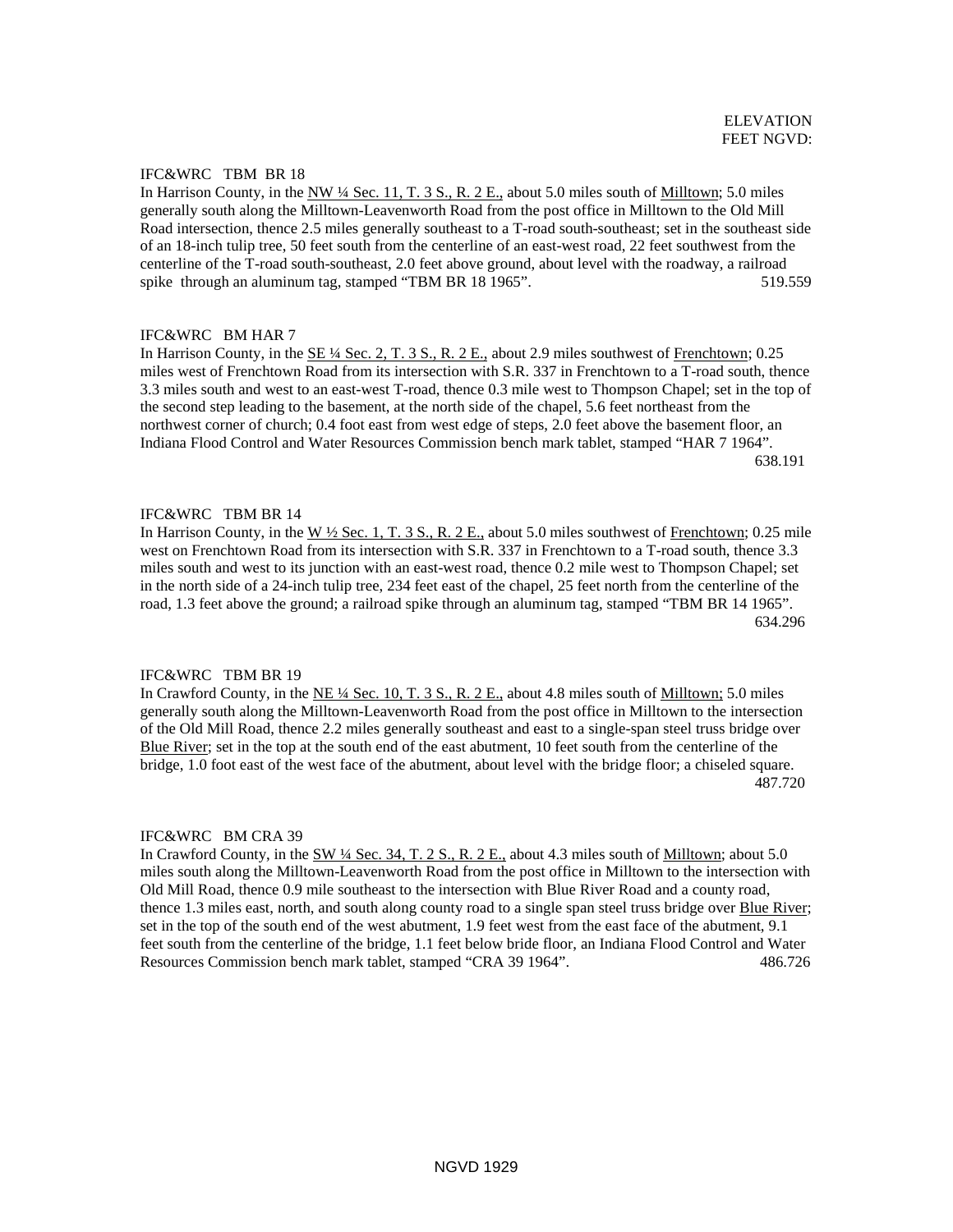# IFC&WRC TBM BR 20

In Crawford County, in the NW  $\frac{1}{4}$  Sec. 10, T. 3 S., R. 2 E., about 4.8 miles south of Milltown; 5.0 miles generally south along the Milltown-Leavenworth Road from the post office in Milltown to the intersection of the Old Mill Road, thence 0.9 mile southeast to the junction with Blue River Road south, thence 0.5 mile east and southeast; set in the south side of a 24-inch oak tree, 40 feet west from the centerline of a field entrance road, 10 feet north from the centerline of the road, 1.0 foot above the roadway; a railroad spike through an aluminum tag, stamped "TBM BR 20 1965". 782.082

# IFC&WRC TBM BR 21

In Crawford County, in SW 1/4 Sec. 3, T. 3 S., R. 2 E., about 4.5 miles south of Milltown; 2.4 miles generally south along the Milltown-Leavenworth Road from the post office in Milltown to the junction with Blue River Road, thence 3.0 miles generally south to a dirt T-road east, set in the southwest side of a 10-inch poplar tree, 500 feet south from a 2-story farm house, 14 feet east from the centerline of the Blue River road, 7.0 feet south from the centerline of the dirt road, 0.4 foot above the ground; a railroad spike through an aluminum tag, stamped "TBM BR 21 1965". 856.937

### IFC&WRC BM CRA 41

In Crawford County, in the SW ¼ Sec. 35, T. 2 S., R. 2 E., about 3.3 miles south of Milltown; 2.4 miles south along Milltown-Leavenworth Road from the post office in Milltown to the intersection with Blue River Road, thence 1.5 miles generally southeast to Mt. Lebanon Church and a county road east, thence 1.2 miles east and south to a single-span concrete bridge over a tributary to Blue River; set in the north-west corner of the bridge floor, 6.6 feet southwest from the centerline of the bridge, 3.0 feet southeast from the northwest end and 0.4 foot northeast from the southwest face of the bridge, level with the roadway; an Indiana Flood Control and Water Resources Commission bench mark tablet, stamped "CRA 41 1964". 503.325

## IFC&WRC TBM BR 23

In Crawford County, in the SW <sup>1</sup>/4 Sec. 35, T. 2 S., R. 2 E., about 3.3 miles south-southeast of Milltown; 2.4 miles south along the Milltown-Leavenworth Road from the post office in Milltown to the junction with the Blue River Road, thence 1.5 miles generally southeast to the Mt. Lebanon Church and a T-road east, thence 1.2 miles east and south to a single-span concrete bridge over a tributary to Blue River; set in the east side of a 42-inch sycamore tree, 57 feet southeast from a cabin, 54 feet northwest along the road from the northwest end of the bridge, 11 feet southwest from the centerline of the road, 2.6 feet above the roadway, 1.6 feet above ground; a railroad spike through an aluminum tag, stamped "TBM BR 23 1965".

506.581

# IFC&WRC TBM BR 22

In Crawford County, in the W ½ Sec. 35, T. 2 S., 2 R. E., about 3.0 miles south of Milltown; 2.4 miles south along the Milltown-Leavenworth Road from the post office in Milltown to the junction with the Blue River Road, thence 1.5 miles generally southeast to the Mt. Lebanon Church and a T-road east, thence 0.5 mile east to a Y-intersection; set in the west side of a 10-inch hickory tree, 22 feet north from the centerline of the road southeast, 12 feet southeast from the centerline of the road north, 0.5 foot above ground; a railroad spike through an aluminum tag, stamped "TBM BR 22 1965". 566.504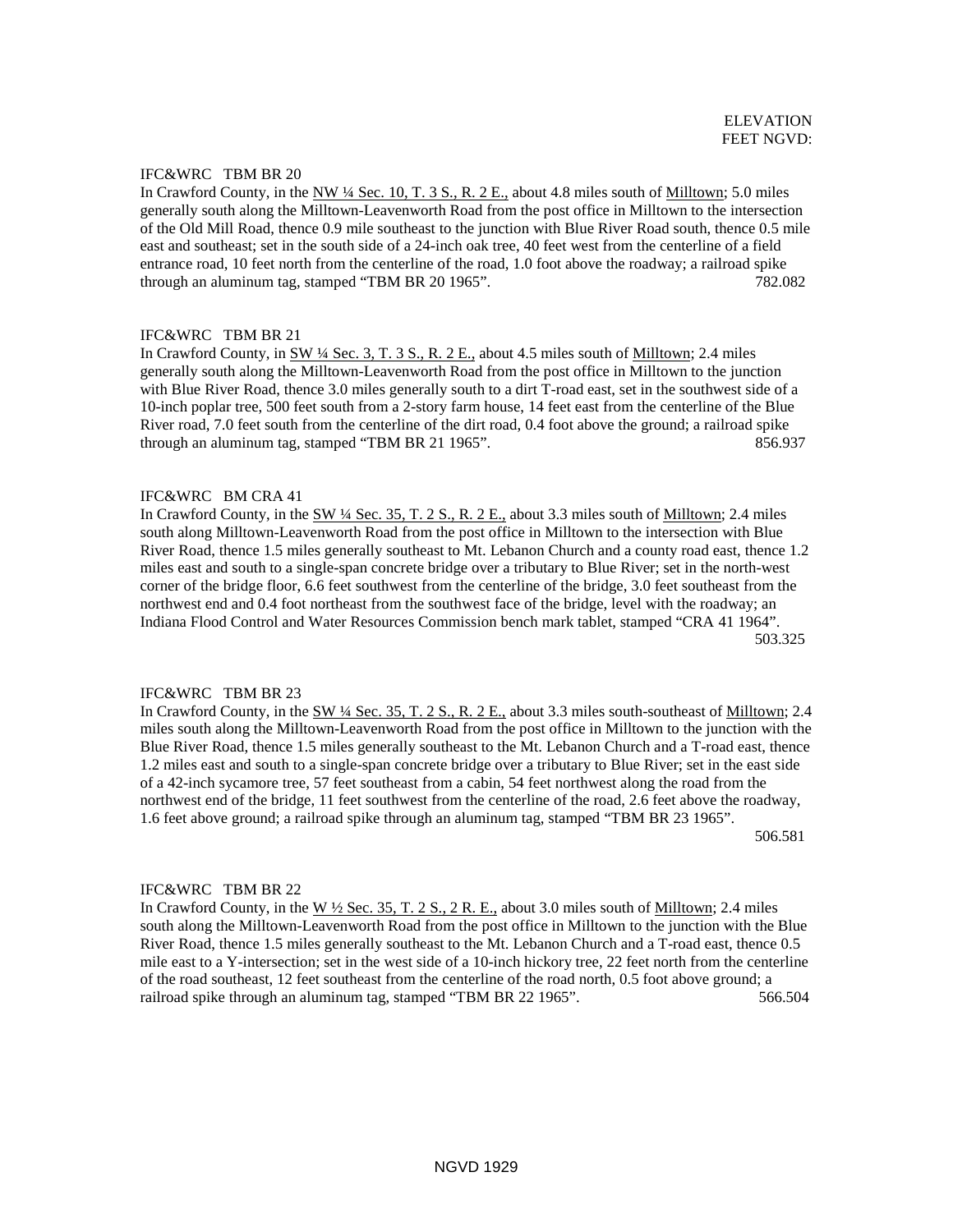# IFC&WRC BM CRA 40

In Crawford County, in the SW ¼ Sec. 34, T. 2 S., R. 2 E., about 3.1 miles south of Milltown; 2.1 miles south along the Milltown-Leavenworth Road from the post office in Milltown to the intersection of Blue River Road southeast, thence 1.7 miles southeast to a single-span concrete bridge over a drainage ditch; set in the top of the southeast wingwall, 10 feet east from the centerline of the road, 0.9 foot east from south end of the headwall, 1 foot below the roadway; an Indiana Flood Control and Water Resources Commission bench mark tablet, stamped "CRA 40 1964". 551.891

# IFC&WRC TBM BR 24

In Crawford County, in the  $S \frac{1}{2}$  Sec. 27., T. S., R. 2 E., about 2.5 miles south of Milltown; 2.3 miles southsouthwest along the Milltown-Leavenworth Road from the post office in Milltown to the junction of the Blue River Road, thence 0.9 mile southeast to a 24-inch pipe culvert under the roadway; set in the top of the west concrete headwall, 120 feet south from the centerline of a T-farm lane east, 9.0 feet west from the centerline of the road, 1.7 feet north from the south end and 0.6 foot east from the west face of the headwall, 0.5 foot below the roadway; a painted chiseled triangle. 579.005

# USGS BM CH 47

In Crawford County, in the NW ¼ Sec. 27, T. 2 S., R. 2 E., about 1.9 miles southwest of Milltown; 2.3 miles southwest along the Milltown-Leavenworth Road from the post office in Milltown to a T-road west; set in the top of a concrete post, 50 feet southeast from the centerline of the road, 50 feet southeast from the centerline of the road, on extended centerline of T-road west, 39 feet east of utility pole No. D-1-135, 36 feet northwest of a 22-inch elm tree, 20 feet north-east of the southwest utility pole guy wire, 0.4 foot below the ground, a U.S. Geological Survey bench mark tablet, stamped "CH 47 1943 521". 520.795

# IFC&WRC TBM BR 25

In Crawford County, in  $W \frac{1}{2}$  Sec. 22, T. 2 S., R. 2 E., about 1.3 miles southwest of Milltown; 1.6 miles southwest along the Milltown-Leavenworth Road from the post office in Milltown to a private driveway east; set in the southwest side of a 19-inch elm tree, 147 feet north from the centerline of the driveway, 15 feet east from the centerline of the road, 1.4 feet above ground; a railroad spike driven through an aluminum tag, stamped "TBM BR 25 1965". 580.233

# IFC&WRC BM CRA 42

In Crawford County, in the NW ¼ Sec. 22, T. S., R. 2 E., about 0.9 mile southwest of Milltown; 1.0 mile southwest along the Milltown-Leavenworth Road from the post office in Milltown; set in the top of a concrete post, 247 feet southwest from the centerline of a farm drive, 38 feet southeast from the centerline of the road, 1 foot northeast from a utility pole, 1.5 feet above the roadway, 0.3 foot above ground; an Indiana Flood Control and Water Resources Commission bench mark tablet, stamped "CRA 42 1964". 591.090

# IFC&WRC TBM BR 26

In Crawford County, in the S ½ Sec. 15, T. S., R. 2 E., about 0.5 mile southwest of Milltown; 0.7 mile southwest along the Milltown-Leavenworth Road from the post office in Milltown to a T-farm lane southeast; set in the top of a concrete base with a fire hydrant, 12 feet northwest from the centerline of the road, 10 feet southwest from an extended centerline of the farm lane, 1.0 foot above the roadway, 0.3 foot northeast from the southwest face and 0.3 foot northwest from the southeast face of the base; a painted chiseled triangle. 608.005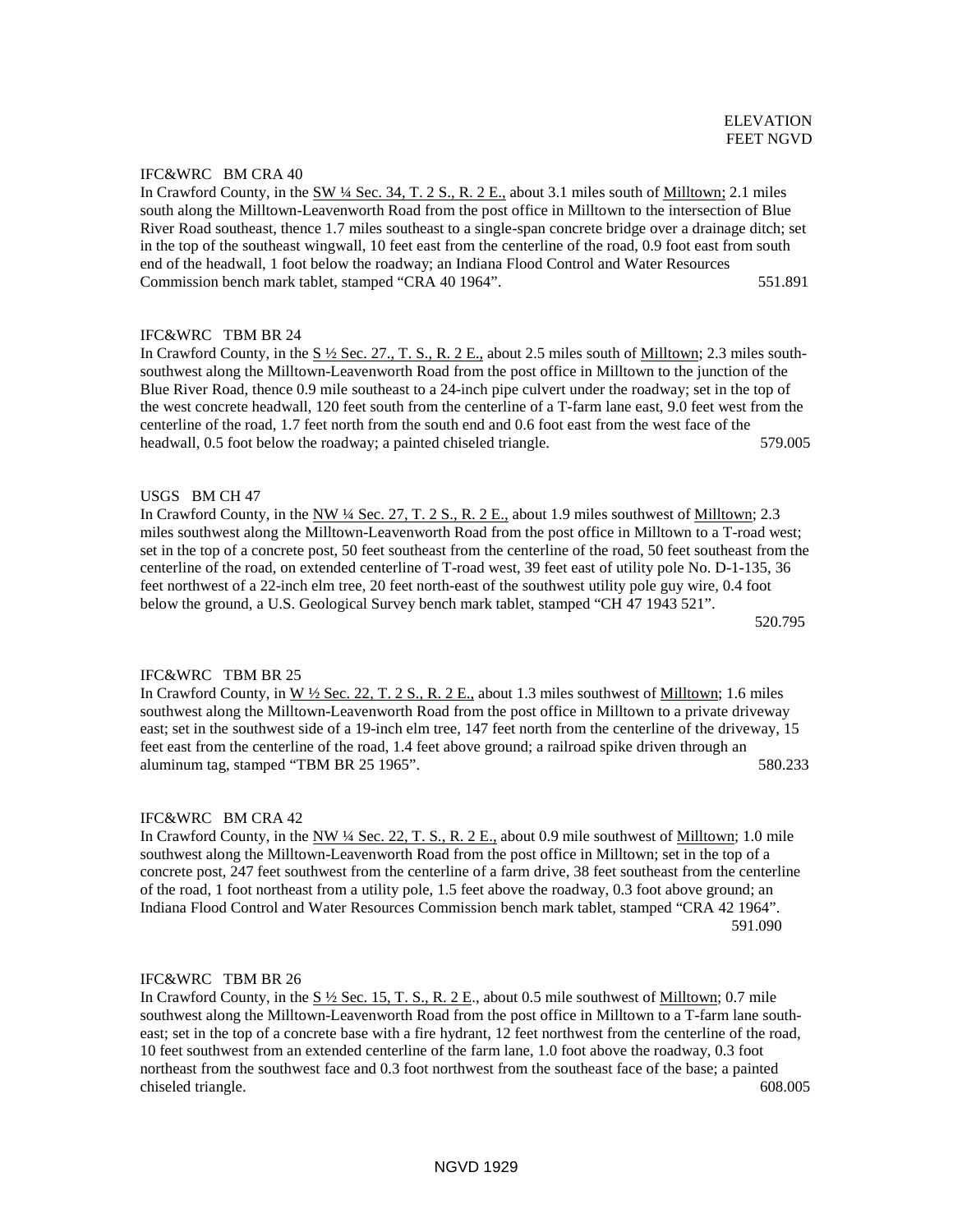# IFC&WRC BM CRA 43

In Crawford County, in the SE ¼ Sec. 15, T. 2 S., R. 2 E., in Milltown; at the Main Street 3-span steel truss bridge over Blue River; set in the top of the northwest wingwall, 9.0 feet west from the centerline of the road, 3.7 feet north from south end and 1.0 foot east from west face of the wingwall, level with the bridge floor; an Indiana Flood Control and Water Resources Commission bench mark tablet, stamped "CRA 43 1964". 543.911

# USC&GS BM RV 36

In Crawford County, in the SE ¼ Sec. 15, T. 2 S., R. 2 E., at Milltown; 360 feet east along Blue River from the Main Street bridge over Blue River in Milltown to an abandoned railroad fill and bridge abutment; set in the west end of the north abutment (bridge destroyed), 200 feet north of the north bank of Blue River, 35 feet above the river, 1.6 feet north of the south face and 1.3 feet east of the west end of the abutment; a standard monel-metal rivet. *DESTROYED* 561.830

# IFC&WRC BM CRA 44

In Crawford County, in the NE  $\frac{1}{4}$  Sec. 15, T. 2 S., R. 2 E., in the northernmost section of Milltown; set in the top of the southwest abutment of the Southern Railroad bridge over Blue River; 5.0 feet south from the south rail, 0.8 foot west from the east face of the abutment, 0.2 foot below the south rail, an Indiana Flood Control and Water Resources Commission bronze bench mark tablet, stamped "CRA 44 1964".

576.101

# IFC&WRC TBM BR 27

In Crawford County, in the NE  $\frac{1}{4}$  Sec. 15, T. 2 S., R. 2 E., 0.5 mile north of Milltown; 0.6 mile southeast along S.R. 64 from its intersection with S.R. 66 north-west of Milltown to a dirt road northeast (entrance to a quarry); set in the top of the northwest headwall for a 24-inch pipe culvert under the dirt road, 84 feet southeast from a fence line, 37 feet northeast from the centerline of the highway, 20 feet southeast from the centerline of the dirt road, 0.5 foot northeast from the southwest end and 0.4 foot southeast from the northwest face of the headwall; a painted chiseled triangle. 552.535

### ISHC BM V 223

In Crawford County, in the  $SE \frac{1}{4}$  Sec. 10, T. 2 S., R. 2 E., 0.5 mile northwest of Milltown; 0.3 mile southeast along S.R. 64 from its intersection with S.R. 66 northwest of Milltown to a 3-span concrete bridge over **Blue River**; set in the top of the north end of the northeast curbing, 16.4 feet southeast from the northwest end of the bridge, 15.6 feet northeast from the centerline of the bridge, 1.0 foot above the bridge floor, an Indiana State Highway Commission bench mark tablet stamped "V 233 CRAW". 567.999

### IFC&WRC TBM BR 28

In Crawford County, in the NE  $\frac{1}{4}$  Sec. 10, T. 2 S., R. 2 E., 1.5 miles north of Milltown; 0.7 mile north along S.R. 66 from its intersection with S.R. 64 northwest of Milltown to a T-road east; set in the southwest side of a 12-inch maple tree, 370 feet north along the highway from the centerline of the T-road east, 38 feet south from the southwest corner of the front porch for a one story frame house, 32 feet east from the centerline of the highway, 0.6 foot above ground; a railroad spike through an aluminum tag, stamped "TBM BR 28 1965". 706.597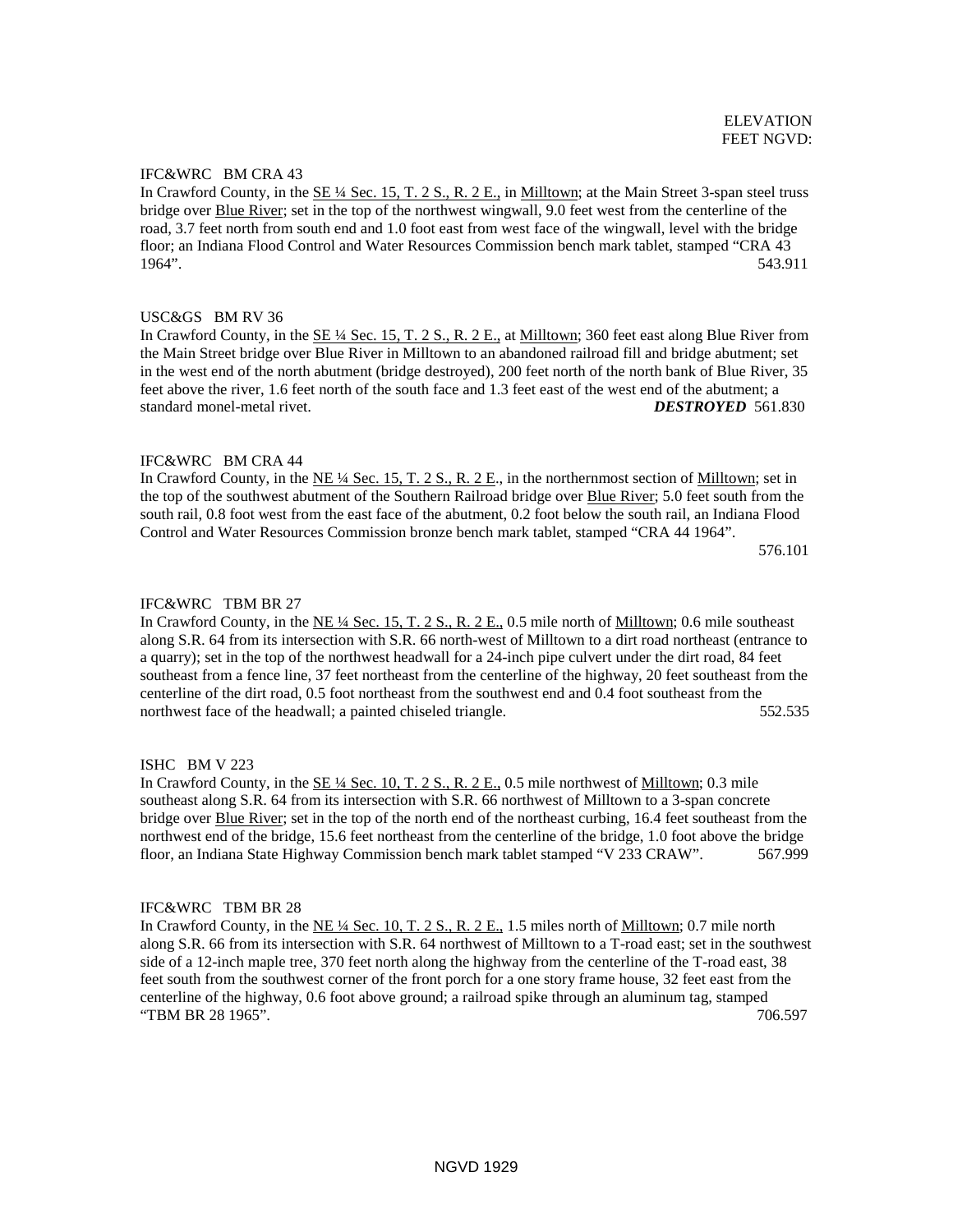### USGS BM TT 42 D

In Harrison County, in the  $\frac{\text{SW 14} \text{ Sec. 1, T. 2 S., R. 2 E.,}$  about 1.8 miles northeast of Milltown; 1.6 miles north along S.R. 66 from its junction with S.R. 64 northwest of Milltown to a T-road east, thence 1.6 miles east to a T-road south, thence 0.95 mile south; set in the top of a concrete post, 120 feet southeast of a farm house, 27 feet west from the centerline of the road, 24 feet south from a small gate, 9.4 feet east from a fence line, level with the ground; a U.S. Geological Survey transit traverse tablet, stamped "TT 42 D 1937 631". 630.970

# IFC&WRC TBM BR 31

In Harrison County, in the NE  $\frac{1}{4}$  Sec. 1, T. 2 S., R. E., 2.7 miles northeast of Milltown; 1.6 miles north along S.R. 66 from its junction with S.R. 64 northwest of Milltown to a T-road east, thence 1.6 miles east to a T-road south, thence 0.4 mile south; set in the west side of a 36-inch oak tree, about 1000 feet south from a frame house, 100 feet northeast from a power pole, 35 feet east from the centerline of the road, 0.7 foot above ground; a railroad spike through an aluminum tag, stamped "TBM BR 31 1965".

716.923

### USGS BM CH 41

In Crawford County, in the NE ¼ Sec. 3, T. S., R. 2 E., about 2.4 miles north of Milltown; 1.6 miles north along S.R. 66 from its intersection with S.R. 64 northwest of Milltown to a T-road east; set in the top of a concrete post, 33 feet east from the centerline of S.R. 66, 20 feet south from centerline of T-road east, 3 feet southeast from a fence line, 0.3 foot above ground; a U.S. Geological Survey bench mark tablet, stamped CH 41 1943 641". 640.717

### IFC&WRC BM CRA 46

In Crawford County, in the NE ¼ Sec. 2, T. S., R. 2 E., about 2.5 miles north of Milltown; 1.6 miles north along S.R. 66 from its intersection with S.R. 64 northwest of Milltown to a T-road east, thence 0.8 mile east to a single-span steel truss bridge over Blue River; set in the top of the south end of the west bridge seat, 9.2 feet south from the centerline of the bridge, 0.8 foot west from east face and 0.7 foot south from the south end of the steel truss, 1.4 feet below the bridge floor, an Indiana Flood Control and Water Resources Commission bench mark tablet, stamped "CRA 46 1964". 568.061

#### IFC&WRC TBM BR 30

In Crawford County, in NE ¼ Sec. 2, T. 2 S., R. 2 E., 2.5 miles north-northeast of Milltown; 1.6 miles north along S.R. 66 from its intersection with S.R. 64 northwest of Milltown to a T-road east, thence 0.8 mile east to a single-span steel truss bridge over **Blue River**; set in the northeast side of a 20-inch sycamore tree, 30 feet east along the road from the east end of the bridge, 23 feet north from the centerline of the road, 4.0 feet below the roadway, 0.7 foot above ground; a railroad spike driven through an aluminum tag, stamped "TBM BR 30 1965". 564.754

# IFC&WRC BM HAR 10

In Harrison County, in the SE ¼ Sec. 36, T. 1 S., R. 2 E., about 3.3 miles northeast of Milltown; 1.6 miles north along S.R. 66 from its intersection with S.R. 64 northwest of Milltown to a T-road east, thence 2.1 miles east to a north-south crossroad; set in the top of a concrete post, 30 feet west from the centerline of the north-south road, 22 feet north from the centerline of the east-west road, 1.2 feet northeast of a utility pole, 1.5 feet above the intersection, about 0.1 foot above the ground, an Indiana Flood Control and Water Resources Commission bench mark tablet, stamped "HAR 10 1964". 628.523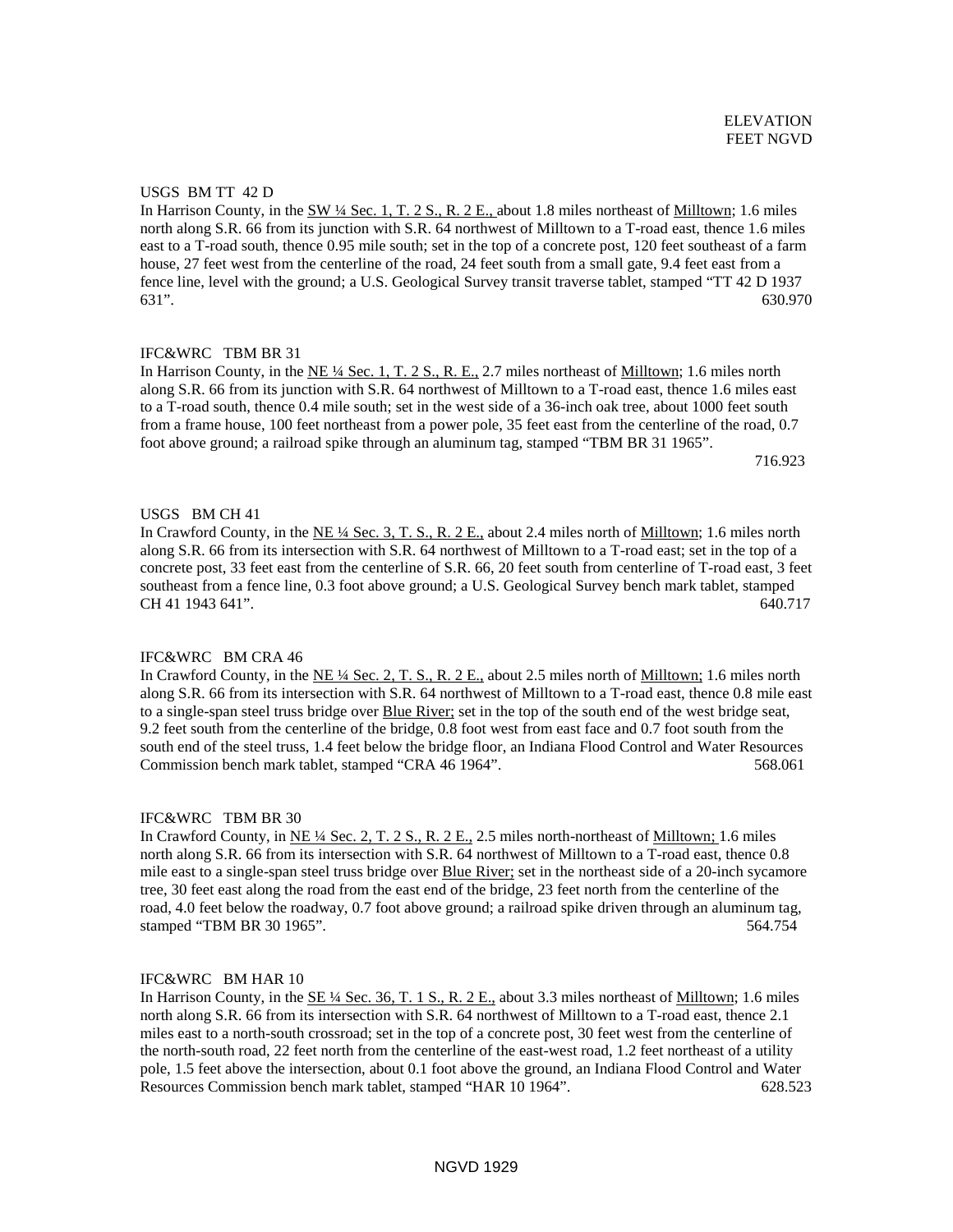# IFC&WRC TBM BR 32

In Harrison County, in the SW 14 Sec. 31, T. 1 S., R. 3 E., 3.7 miles northeast of Milltown; 1.6 miles north along S.R. 66 from its junction with S.R. 64 northwest of Milltown to a T-road east, thence 2.2 miles east to the intersection with a north-south road, thence 0.4 mile north; set in the southwest side of a 35-inch tulip tree, 84 feet southeast from an old shed, 17 feet east from the centerline of the road, 0.7 foot above ground; a railroad spike through an aluminum tag, stamped "TBM BR 32 1965". 643.621

# IFC&WRC TBM BR 29

In Crawford County, in the <u>SE ¼ Sec. 26, T. 1 S., R. 2 E.</u>, about 4.0 miles north-northeast of Milltown; 2.9 miles north along S.R. 66 from its intersection with S.R. 64 northwest of Milltown to a T-road east, thence 0.7 mile east; set in the northwest side of a 30-inch oak tree, 41 feet northeast along the road from a power pole, 9.0 feet south from the centerline of the road, 0.6 foot above ground; a railroad spike driven through an aluminum tag, stamped "TBM BR 29 1965". 637.270

### IFC&WRC BM CRA 45

In Crawford County, in the <u>SE ¼ Sec. 26, T. 2 S., R. 2 E.</u>, about 4.0 miles north of <u>Milltown;</u> 2.85 miles north along S.R. 66 from its intersection with S.R. 64 northwest of Milltown to a T-road east, thence 0.65 mile east; set in the top of a concrete post, 24 feet north from the centerline of the road, 1.2 feet southwest from a power pole, 10 feet north of a fence line, 0.2 foot above ground, an Indiana Flood Control and Water Resources Commission bench mark tablet, stamped "CRA 45 1964". 644.546

## IFC&WRC BM HAR 11

In Harrison County, in the SW ¼ Sec. 30, T. 1 S., R. 3 E., about 3.25 miles southwest of Fredericksburg; 1.5 miles southwest along main north-south road from its intersection with U.S. 150 in Fredericksburg to a T-road south, thence 0.2 mile south to an east-west road, thence 0.8 mile west and south to a T-road west, thence 2.0 miles west and south to a T-road west; set in the top of a concrete post, 28 feet north from the centerline of the T-road west, 24 feet west from the centerline of the north-south road, 3.5 feet above the center of the intersection, about 0.2 foot above the ground, an Indiana Flood Control and Water Resources Commission bench mark tablet, stamped "HAR 11 1964". 825.373

#### IFC&WRC TBM BR 33

In Harrison County, in the NW ¼ Sec. 30, T. 1 S., R. 3 E., about 3.0 miles southwest of Fredericksburg; 1.5 miles southwest along the main north-south road from its intersection with U.S. 150 in Fredericksburg to a T-road south, thence 0.2 mile south to the junction with an east-west road, thence 0.8 mile west and south to a T-road west, thence 1.4 miles west and south to a farm lane west; set in the west side of a 16-inch maple tree, 18 feet east from the centerline of the road, 10 feet south along the road from the centerline of the farm lane, 0.6 foot above ground; a railroad spike through an aluminum tag, stamped "TBM BR 33 1965". 831.390

#### IFC&WRC BM HAR 14

In Harrison County, in the SE ¼ Sec. 24, T. 1 S., R. 2 E., about 3.2 miles west-southwest of Fredericksburg; 1.7 miles west along U.S. 150 from the bridge over Blue River in Fredericksburg to a Troad south, thence 0.45 mile south to a T-road west, thence 0.77 mile west and 1.05 miles south to the Washington-Harrison County Line, thence 0.45 mile west and 0.70 mile south; set in the top of a concrete post, 78 feet north-northeast from northeast corner of a farm house, 9.0 feet west from the centerline of the road, 1.2 feet east from a fence corner post, 0.5 foot above the roadway; an Indiana Flood Control and Water Resources Commission bench mark tablet, stamped "HAR 14 1964". 642.138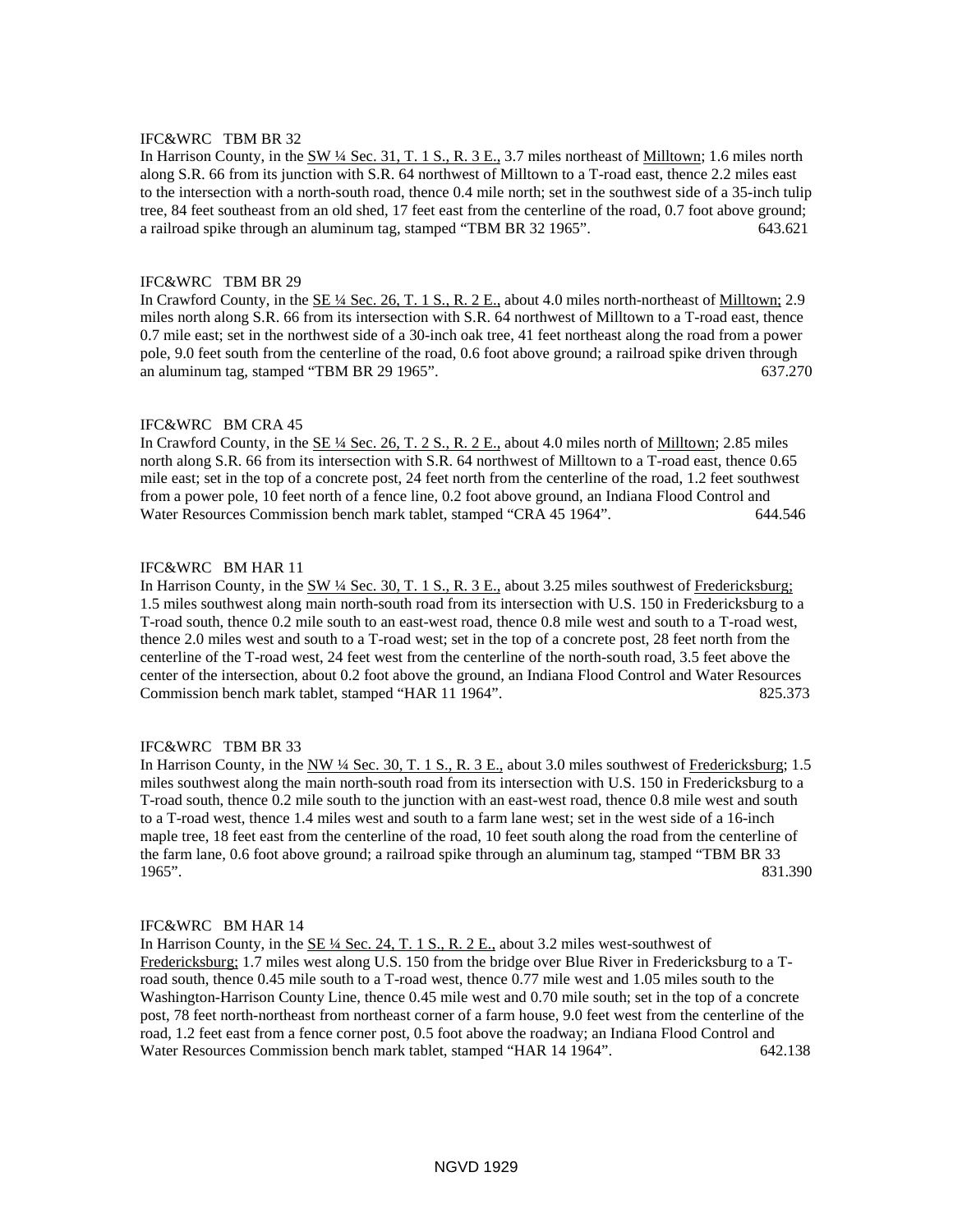# IFC&WRC TBM BR 38

In Harrison County, in the NE ¼ Sec. 24, T. 1 S., R. 2 E., about 3.1 miles west southwest of Fredericksburg; 1.7 miles northwest along U.S. 150 from the bridge over Blue River at Fredericksburg to a T-road south, thence 0.5 mile south to a T-road west, thence 0.8 mile west and 1.05 miles south to the Washington-Harrison County Line, thence 0.45 mile west and 0.4 mile south; set in the southeast side of a 42-inch beech tree, 430 feet south from a farm lane east, 6.8 feet west from the centerline of the road, 0.9 foot above ground; a railroad spike through an aluminum tag, stamped "TBM BR 38 1965".

643.814

## IFC&WRC TBM BR 34

In Harrison County, in the S ½ Sec. 19, T. 1 S., R. E., 2.4 miles southwest of Fredericksburg; 1.5 miles southwest along the main north-south road from its intersection with U.S. 150 in Fredericksburg to a Troad south, thence 0.2 mile south to an east-west road, thence 0.8 mile west and south to a T-road west, thence 1.0 mile west to a T-road north, thence 0.2 mile north; set in the west side of a 21-inch walnut tree, 250 feet south along the road from a farm lane entrance, 13 feet east from the centerline of the road, 0.7 foot above ground; a railroad spike through an aluminum tag, stamped "TBM BR 34 1965". 644.904

#### IFC&WRC BM HAR 12

In Harrison County, in the  $SE\frac{1}{4}$  Sec. 19, T. 1 S., R. 3 E., about 2.35 miles west-southwest of Fredericksburg; 1.5 miles southwest along the main north-south road from its intersection with U.S. 150 in Fredericksburg to a T-road south, thence 0.2 mile south to an east-west road, thence 0.8 mile west and south to a T-road west, thence 1.0 mile west to a T-road north, thence 0.4 mile north; set in the top of a concrete post, 15 feet east from the centerline of the road, 3.0 feet east of a fence line, 2.1 feet south of a power pole, 0.5 foot above the roadway, an Indiana Flood Control and Water Resources Commission bench mark tablet, stamped "HAR 12 1964". 647.909

#### USGS BM TT 37 D

In Harrison County, in the NW 1/4 Sec. 19, T. 1 S., R. 3 E., about 2.5 miles west-southwest of Fredericksburg; 1.7 miles west along U.S. 150 from the bridge over Blue River in Fredericksburg to a Troad south, thence 0.45 mile south to a T-road west, thence 0.77 mile west and 1.05 mile south to the Washington-Harrison County Line; set in the top of a concrete post, 200 feet southeast from a 2-story house, 15 feet south from the extended centerline of the road west, 12 feet east from the centerline of a private road, 3 feet east of a 13-inch cedar tree; a U.S. Geological Survey transit traverse tablet, stamped "TT 37 D 1937 720". 720.489

#### IFC&WRC TBM BR 37

In Washington County, in the NW ¼ Sec. 18, T. 1 S., R. 3 E., about 2.0 miles west of Fredericksburg; 1.7 miles northwest along U.S. 150 from the bridge over Blue River at Fredericksburg to a T-road south, thence 0.5 mile south to a T-road west, thence 0.5 mile west to a T-road south; set in the northwest side of a 22-inch oak tree, 13 feet west from the centerline of the T-road south, 0.8 foot above ground; a railroad spike through an aluminum tag, stamped "TBM BR 37 1965". 680.341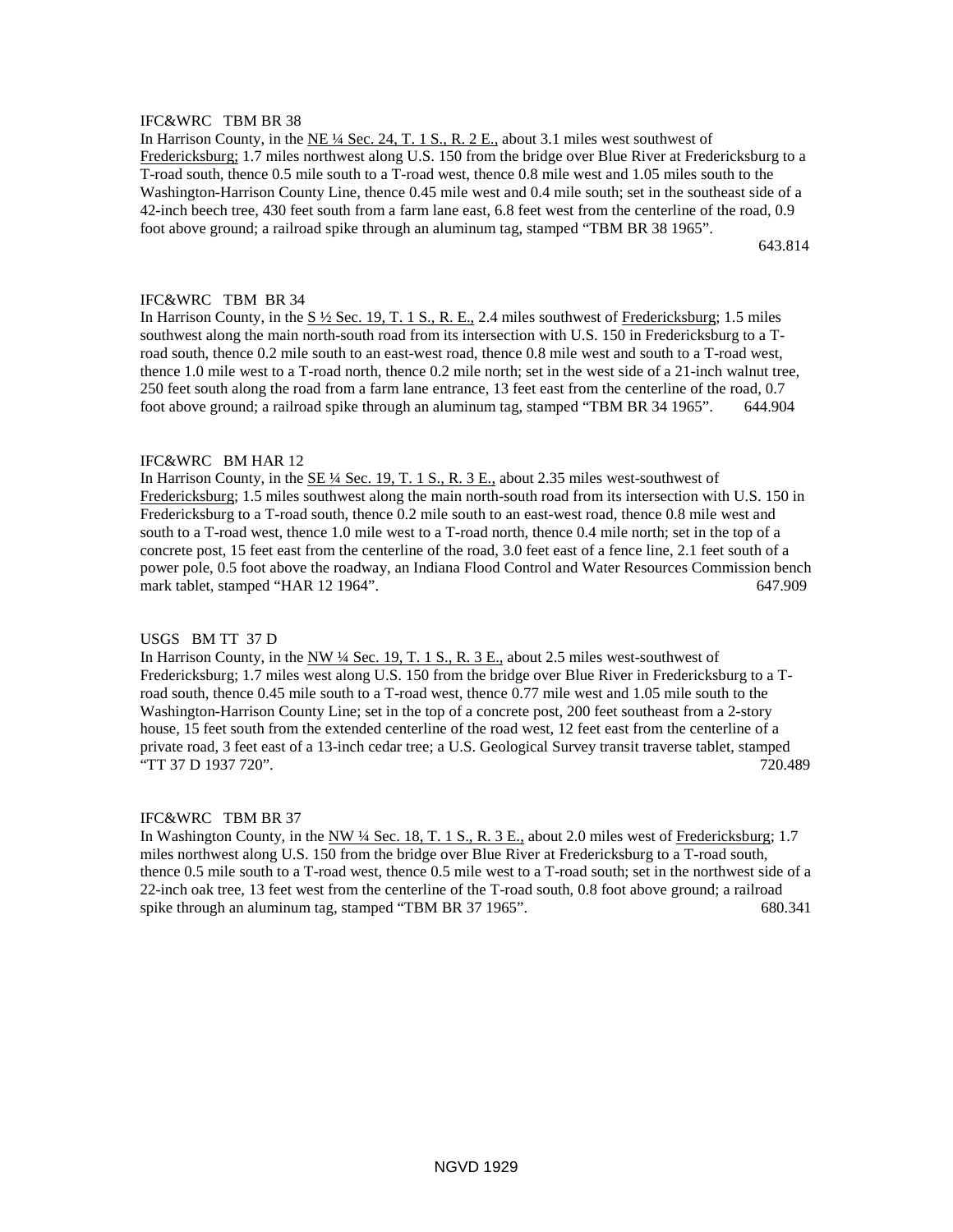NGVD 1929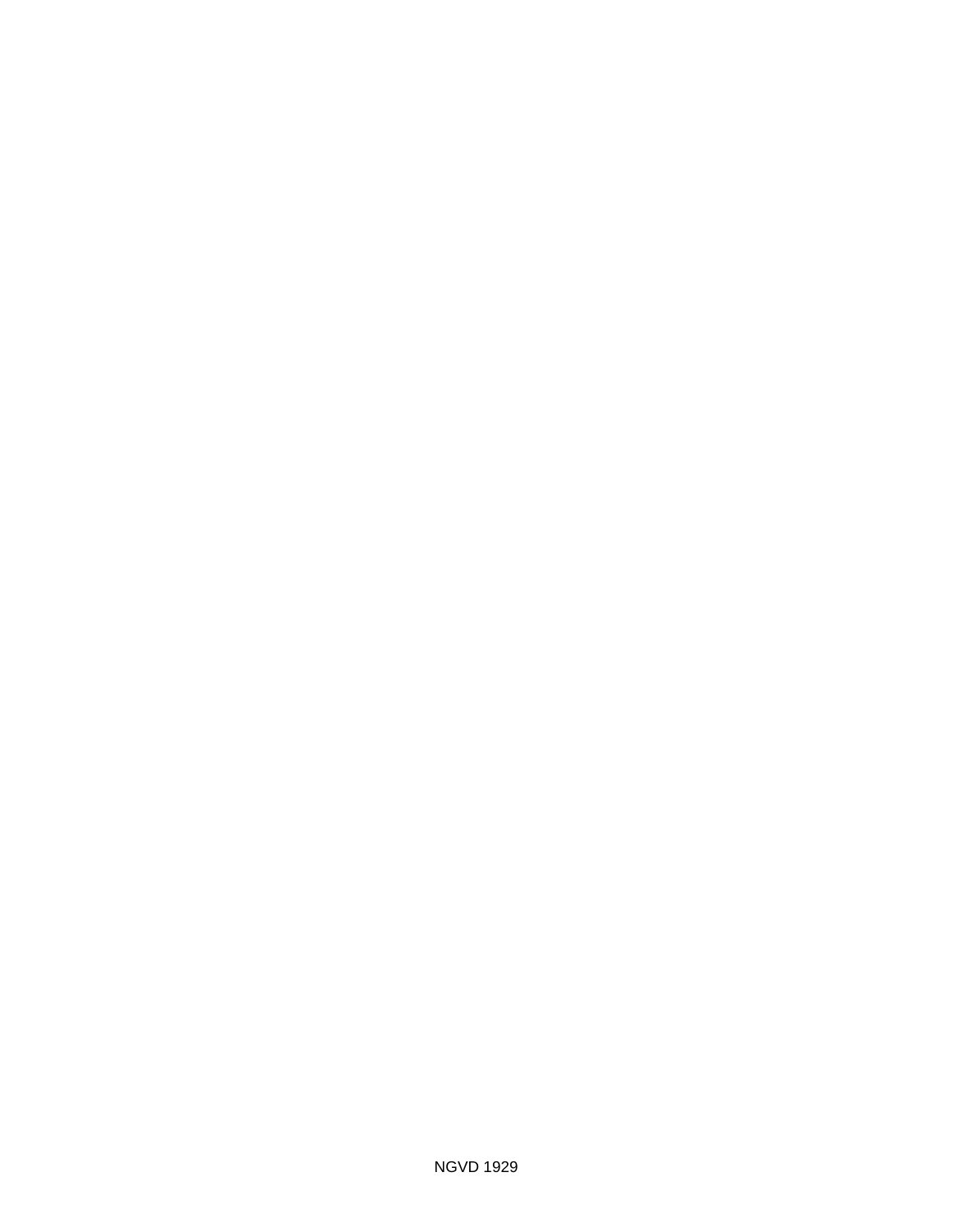# INDIANA DEPARTMENT OF NATURAL RESOURCES DIVISION OF WATER PATOKA LAKE RESERVOIR

#### IDNR PAT 1 1997

In Dubois County, Birdseye Quad, NE 1/4 Section 1, T.2 S. , R.3 W. , 2ND P.M. about 2.5 miles west of Wickliffe, Set near the northeast corner of the S.R. 164 bridge over Lick Fork Creek on the Patoka Lake causeway. 25.9 feet north of the centerline of S.R. 164, 14.6 feet northwest of an aluminum post for a sign reading "NO PARKING ANYTIME", 10.7 feet east of the northeast corner of the northeast bridge abutment, 3.4 feet north of the north face of aluminum guardrail, 3.8 feet northeast of an orange carsonite witness post, about 2 feet below the level of S.R. 164, set about 0.4 feet below the surface of the ground, set in a 8 inch diameter concrete post, a standard Indiana Department of Natural Resources bronze control station tablet stamped "PAT 1 1997"

Projection Set: Indiana West Zone NAD 83(93) NAVD 88 Units: Meters Horizontal Order: Second Class II Vertical Order: Second Class II Geoid 96 Height: -32.760

Easting: 934555.5860 Northing: 346943.8069 **Elevation: 168.346** Lat: N 38 22 21.960942 Long: W 86 41 16.38459 Ellip Height: 135.586

#### IDNR PAT 2 1997

In Crawford County, Taswell Quad, SW 1/4 section 3, T.2 S., R.2W., 2nd P.M., about 1.3 miles east of Wickliffe, about 0.2 miles northeast along S.R. 145 from the intersection of S.R. 145 and S.R. 164, about 210 feet northeast along S.R. 145 from the intersection of a C.R. leading to the east, set near the northeast end of the northwest aluminum guardrail of causeway, about 33 feet northwest of the centerline of S.R. 145, 19.8 feet southwest of the westerly most post of a sign with a picture of a bicycle, 9.3 feet northwest of the northwest corner of the northeast most aluminum I beam for the northwest aluminum guardrail, 9.5 feet westerly of an orange carsonite witness post, about 0.2 feet below the surface of the ground, set in a 8 inch diameter concrete post, a standard Indiana Department of Natural Resources bronze control station tablet stamped "PAT 2 1997"

Projection Set: Indiana West Zone NAD 83(93) NAVD 88 Units: Meters Horizontal Order: Second Class II Vertical Order: Second Class II Geoid 96 Height: -32.912

Easting: 940873.7841 Northing: 346850.6454 **Elevation: 167.550** Lat: N 38 22 17.981373 Long: W 86 36 56.115784 Ellip Height: 134.638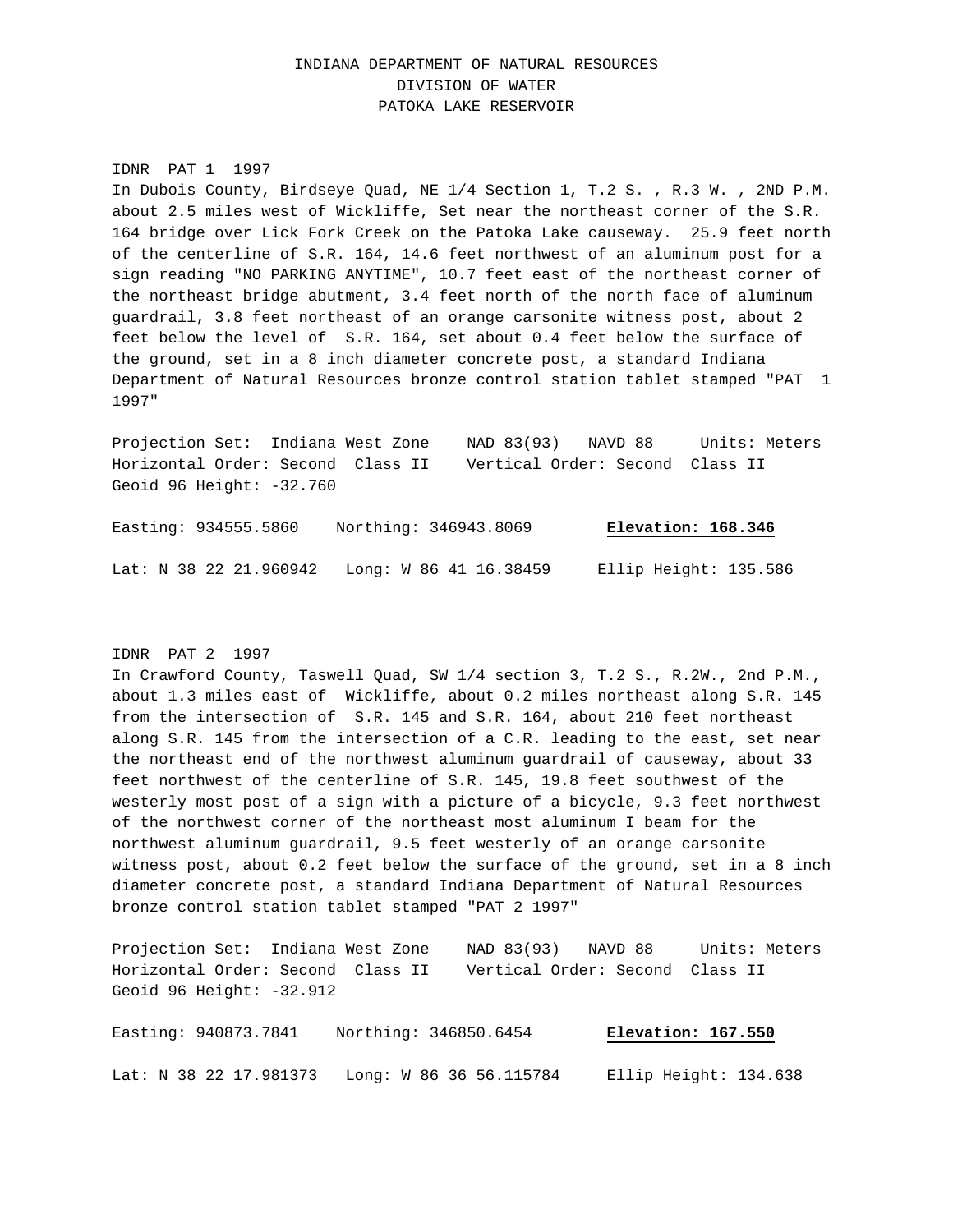# INDIANA DEPARTMENT OF NATURAL RESOURCES DIVISION OF WATER PATOKA LAKE RESERVOIR

#### IDNR PAT 3 1997

In Orange County, Greenbrier Quad, SW 1/4 section 27, T.1 S., R.2 W., 2nd P.M., about 2 miles northerly along S.R.145 from the intersection of S.R. 164 and S.R.145 to the Denbo residence at 255B S.R. 145 and the station on the west side of S.R. 145. Set near the northeast corner of a small peninsula leading into Patoka Lake, about 300 feet more or less northerly of the Orange and Crawford county line, 164.8 feet southerly of the southwest corner of the southwest most I beam of the guardrail for the Patoka River bridge over Patoka Lake, 111.2 feet northerly of the northwest corner of the northwest most I beam along the west side of the causeway, 76.9 feet westerly of the north most wooden post of mailbox for Denbo 255B S.R.145, 30.1 feet south of the extended centerline of asphalt drive leading east into Denbo's residence, 37 feet north of the approximate centerline of gravel drive leading west onto the peninsula, 1.1 feet east of an orange carsonite witness post, set about 0.1 foot below the ground, set in a 8 inch diameter concrete post, a standard Indiana Department of Natural Resources bronze control station tablet, stamped "PAT 3 1997"

Projection Set: Indiana West Zone NAD 83(93) NAVD 88 Units: Meters Horizontal Order: Second Class II Vertical Order: GPS Geoid 96 Height: -32.936

Easting: 940906.4395 Northing: 349576.8872 **Elevation: 167.313** Lat: N 38 23 46.391653 Long: W 86 36 54.200547 Ellip Height: 134.377

IDNR PAT 4 1997

In Orange County, Greenbrier Quad, NW 1/4 section 14, T.1 S., R.2 W., 2nd. P.M. Set at the Painter Creek boat ramp on Patoka lake. About 265 feet more or less east of the centerline of S.R. 145 along the centerline of boat ramp access road, 45.9 feet west of the west most post for a red "Check Station 15" sign, 50.6 feet east of a yellow round post for a traffic counter, 28.2 feet west of post for "ROAD ENDS IN WATER" sign, 17.7 feet south of the centerline of boat ramp access road, set about 0.2 feet below the surface of the ground, set in a 8 inch diameter concrete post, a standard Indiana Department of Natural Resources bronze control station tablet stamped "PAT 4 1997"

Projection Set: Indiana West Zone NAD 83(93) NAVD 88 Units: Meters Horizontal Order: Second Class II Vertical Order: GPS Geoid 96 Height: -32.982

Easting: 941773.8054 Northing: 354240.7326 **Elevation: 172.586** Lat: N 38 26 17.500977 Long: W 86 36 17.459211 Ellip Height: 139.604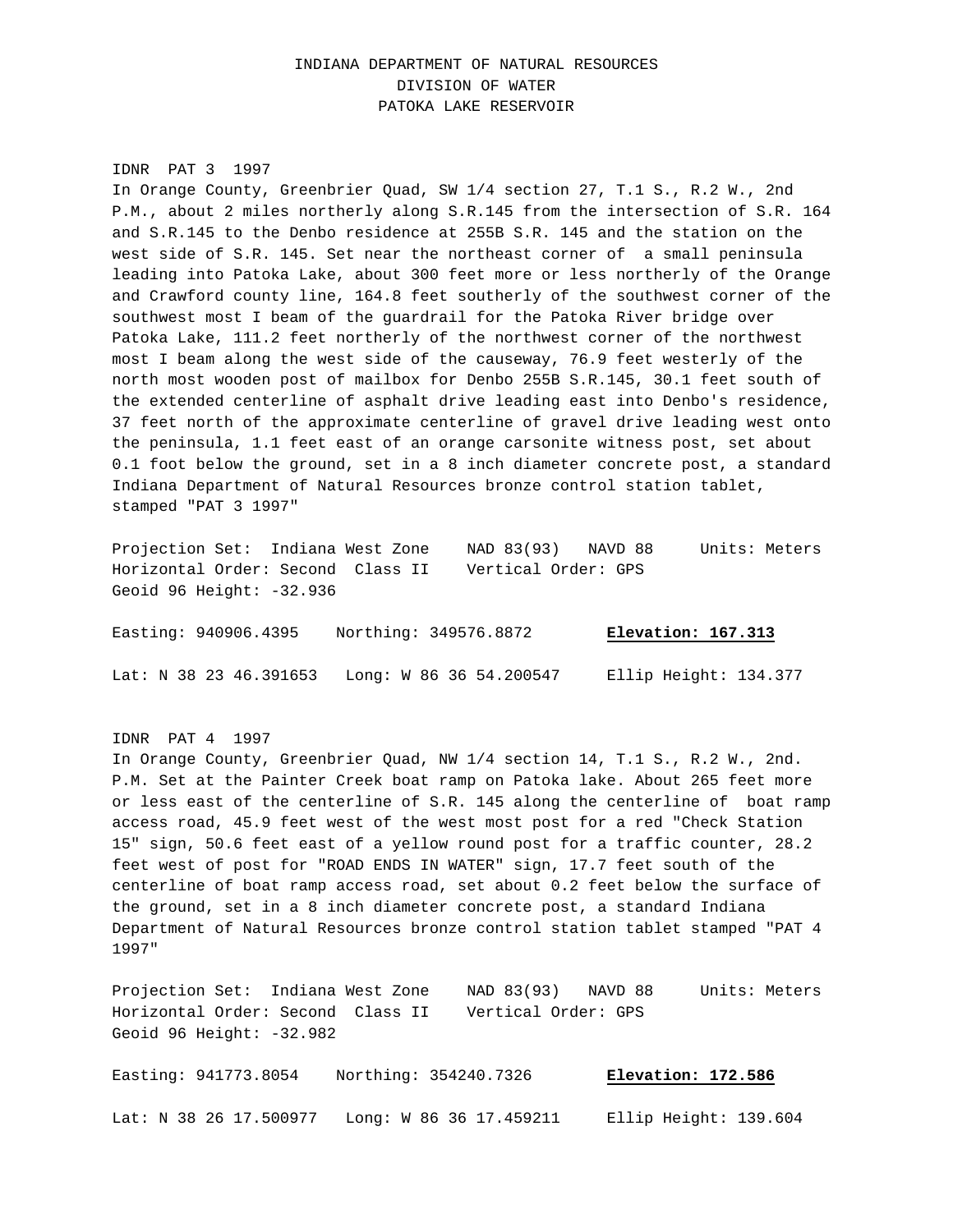# INDIANA DEPARTMENT OF NATURAL RESOURCES DIVISION OF WATER PATOKA LAKE RESERVOIR WALLS BOAT RAMP

#### IDNR PAT 5 1997

In Orange County, Greenbrier Quad, NE 1/4 section 25, T.1 S., R.2 W.,2nd P.M. Set at the Walls boat ramp on Patoka Lake, Set near the northwest corner of the ramp near the concrete turn around area for boat trailers, 83.3 feet northwest and across the boat ramp from a wooden light pole, 42.5 feet west from approximate centerline of asphalt road leading onto the boat ramp, 6.5 feet north of the north edge of asphalt apron, 2.8 feet northerly of southwest most wooden guard post, 1.1 feet south of an orange carsonite witness post, set about flush with the surface of the ground, a standard Indiana Department of Natural Resources bronze control station tablet stamped " PAT 5 1997 "

Projection Set: Indiana West Zone NAD 83(93) NAVD 88 Units: Meters Horizontal Order: Second Class II Vertical Order: GPS Geoid 96 Height: -33.0340

Easting: 944883.4436 Northing: 350637.9361 **Elevation: 168.265** Lat: N 38 24 20.115980 Long: W 86 34 10.066057 Ellip Height: 135.231

## IDNR PAT 6 1997

In Orange county, Greenbrier Quad, SE 1/4 section 20, T.1 S., R.1 W., 2nd P.M. Set near the Queen City road bridge over the Patoka River on Patoka Lake, 182.3 feet north of the north expansion joint of bridge, 53.8 feet south of a 3 inch diameter twin trunk Sycamore tree located on the west side of road, 19.5 feet west of the centerline of the road, 5.5 feet west of the west edge of the aluminum guard rail, 1.1 feet east of an orange carsonite witness post, set about flush with the surface of the ground, set in a 8 inch diameter concrete post, a standard Indiana Department of Natural Resources bronze control station tablet stamped " PAT 6 1997 "

Projection Set: Indiana West Zone NAD 83(93) NAVD 88 Units: Meters Horizontal Order: Second Class II Vertical Order: GPS Geoid 96 Height: -33.103

Easting: 947740.7090 Northing: 351752.5940 **Elevation: 168.713** Lat: N 38 24 55.732485 Long: W 86 32 12.032346 Ellip Height: 135.610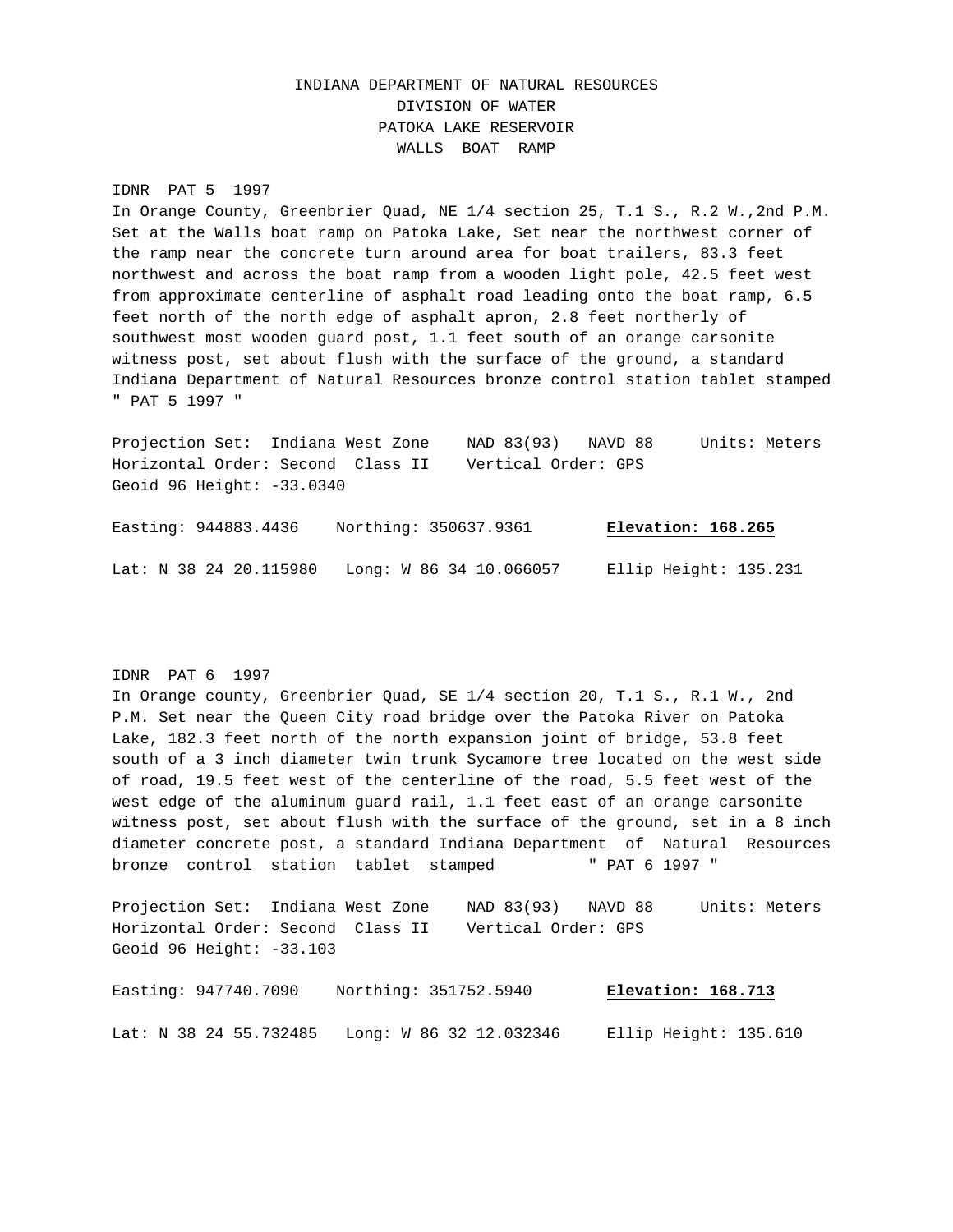# INDIANA DEPARTMENT OF NATURAL RESOURCES DIVISION OF WATER PATOKA LAKE RESERVOIR LITTLE PATOKA BOAT RAMP

#### IDNR PAT 7 1997

In Crawford county, Greenbrier Quad, SW 1/4 section 36 T.1 S., R.2 W.,2nd P.M., Set at the Little Patoka boat ramp, 87 feet east of the centerline of the access road leading onto the boat ramp, 87 feet northwest of the southwest corner of the men's rest room ( pit toilet ), 76.5 feet southeast of a light pole at west end of parking lot, 41.1 feet westerly of a 8 inch tree, 5.8 feet south of the south edge of asphalt parking lot, 1.2 feet north of an orange carsonite witness post ,set in a 8 inch diameter concrete post, a standard Indiana Department of Natural Resources bronze control station tablet stamped " PAT 7 1997 "

Projection Set: Indiana West Zone NAD 83(93) NAVD 88 Units: Meters Horizontal Order: Second Class II Vertical Order: GPS Geoid 96 Height: -32.982

Easting: 943403.4324 Northing: 348106.1679 **Elevation: 172.078** Lat: N 38 22 58.270887 Long: W 86 35 11.626535 Ellip Height: 139.096

#### IDNR PAT 8 1997

In Crawford county, Cuzco Quad, NW 1/4 section 33, T.1 S., R.2 W., 2nd P.M. about 1.8 miles northerly of Wickliffe, in the Newton Stewart state recreation area, set at the south boat ramp, 78.8 feet east of the southeast corner of a stone sided public rest room, 56.8 feet southeast of the southeast post of a wooden loading dock for the handicapped, 62.0 feet southeast of the southwest post of said wooden dock, 50.8 feet northeast of an approximate 2 inch diameter gray metal post with red and yellow lights on top, 51.7 feet westerly of a telephone riser box, 6.2 feet southwest of the southwest edge of asphalt of parking area on boat ramp, set about 0.2 feet below the surface of the ground, set in a 8 inch diameter concrete post, a standard Indiana Department of Natural Resources bronze control station tablet stamped " PAT 8 1997 "

Projection Set: Indiana West Zone NAD 83(93) NAVD 88 Units: Meters Horizontal Order: Second Class II Vertical Order: Second Class II Geoid 96 Height: -32.881

Easting: 938718.6720 Northing: 349301.9236 **Elevation: 167.412** Lat: N 38 23 37.824750 Long: W 86 38 24.412732 Ellip Height: 134.531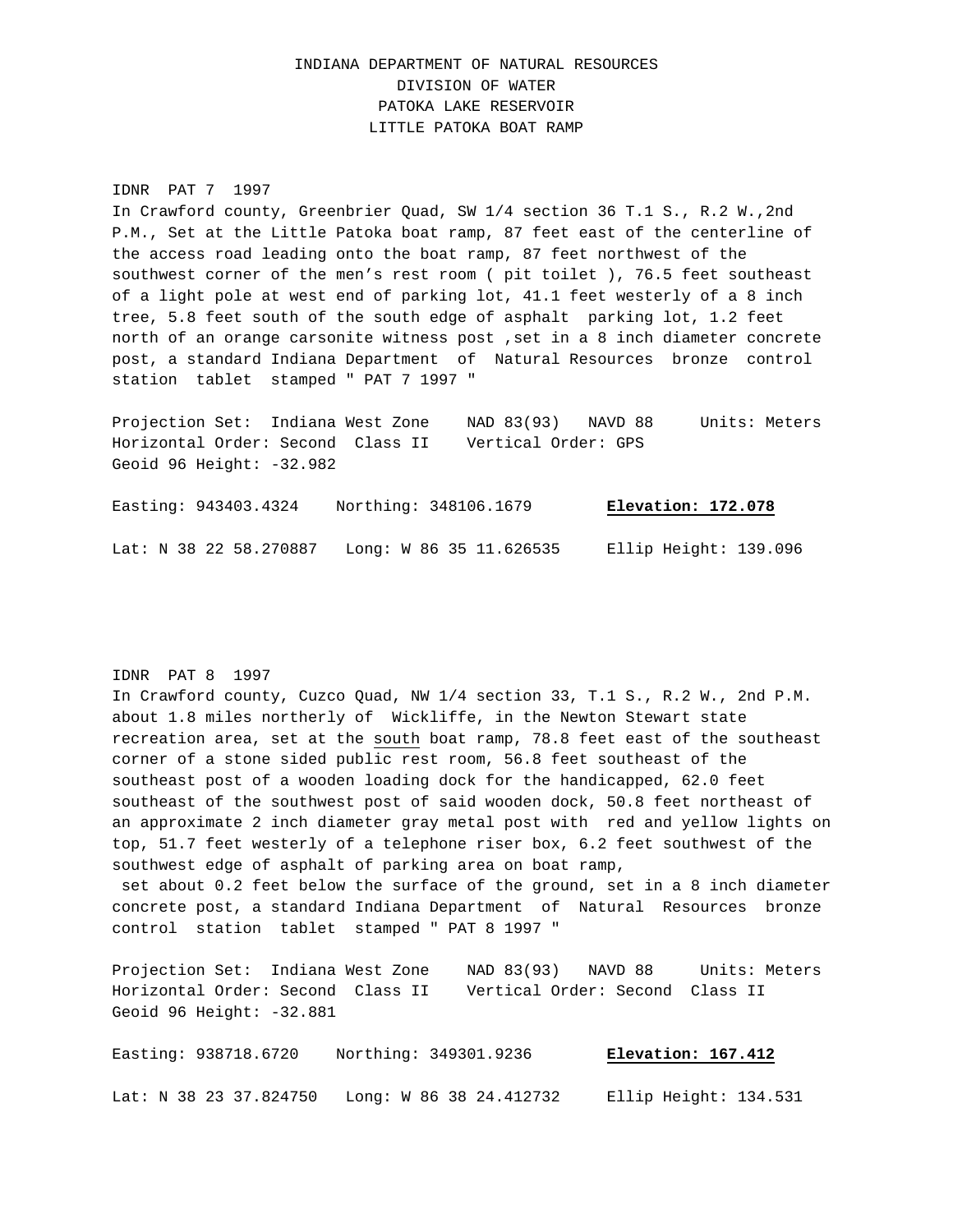# INDIANA DEPARTMENT OF NATURAL RESOURCES DIVISION OF WATER PATOKA LAKE RESERVOIR

#### IDNR PAT 9 1997

In Crawford county, Cuzco Quad, SE 1/4 section 19, T.1 S., R.2 W., 2nd P.M. about 3.5 miles northwest of Wickliffe, in the Newton Stewart state recreation area, Set at the northwest end of the upper parking lot for RV'S and trailers at the Newton Stewart Beach area, 79.5 feet northwest of the northwest corner of the northwest most concrete parking stop curb in parking lot, 81.7 feet northwest of the northwest corner of the southwest concrete parking stop curb, 55.9 feet northwest of a 4 inch diameter tree in grassy parking median, 4.3 feet southwest of a PK nail in the southerly side of a wooden guard post, 3.8 feet northwest of a PK nail in the northerly side of a wooden guard post, 4.1 feet southwest of an orange carsonite witness post, set about 0.1 feet below the surface of the ground, set in a 8 inch diameter concrete post, a standard Indiana Department of Natural Resources bronze control station tablet stamped " PAT 9 1997 "

Projection Set: Indiana West Zone NAD 83(93) NAVD 88 Units: Meters Horizontal Order: Second Class II Vertical Order: Second Class II Geoid 96 Height: -32.836

Easting: 936248.9890 Northing: 351397.2065 **Elevation: 174.350**

Lat: N 38 24 46.150362 Long: W 86 40 05.796674 Ellip Height: 141.514

#### IDNR PAT 10 1997

In Dubois county, Cuzco Quad, NE 1/4 section 26, T.1 S., R.3 W., 2nd P.M. about 4 miles northeast of Celestine. Set at the North Lick Fork boat ramp on Patoka lake, Set on the southerly side of the ramp where a circle turn around for boat loading starts, 65.1 feet northeasterly from a PK nail in the southerly side of the southwest most wooden guard post on the northerly side of ramp, 28.2 feet northeasterly from post for sign with picture of a boat and ramp, 20.8 feet southerly from a PK nail in the centerline of ramp at the intersection of the concrete dividing Island, 6.7 feet southerly of a PK nail in the southwest side of the southwest most wooden guard post on the southerly side of ramp road, 6.3 feet southeast of an orange carsonite witness post, set about flush with the surface of the ground, set in a 8 inch diameter concrete post, a standard Indiana Department of Natural Resources bronze control station tablet stamped " PAT 10 1997 "

Projection Set: Indiana West Zone NAD 83(93) NAVD 88 Units: Meters Horizontal Order: Second Class II Vertical Order: GPS Geoid 96 Height: -32.755

Easting: 932937.7857 Northing: 350677.4623 **Elevation: 170.852** Lat: N 38 24 23.269204 Long: W 86 42 22.404740 Ellip Height: 138.097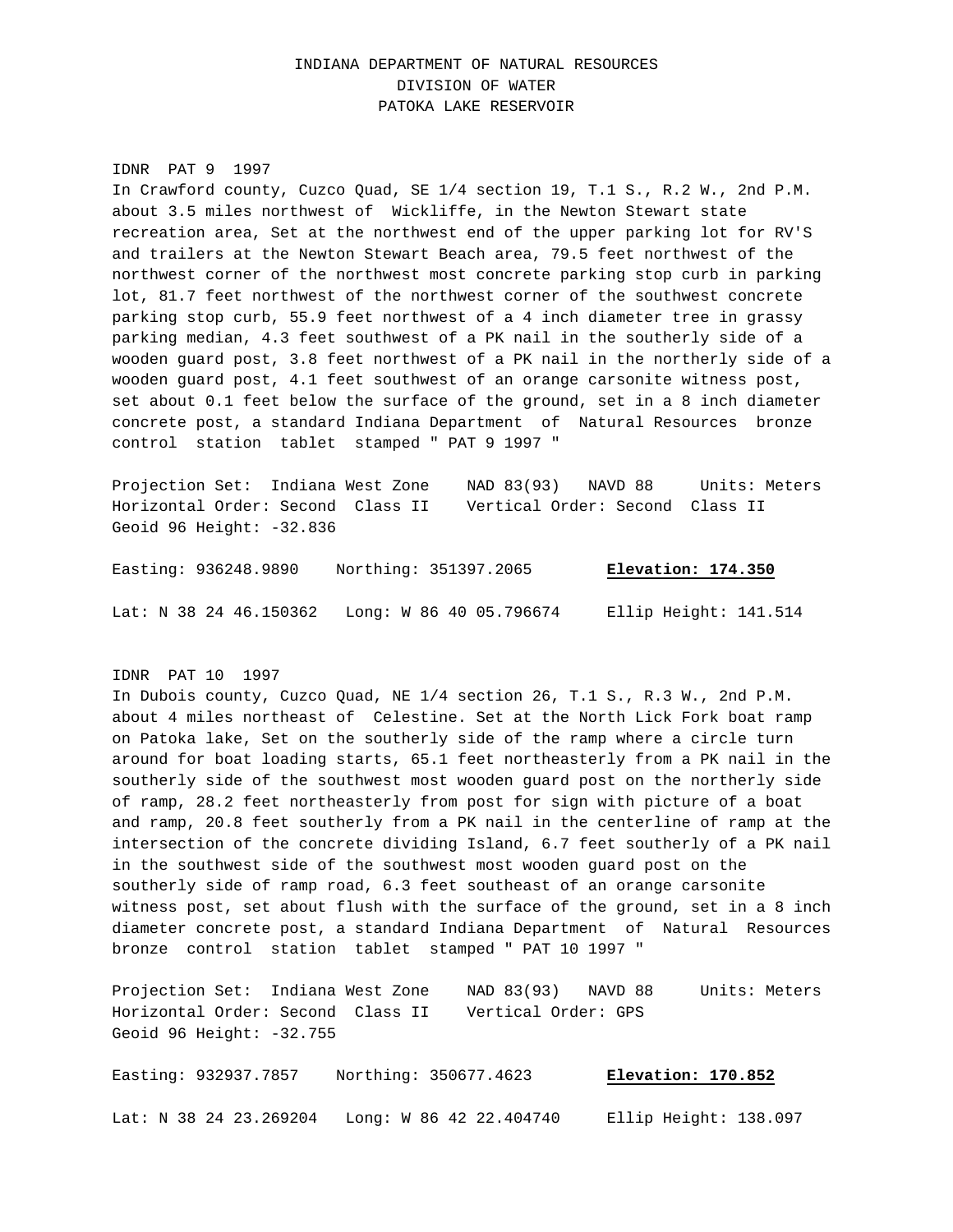# INDIANA DEPARTMENT OF NATURAL RESOURCES DIVISION OF WATER PATOKA LAKE RESERVOIR

IDNR PAT 11 1997 In Orange county, Cuzco Quad, NW 1/4 section 17, T.1 S., R.2 W., 2nd P.M. About 7 miles northeast of Celestine. Set at the Jackson boat ramp on Patoka lake, set on the north side of the circular asphalt drive for boat ramp, 64.0 feet northeast of the northeast end of concrete curb, 50.2 feet northwest of a PK nail in the southeast most wooden guard post on the north side of circular asphalt drive, 4.5 feet north from the north edge of asphalt, 3.0 feet west of a PK nail in a wooden guard post, 2.6 feet east of a PK nail in a wooden guard post, 3.1 feet west of an orange carsonite witness post, set about flush with the surface of the ground, set in a 8 inch diameter concrete post, a standard Indiana Department of Natural Resources bronze control station tablet stamped "PAT 11 1997"

Projection Set: Indiana West Zone NAD 83(93) NAVD 88 Units: Meters Horizontal Order: Second Class II Vertical Order: GPS Geoid 96 Height: -32.870

Easting: 936853.1582 Northing: 354198.4679 **Elevation: 167.053** Lat: N 38 26 16.909997 Long: W 86 39 40.364396 Ellip Height: 134.183

## IDNR PAT 13 1997

In Dubois county, Cuzco Quad, SE 1/4 section 28, T.1 S., R.2 W., 2nd P.M., about 2.2 miles northerly of Wickliffe. Set at the Newton Stewart marina on Patoka Lake, set near the south corner of the parking lot for marina, 79.2 feet easterly of a PK nail in the easterly side of a wooden post for a " LOADING ZONE 15 MINUTE PARKING ONLY " SIGN, 58.5 feet southerly of a PK nail in the southerly side of a light pole, 49.8 feet westerly of a steel vent pipe with a " NO SMOKING " sign, 30.1 feet northwest of a PK nail in the centerline of the south end of a fuel truck loading zone parking area, 26.4 feet south of a PK nail in the centerline of parking lot access road, 1.1 feet north of an orange carsonite witness post, set about flush with the surface of the ground, set in a 8 inch diameter concrete post, a standard Indiana Department of Natural Resources bronze control station tablet stamped "PAT 13 1997"

Projection Set: Indiana West Zone NAD 83(93) NAVD 88 Units: Meters Horizontal Order: Second Class II Vertical Order: Second Class II Geoid 96 Height: -32.908

Easting: 939595.9851 Northing: 350021.4843 **Elevation: 176.158** Lat: N 38 24 01.022812 Long: W 86 37 48.114194 Ellip Height: 143.250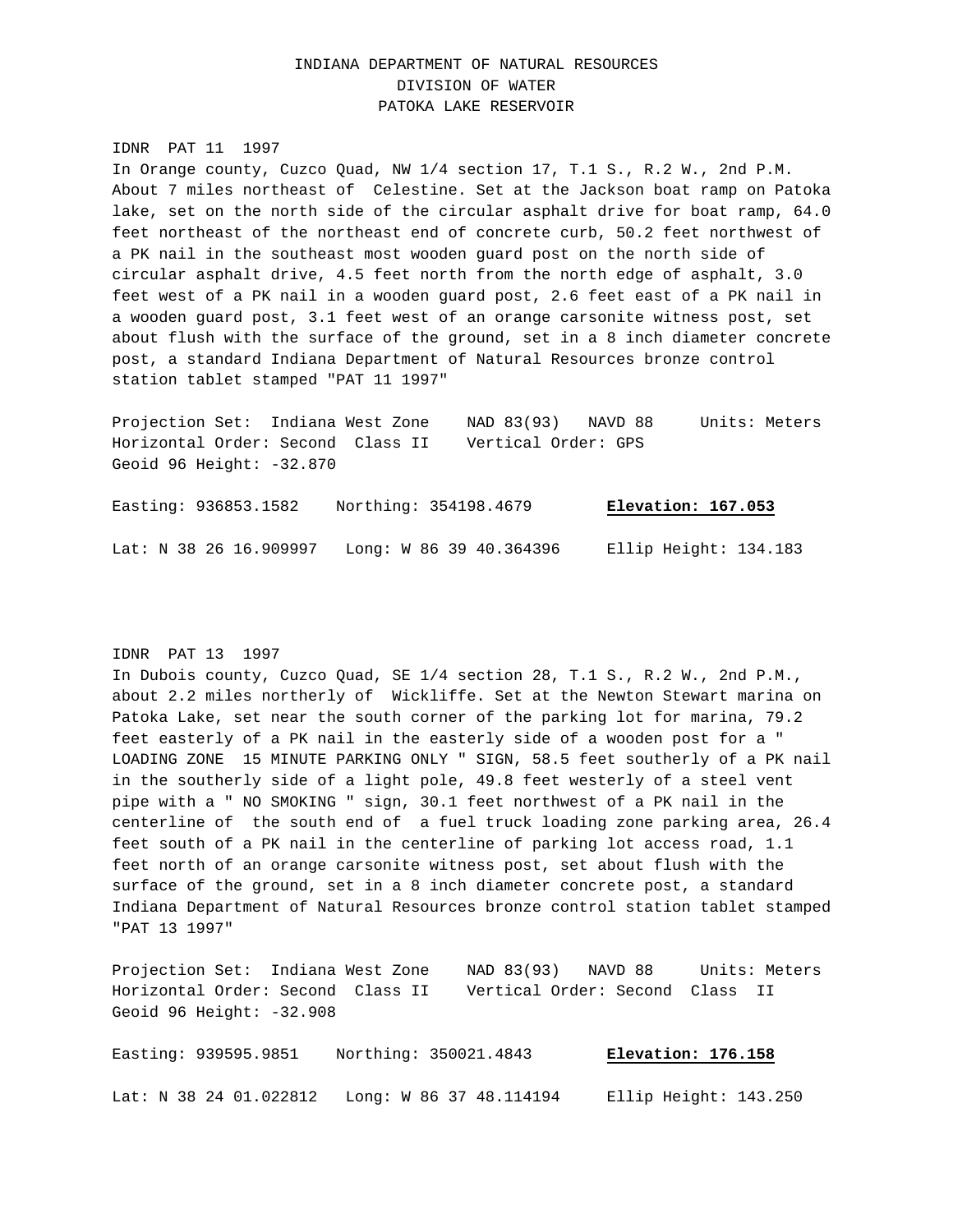# INDIANA DEPARTMENT OF NATURAL RESOURCES DIVISION OF WATER PATOKA LAKE RESERVOIR CORPS OF ENGINEERS DAM

US COE RP 3

In Dubois county, Cuzco Quad, NE 1/4 section 14, T.1 S., R.3 W., 2nd P.M. Set on the northwest side on top of the Corps of Engineers Dam for Patoka Lake, 209.8 feet northeast of Corps of Engineers bronze control station tablet "MM 8" , 64.6 feet southwest of the southwest end of a 24 inch diameter CMP under drive for parking lot, 32.8 feet northerly of the northeast end of the southeast guardrail, 17.0 feet northeast of the northeast end of the northwest guardrail, 15.2 feet northwest of the centerline of road on top of Dam, 0.7 feet northwest of an iron fence post, about 0.2 feet above the surface of the ground, set in the top of a six inch diameter concrete post, a standard United States Corps of Engineers bronze control station tablet stamped " RP 3 "

Projection Set: Indiana West Zone NAD 83(93) NAVD 88 Units: Meters Horizontal Order: Second Class II Vertical Order: GPS Geoid 96 Height: -32.781

Easting: 932962.6715 Northing: 353942.5824 **Elevation: 172.301** Lat: N 38 26 09.158659 Long: W 86 42 20.827962 Ellip Height: 139.520

US COE MM 8

In Dubois county, Cuzco Quad, NE 1/4 section 14, T.1 S., R.3 W., 2nd P.M. Set on the northwest side on top of the Corps of Engineers Dam for Patoka Lake, 192.8 feet southwest of the northeast end of the northwest aluminum guardrail, 209.8 feet southwest of Corps of Engineers bronze control station tablet " RP 3 " 199.8 feet northeast of Corps of Engineers bronze control station tablet " MM 9 "15.2 feet northwest of the centerline of road on top of Dam, 3.0 feet northwest of the northwest edge of aluminum guardrail, about 0.2 feet above the surface of the ground, set in the top of a six inch diameter concrete post, a standard United States Corps of Engineers bronze control station tablet stamped " MM 8 "

Projection Set: Indiana West Zone NAD 83(93) NAVD 88 Units: Meters Horizontal Order: Second Class II Vertical Order: GPS Geoid 96 Height: -32.779

Easting: 932919.1685 Northing: 353895.7164 **Elevation: 171.911** Lat: N 38 26 07.644503 Long: W 86 42 22.629619 Ellip Height: 139.132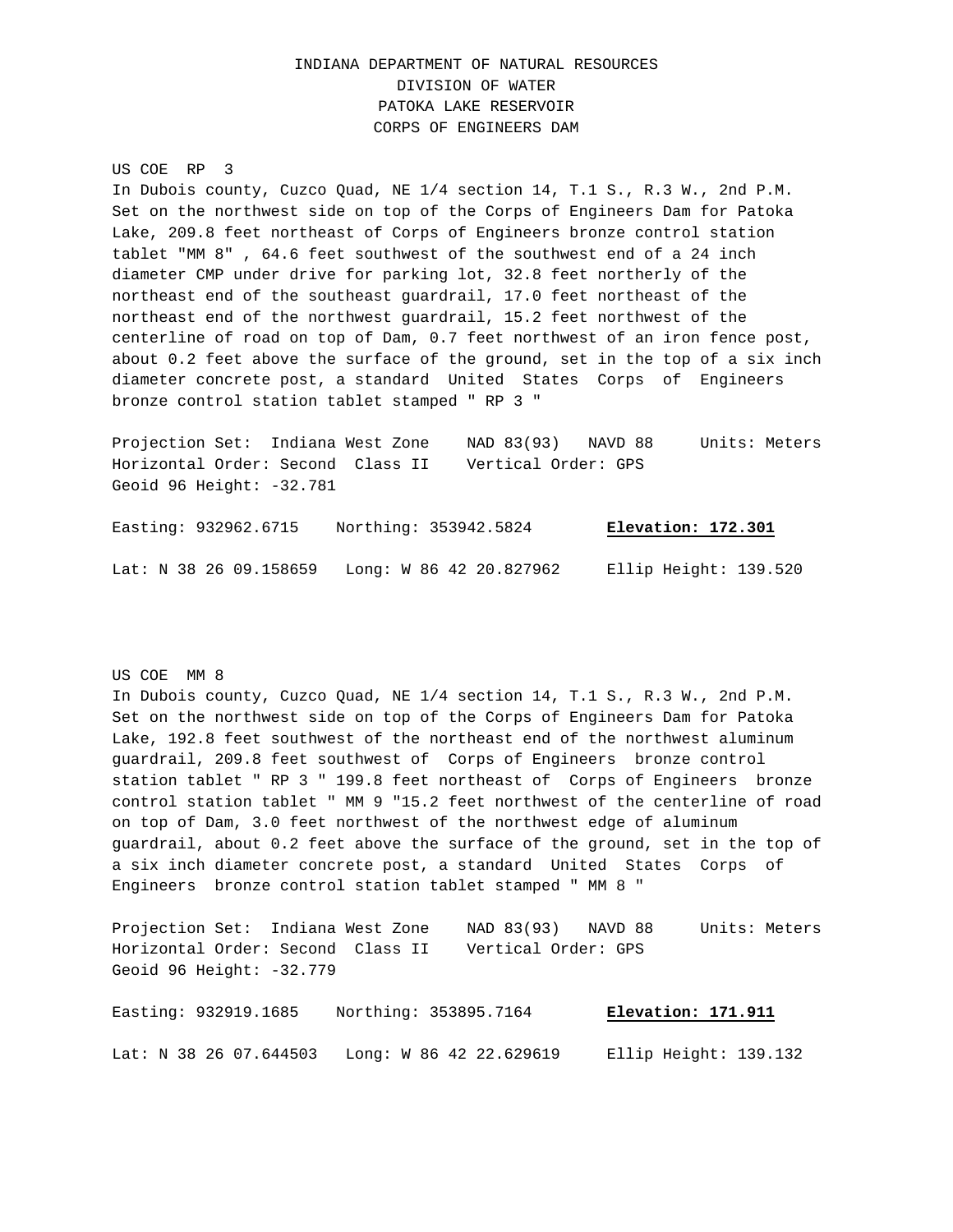# INDIANA DEPARTMENT OF NATURAL RESOURCES DIVISION OF WATER PATOKA LAKE RESERVOIR CORPS OF ENGINEERS DAM

#### US COE MM 9

In Dubois county, Cuzco Quad, NE 1/4 section 14, T.1 S., R.3 W., 2nd P.M. Set on the northwest side on top of the Corps of Engineers Dam for Patoka Lake, 392.6 feet southwest of the northeast end of the northwest aluminum guardrail, 199.8 feet southwest of Corps of Engineers bronze control station tablet " MM 8 " 200.5 feet northeast of Corps of Engineers bronze control station tablet "MM 10" 15.2 feet northwest of the centerline of road on top of Dam, 2.9 feet northwest of the northwest edge of aluminum guardrail, about 0.2 feet above the surface of the ground, set in the top of a six inch diameter concrete post, a standard United States Corps of Engineers bronze control station tablet stamped " MM 9 "

Projection Set: Indiana West Zone NAD 83(93) NAVD 88 Units: Meters Horizontal Order: Second Class II Vertical Order: GPS Geoid 96 Height: -32.778

Easting: 932877.7183 Northing: 353851.0830 **Elevation: 171.927** Lat: N 38 26 06.202475 Long: W 86 42 24.346237 Ellip Height: 139.149

US COE MM 10

In Dubois county, Cuzco Quad, NE 1/4 section 14, T.1 S., R.3 W., 2nd P.M. Set on the northwest side on top of the Corps of Engineers Dam for Patoka Lake, 593.1 feet southwest of the northeast end of the northwest aluminum guardrail, 200.5 feet southwest of Corps of Engineers bronze control station tablet "MM 9" 200.1 feet northeast of Corps of Engineers bronze control station tablet "MM 11" 15.3 feet northwest of the centerline of road on top of Dam, 2.9 feet northwest of the northwest edge of aluminum guardrail, about 0.3 feet above the surface of the ground, set in the top of a six inch diameter concrete post, a standard United States Corps of Engineers bronze control station tablet stamped " MM 10 "

Projection Set: Indiana West Zone NAD 83(93) NAVD 88 Units: Meters Horizontal Order: Second Class II Vertical Order: GPS Geoid 96 Height: -32.777

Easting: 932836.1306 Northing: 353806.3243 **Elevation: 171.849** Lat: N 38 26 04.756392 Long: W 86 42 26.068528 Ellip Height: 139.072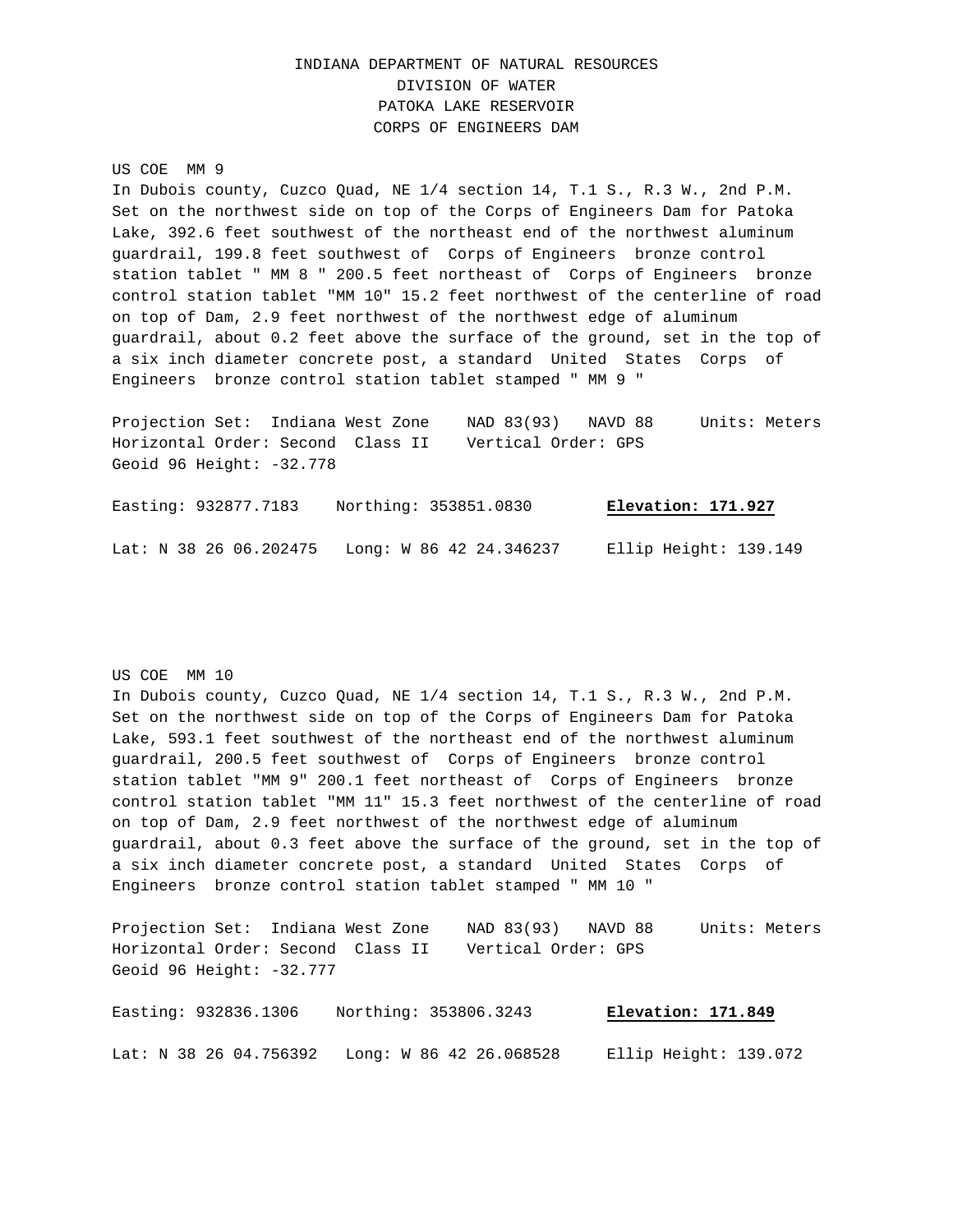# INDIANA DEPARTMENT OF NATURAL RESOURCES DIVISION OF WATER PATOKA LAKE RESERVOIR CORPS OF ENGINEERS DAM

US COE MM 11 In Dubois county, Cuzco Quad, NE 1/4 section 14, T.1 S., R.3 W., 2nd P.M. Set on the northwest side on top of the Corps of Engineers Dam for Patoka Lake, 793.2 feet southwest of the northeast end of the northwest aluminum guardrail, 200.1 feet southwest of Corps of Engineers bronze control station tablet "MM 10" 194.0 feet northeast of Corps of Engineers bronze control station tablet "MM 12"97.5 feet northeast of northwest corner of top of concrete bunker in top of dam, 15.5 feet northwest of the centerline of road on top of Dam, 2.8 feet northwest of the northwest edge of aluminum guardrail, about 0.5 feet above the surface of the ground, set in the top of a six inch diameter concrete post, a standard United States Corps of Engineers bronze control station tablet stamped " MM 11 "

Projection Set: Indiana West Zone NAD 83(93) NAVD 88 Units: Meters Horizontal Order: Second Class II Vertical Order: GPS Geoid 96 Height: -32.776

Easting: 932794.6230 Northing: 353761.6495 **Elevation: 171.878** Lat: N 38 26 03.313014 Long: W 86 42 27.787483 Ellip Height: 139.102

US COE MM 12

In Dubois county, Cuzco Quad, NE 1/4 section 14, T.1 S., R.3 W., 2nd P.M. Set on the northwest side on top of the Corps of Engineers Dam for Patoka Lake, 987.2 feet southwest of the northeast end of the northwest aluminum guardrail, 194.0 feet southwest of Corps of Engineers bronze control station tablet "MM 11" 206.0 feet northeast of Corps of Engineers bronze control station tablet "MM 13" 92.1 feet southwest of southwest corner of top of concrete bunker in top of dam, 15.5 feet northwest of the centerline of road on top of Dam, 3.0 feet northwest of the northwest edge of aluminum guardrail, about 0.2 feet above the surface of the ground, set in the top of a six inch diameter concrete post, a standard United States Corps of Engineers bronze control station tablet stamped " MM 12 "

Projection Set: Indiana West Zone NAD 83(93) NAVD 88 Units: Meters Horizontal Order: Second Class II Vertical Order: GPS Geoid 96 Height: -32.775

Easting: 932754.3887 Northing: 353718.3243 **Elevation: 171.861** Lat: N 38 26 01.913229 Long: W 86 42 29.453692 Ellip Height: 139.086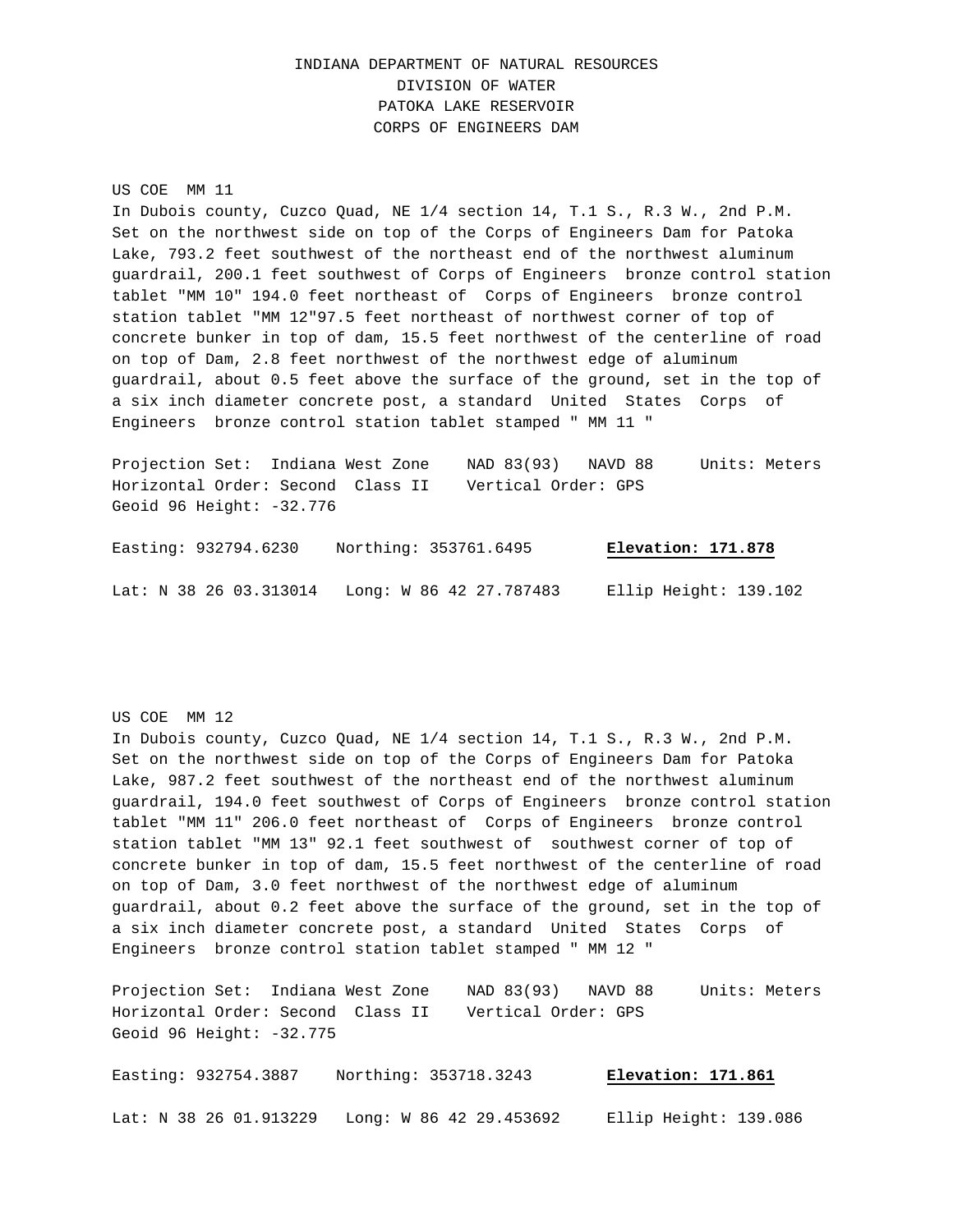# INDIANA DEPARTMENT OF NATURAL RESOURCES DIVISION OF WATER PATOKA LAKE RESERVOIR CORPS OF ENGINEERS DAM

US COE MM 13

In Dubois county, Cuzco Quad, NE 1/4 section 14, T.1 S., R.3 W., 2nd P.M. Set on the northwest side on top of the Corps of Engineers Dam for Patoka Lake, 1193.2 feet southwest of the northeast end of the northwest aluminum guardrail,316 feet northeast along the centerline of the road on top of dam from a post for a " NO PARKING " sign on the northeast side of a grass island in the center of a cul-de-sac at the southwest end of dam, 206.0 feet southwest of Corps of Engineers bronze control station tablet "MM 12", 200.2 feet northeast of Corps of Engineers bronze control station tablet "MM 14", 15.3 feet northwest of the centerline of road on top of Dam, 2.9 feet northwest of the northwest edge of aluminum guardrail, about 0.2 feet above the surface of the ground, set in the top of a six inch diameter concrete post, a standard United States Corps of Engineers bronze control station tablet stamped " MM 13 "

Projection Set: Indiana West Zone NAD 83(93) NAVD 88 Units: Meters Horizontal Order: Second Class II Vertical Order: GPS Geoid 96 Height: -32.773

Easting: 932711.6628 Northing: 353672.3157 **Elevation: 171.852**

Lat: N 38 26 00.426740 Long: W 86 42 31.223065 Ellip Height: 139.079

US COE MM 14

In Dubois county, Cuzco Quad, NE 1/4 section 14, T.1 S., R.3 W., 2nd P.M. Set on the northwest side on top of the Corps of Engineers Dam for Patoka Lake, set near the southwest end of dam, 1393.4 feet southwest of the northeast end of the northwest aluminum guardrail, 116.3 feet northeast of a post for a " NO PARKING " sign on the northeast side of a grass island in the center of a cul-de-sac at the southwest end of dam, 200.2 feet southwest of Corps of Engineers bronze control station tablet "MM 13", 15.3 feet northwest of the centerline of road on top of Dam, 2.6 feet northwest of the northwest edge of aluminum guardrail, about 0.3 feet above the surface of the ground, set in the top of a six inch diameter concrete post, a standard United States Corps of Engineers bronze control station tablet stamped " MM 14 "

Projection Set: Indiana West Zone NAD 83(93) NAVD 88 Units: Meters Horizontal Order: Second Class II Vertical Order: GPS Geoid 96 Height: -32.772

Easting: 932670.1403 Northing: 353627.5826 **Elevation: 171.857** Lat: N 38 25 58.981450 Long: W 86 42 32.942586 Ellip Height: 139.0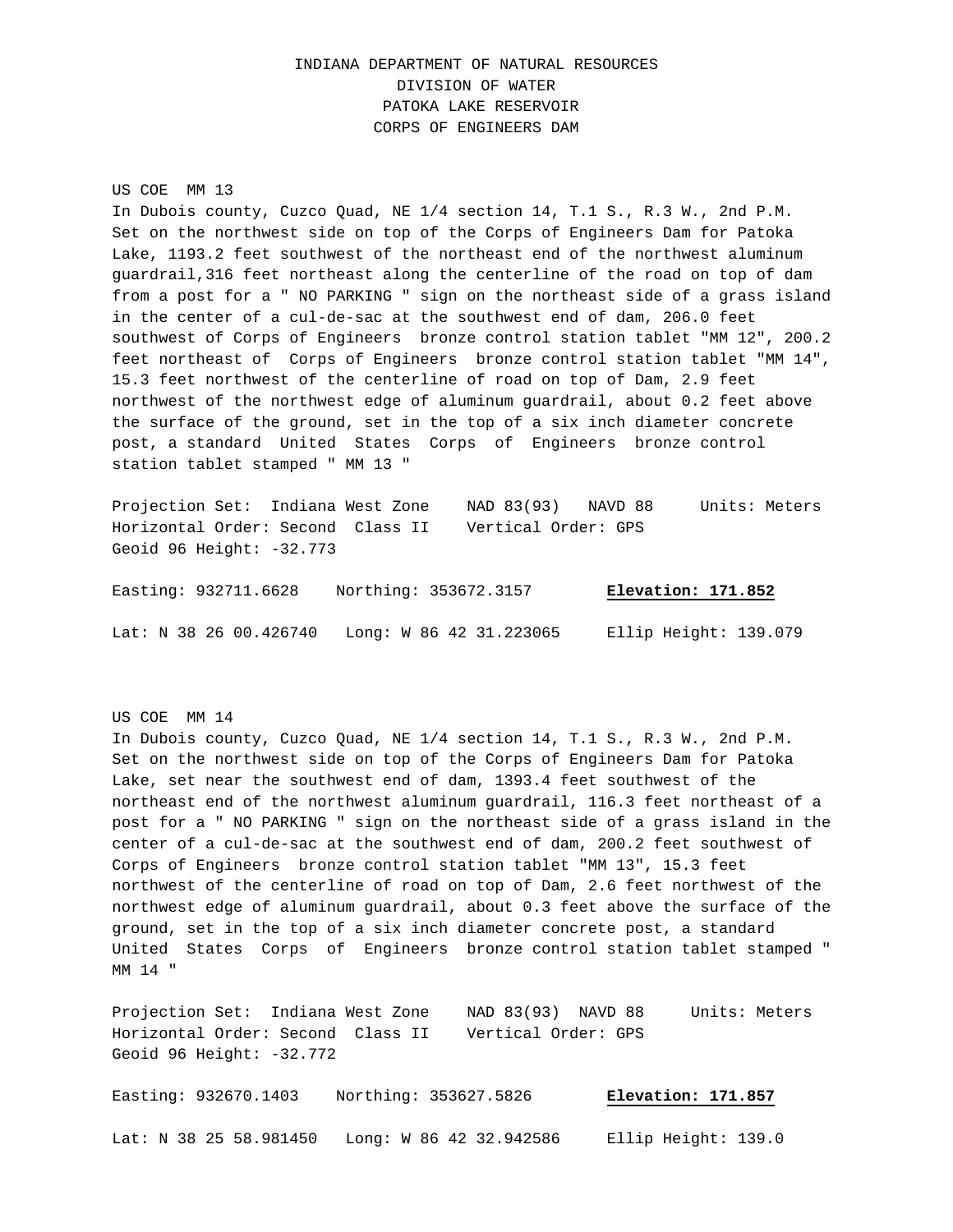### INDIANA DEPARTMENT OF NATURAL RESOURCES DIVISION OF WATER PATOKA LAKE RESERVOIR

#### Designation: IDNR TBM PLR 1 1997

In Dubois County, Birdseye Quad, set in the NW 1/4 of section 26, T. 2 S., R. 3 W., 2nd P.M. Approximately 1.2 miles west of Birdseye, set at the intersection of state road 64 and county road 1025 East, set on the west side of a power pole, 69.0 feet southeast of a post for mailbox # 10231, 27 feet south of the centerline of state road 64, 4.5 feet east of the extended centerline of county road 1025 East, about 1.5 feet above the ground, a rail road spike thru an aluminum tag stamped " IDNR TBM PLR 1 1997 " 724.685 Feet NAVD 88 2nd Order

#### Designation: IDNR TBM PLR 2 1997

In Dubois County, Birdseye Quad, set in the NW 1/4 of section 23, T. 2 S., R. 3 W., 2nd P.M. Approximately 1.4 miles northwest of Birdseye, about 0.5 miles north along 1025 East road from the intersection of Schnellvile road and 1025 East road, set in the east side of power pole with transformer # 3253, 37.2 feet east of the centerline of county road 1025 East, 28.5 feet north of the centerline of a gravel drive for house # 32465, 17.6 feet east of a telephone riser box, 15 feet south of the centerline of a gravel drive for house # 32465, 1.2 feet above the ground, a rail road spike thru an aluminum tag stamped " IDNR TBM PLR 2 1997 " 739.503 Feet NAVD 88 2<sup>nd</sup> Order

#### Designation: IDNR TBM PLR 3 1997

In Dubois County, Birdseye Quad, set in the SW 1/4 of section 14, T. 2 S., R. 3 W., 2nd P.M. Approximately 2.0 miles northwest of Birdseye, about 1.3 miles north along 1025 East road from the intersection of Schnellvile road and 1025 East road, set on the west side of power pole # 12F 74-14 40A, 84 feet south of the centerline of a gravel drive leading west, 46.0 feet south of a post for mailbox # 2634 for Ralph Knies, 45.0 feet west of a white square wooden fence corner post, 17.5 feet west of the centerline of county road 1025 East, 1.3 feet above the ground, a rail road spike thru an aluminum tag stamped " IDNR TBM PLR 3 1997 " 748.659Feet NAVD 88 2nd Order

#### Designation: IDNR TBM PLR 4 1997

In Dubois County, Birdseye Quad, set in the SW 1/4 of section 11, T. 2 S., R. 3 W., 2nd P.M. Approximately 3.0 miles northwest of Birdseye, set at the intersection of county road 1025 East and county road 175 South, set on the east side of a power pole, 23.0 feet south of the centerline of county road 175 South, 22.0 feet west of the centerline of county road 1025 East, 5.5 feet north of a wooden corner fence post, 1.8 feet south of a stop sign post, 1.3 feet south of a post for road sign, about 1.2 feet above the ground, a rail road spike thru an aluminum tag stamped " IDNR TBM PLR 4 1997 " 760.466 Feet NAVD 88 2<sup>nd</sup> Order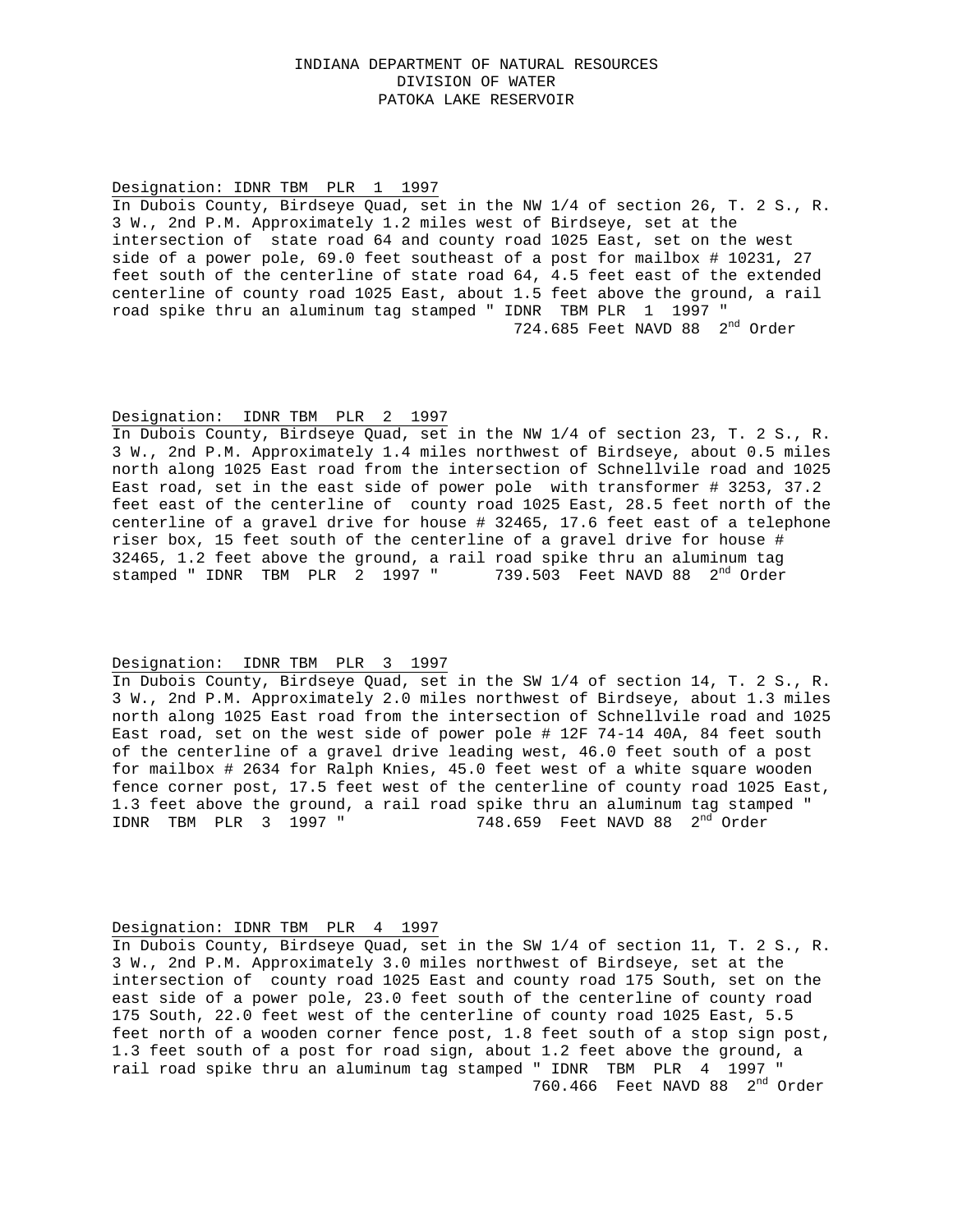#### Designation: IDNR TBM PLR 5 1997

In Dubois County, Birdseye Quad, set in the SW 1/4 of section 2, T. 2 S., R. 3 W., 2nd P.M. Approximately 4.2 miles northwest of Birdseye, set at the intersection of state road 164 and 1025 East road, set in the south side of a power pole, 47.5 feet north of the centerline of state road 164, 47.0 feet east of a stop sign post, 31.5 feet east of the centerline of county road 1025 East, 17.5 feet east of a telephone riser box, 1.4 feet above the ground, a rail road spike thru an aluminum tag stamped "IDNR TBM PLR 5 1997" 723.485 Feet NAVD 88 2<sup>nd</sup> Order

#### Designation: IDNR TBM PLR 6 1997

In Dubois County, Birdseye Quad, set in the SW 1/4 of section 1, T. 2 S., R. 3 W., 2nd P.M. Approximately 3.7 miles north of Birdseye, set at the intersection of state road 164 and county road 1100 East, set on the north side of power pole # L201/1, 44.5 feet south of the centerline of state road 164, 19.0 feet east of the centerline of county road 1100 East, 14.7 feet south of a stop sign post, 2.0 feet west of a wooden fence post, 1.0 feet above the ground, a rail road spike thru an aluminum tag stamped " IDNR TBM PLR  $6$  1997 " 647.902 Feet NAVD 88  $2<sup>nd</sup>$  Order

#### Designation: IDNR TBM PLR 7 1997

In Crawford County, Birdseye Quad, in the SE 1/4 of section 6, T. 2 S., R. 2 W., 2nd P.M. Approximately 1.4 miles west of Wickliffe, at the intersection of state road 164 and a gravel road leading southerly, set in the north side of a power pole, 69.5 feet south of the centerline of state road 164, 50.0 feet west of the gravel road leading southerly, 54.5 feet south of a post for a road sign, 1.2 feet above the ground, a rail road spike thru an aluminum tag stamped " IDNR TBM PLR  $7$  1997 " 552.727 Feet NAVD 88  $2<sup>nd</sup>$  Order

#### Designation: IDNR TBM PLR 8 1997

In Crawford County, Birdseye Quad, in the SE 1/4 of section 5, T. 2 S., R. 2 W., 2nd P.M. Approximately 0.4 miles west of Wickliffe, at the intersection of state road 164 and a private gravel drive leading southerly, set in the south side of a approximate 40 inch maple tree, 39.0 feet west of the extended centerline of the private drive, 24.0 feet north of the centerline of state road 164, 1.3 feet above the ground, a rail road spike thru an aluminum tag stamped "IDNR TBM PLR 8 1997"  $631.697$  Feet NAVD 88  $2<sup>nd</sup>$  Order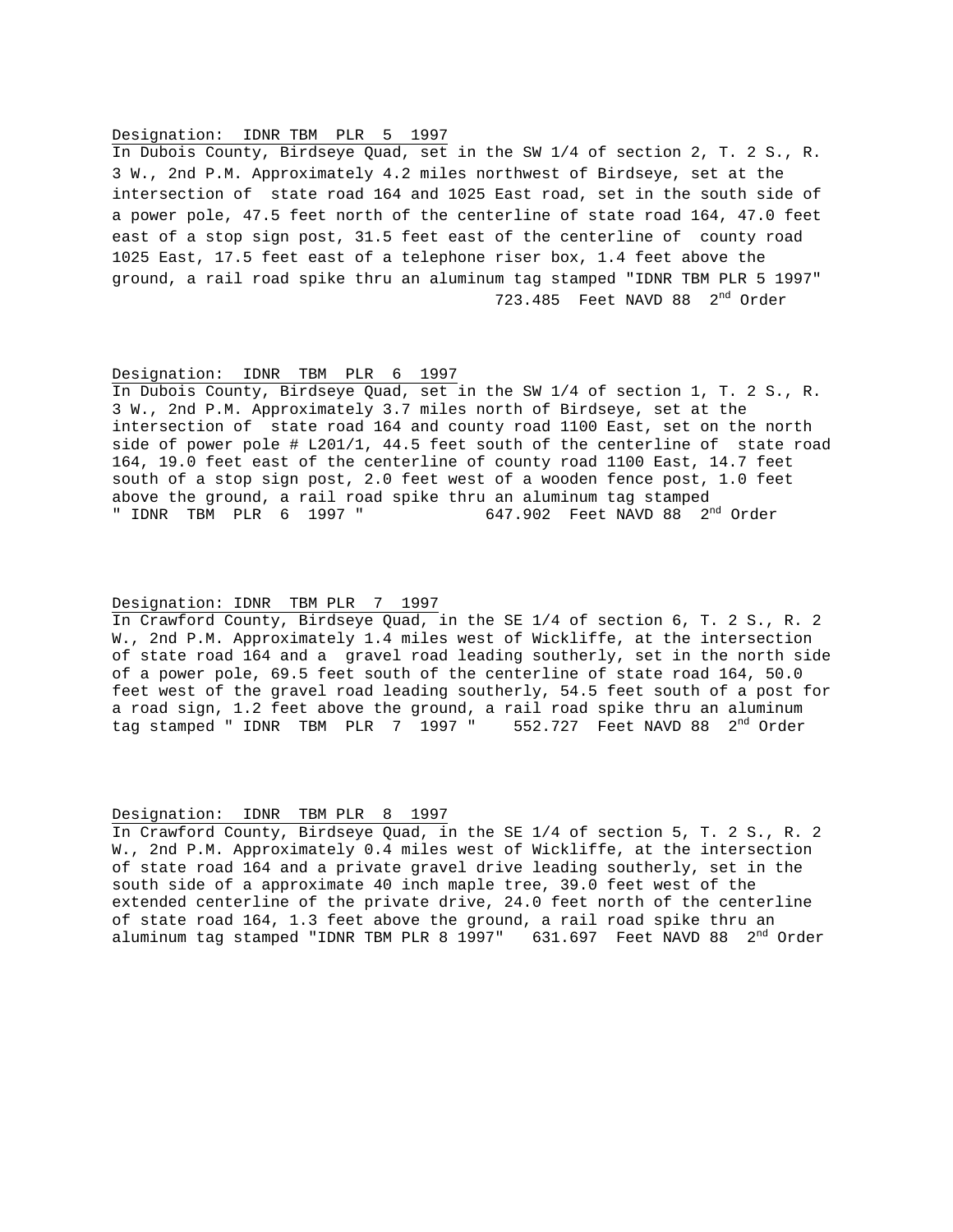#### Designation: IDNR TBM PLR 9 1997

In Crawford County, Birdseye Quad, in the SW 1/4 of section 4, T. 2 S., R. 2 W., 2nd P.M. Set in Wickliffe, in the SE 1/4 of the intersection of state road 164 and a north south county road, set in the northwest corner of parking lot for a general store, set in the south side of a power pole, 35.4 feet south of the centerline of state road 164, 29.0 feet east of the centerline of county road, 16.0 feet northeast of a stop sign post, 6.3 feet north of a telephone booth, 1.2 feet above the ground, a rail road spike thru an aluminum tag stamped "IDNR TBM PLR 9 1997"

725.647 Feet NAVD 88 2<sup>nd</sup> Order

#### Designation: IDNR TBM PLR 10 1997

In Crawford County, Birdseye Quad, in the SE 1/4 of section 4, T. 2 S., R. 2 W., 2nd P.M. approximately 0.6 miles east along state road 164 from the general store in Wickliffe, set in the NE 1/4 of the intersection of state road 164 and a gravel county road leading northeast, set in the south side of a power pole, 84.0 feet east of a stop sign post, 46.0 feet north of the centerline of state road 164, 17 feet southerly of gravel county road, 1.0 foot above the ground, a rail road spike thru an aluminum tag stamped "IDNR TBM PLR 10 1997"  $742.842$  Feet NAVD 88  $2<sup>nd</sup>$  Order

# Designation: IDOT BM V 617 S13

In Crawford County, Taswell Quad, in the SW 1/4 of section 3, T. 2 S., R. 2 W., 2nd P.M. approximately 0.1 miles northeast along state road 145 from the intersection of state road 164 and state road 145, set in the southeast concrete abutment for the state road 145 bridge over Patoka Lake Reservoir, 23.6 feet southeast of the centerline of state road 145, 4.5 feet northeast of the southwest face of concrete bridge abutment, 0.65 feet northwest of the southeast face of the concrete bridge abutment, 0.55 feet southwest of the northeast face of bridge abutment, about level with state road 145, an SHCOI bronze bench mark tablet stamped "V 617 S13 551.74"

551.469 Feet NAVD 88 2<sup>nd</sup> Order

## Designation: IDNR TBM PLR 12 1997

In Crawford County, Taswell Quad, in the SW 1/4 of section 10, T. 2 S., R. 2 W., 2nd P.M. approximately 2.5 miles northerly of Eckerty, approximately 1.0 miles southerly along state road 145 from the intersection of state road 164 and state road 145, set in the southeast 1/4 of the intersection of state road 145 and a county road leading east, set in the west side of a power pole, 64 feet west of the center of the county road small wooden bridge over Fleming Creek, 51.5 feet north of concrete culvert under state road 145, 48.6 feet south of a stop sign post, 40.0 feet east of the centerline of state road 145, 28.0 feet south of the centerline of county road, about 1.7 feet above the ground, a rail road spike thru an aluminum tag stamped " IDNR TBM PLR  $12$  1997" 565.216 Feet NAVD 88  $2^{\text{nd}}$  Order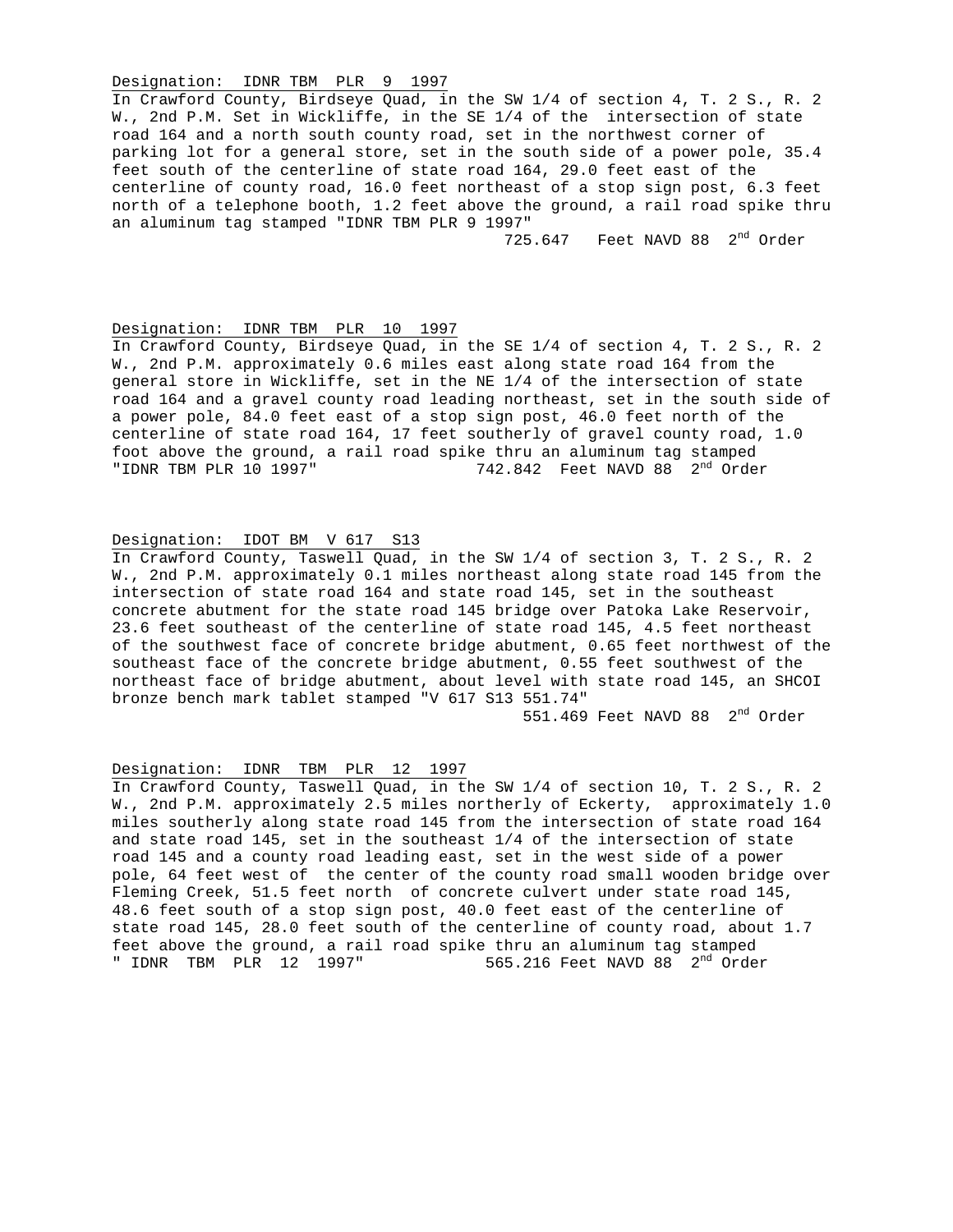#### Designation: IDNR TBM PLR 13 1997

In Crawford County, Taswell Quad, in the SE 1/4 of section 15, T. 2 S., R. 2 W., 2nd P.M. approximately 1.5 miles northerly of Eckerty, approximately 0.7 miles northerly along state road 145 from the intersection of state road 64 and state road 145, set near Easy Elmo's Trading Post, set in the northwest side of a power pole # 25E 81-69, 61 feet north of the north entrance to Easy Elmo's, 21 feet west of sign post ( QUALITY RODS AND REELS ), about 1.5 feet above the ground, a rail road spike thru an aluminum tag stamped "IDNR TBM PLR  $13$  1997" 577.944 Feet NAVD 88  $2<sup>nd</sup>$  Order

#### Designation: IDNR TBM PLR 14 1997

In Crawford County, Taswell Quad, in the NW 1/4 of section 22, T. 2 S., R. 2 W., 2nd P.M. About 1.0 miles northwest of Eckerty, Set in the northwest 1/4 of the intersection of state road 145 and state road 64, set in the east side of power pole # F9300 71, 116.5 feet north of a stop sign post, 57.5 feet west of the centerline of state road 14, 50.5 feet northeast of WICKLIFFE PLAZA sign post, 1 foot above the ground, a rail road spike thru an aluminum tag stamped "IDNR TBM PLR 14 1997" 624.886 Feet NAVD 88 2<sup>nd</sup> Order

#### Designation: IDNR TBM PLR 50 1997

In Crawford County, Taswell Quad, in the NW 1/4 of section 22, T. 2 S., R. 2 W., 2nd P.M. About 1.0 miles northwest of Eckerty, Set near the intersection of state road 145 and state road 64, set in top of the east concrete wingwall of the state road 64 bridge over Fleming ditch, 20.8 feet northeast of the centerline of state road 64, 0.6 feet southeast of the northwest face of concrete wingwall, 0.4 feet northeast of northeast face of concrete bridge seat, 0.7 feet northwest of southeast face of concrete wingwall, about 0.5 feet above road surface, a chiseled square.  $620.334$  Feet NAVD 88  $2<sup>nd</sup>$  Order

#### Designation: IDNR TBM PLR 16 1997

In Crawford County, Cuzco Quad, set in the NE 1/4 section 5, T. 2 S., R. 2 W., 2nd P.M. about 0.75 miles north of Wickliffe along county road from the intersection of state road 164 and north south county road, set in the NW 1/4 of the intersection of county road and the entrance road of the Wild Ridge RV Resort, 42 feet north of the centerline of entrance road, 22.5 feet west of the centerline of county road, set on top of a concrete head wall for a 18 inch CMP under entrance road, 0.5 feet south of the north face of the head wall, 0.4 feet west of top of east edge of head wall, A painted chiseled triangle. The same of the set of the set of the set of the set of the set of the set of the set of the set of the set of the set of the set of the set of the set of the set of the set of the set of the set of the set of th